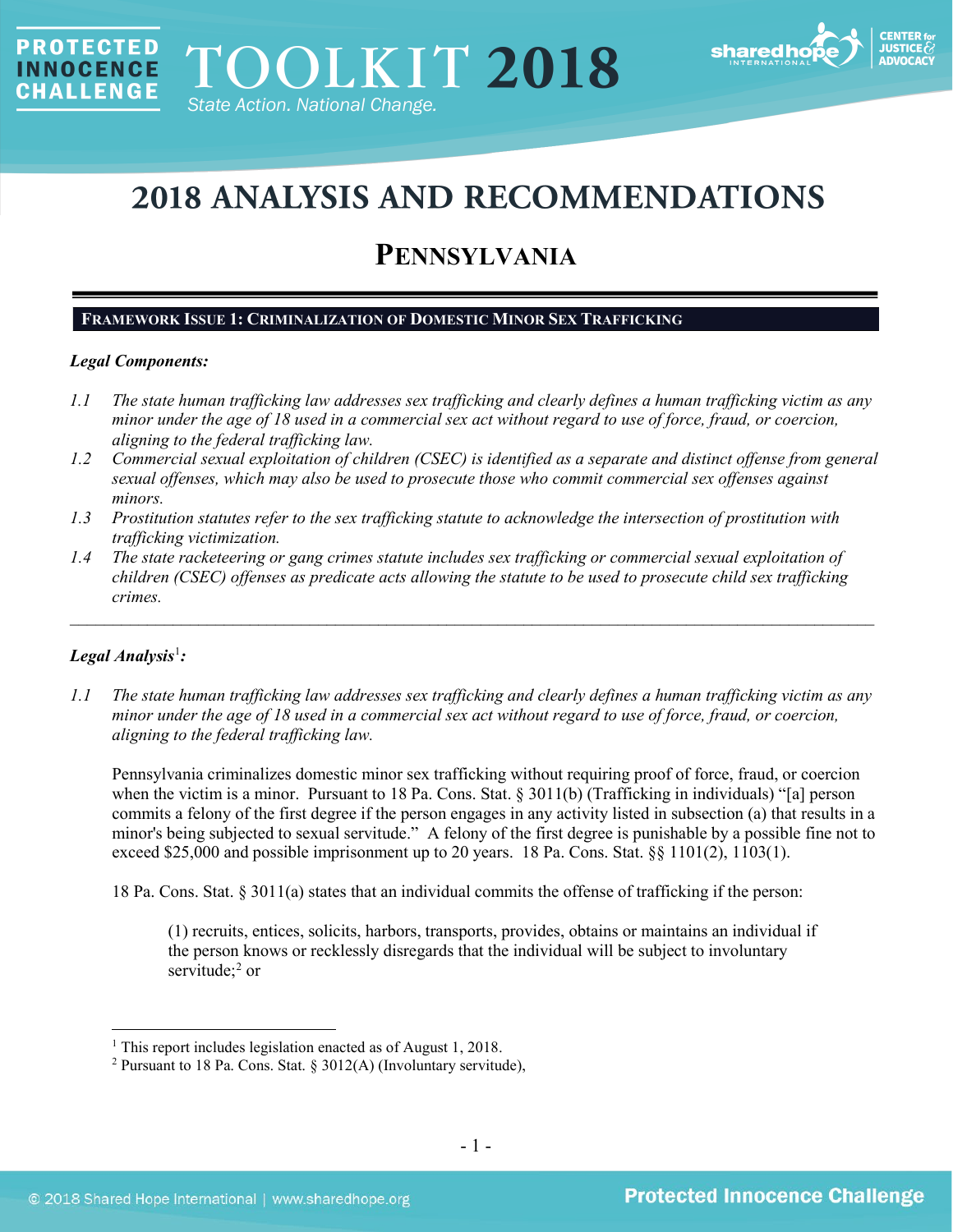(2) knowingly benefits financially or receives anything of value from any act that facilitates any activity described in paragraph (1).

Pursuant to 18 Pa. Cons. Stat. § 3001 (Definitions), "Involuntary servitude" is defined as "Labor servitude or sexual servitude" and "sexual servitude" is defined as "Any sex act or performance involving a sex act for which anything of value is directly or indirectly given, promised to or received by any individual or which is performed or provided by any individual, and is induced or obtained from: (1) a minor . . . ." 18 Const. Stat. § 3001 defines "minor" as "an individual who is less than 18 years of age."

*1.2 Commercial sexual exploitation of children (CSEC) is identified as a separate and distinct offense from general sexual offenses, which may also be used to prosecute those who commit commercial sex offenses against minors.*

The following laws criminalize CSEC in Pennsylvania:

1. 18 Pa. Cons. Stat. § 5902(b.1) (Prostitution and related offenses) makes it a felony of the third degree to "knowingly promote prostitution of a minor.["3](#page-1-0) The following constitutes promoting prostitution under subsection (b.1):

Promoting prostitution of minor.--A person who knowingly promotes prostitution of a minor commits a felony of the third degree. The following acts shall, without limitation of the foregoing, constitute promoting prostitution of a minor:

(1) owning, controlling, managing, supervising or otherwise keeping, alone or in association with others, a house of prostitution or a prostitution business in which a victim is a minor;

(2) procuring an inmate who is a minor for a house of prostitution or a place in a house of prostitution where a minor would be an inmate;

(3) encouraging, inducing, or otherwise intentionally causing a minor to become or remain a prostitute;

(4) soliciting a minor to patronize a prostitute;

(5) procuring a prostitute who is a minor for a patron;

(6) transporting a minor into or within this Commonwealth with intent to promote the engaging in prostitution by that minor, or procuring or paying for transportation with that intent;

(7) leasing or otherwise permitting a place controlled by the actor, alone or in association with others, to be regularly used for prostitution of a minor or the promotion of prostitution of a minor, or failure to make reasonable effort to abate such use by ejecting the tenant, notifying law enforcement authorities or other legally available means; or

(8) soliciting, receiving, or agreeing to receive any benefit for doing or agreeing to do anything forbidden by this subsection.

2. 18 Pa. Cons. Stat. § 6318(a) (Unlawful contact with minor) states,

Offense defined.--A person commits an offense if he is intentionally in contact with a minor, or a law enforcement officer acting in the performance of his duties who has assumed the identity of a minor, for the purpose of engaging in an activity prohibited under any of the following, and either the person initiating the contact or the person being contacted is within this Commonwealth:

Offense defined.--A person commits a felony of the first degree if the person knowingly, through any of the means described in subsection (b), subjects an individual to labor servitude or sexual servitude, except where the conduct is permissible under federal or state law other than this chapter.

<span id="page-1-0"></span><sup>3</sup> Pursuant to 18 Pa. Const. Stat.§ 5902(f), "[m]inor" is defined as "[a]n individual under 18 years of age."

 $\overline{a}$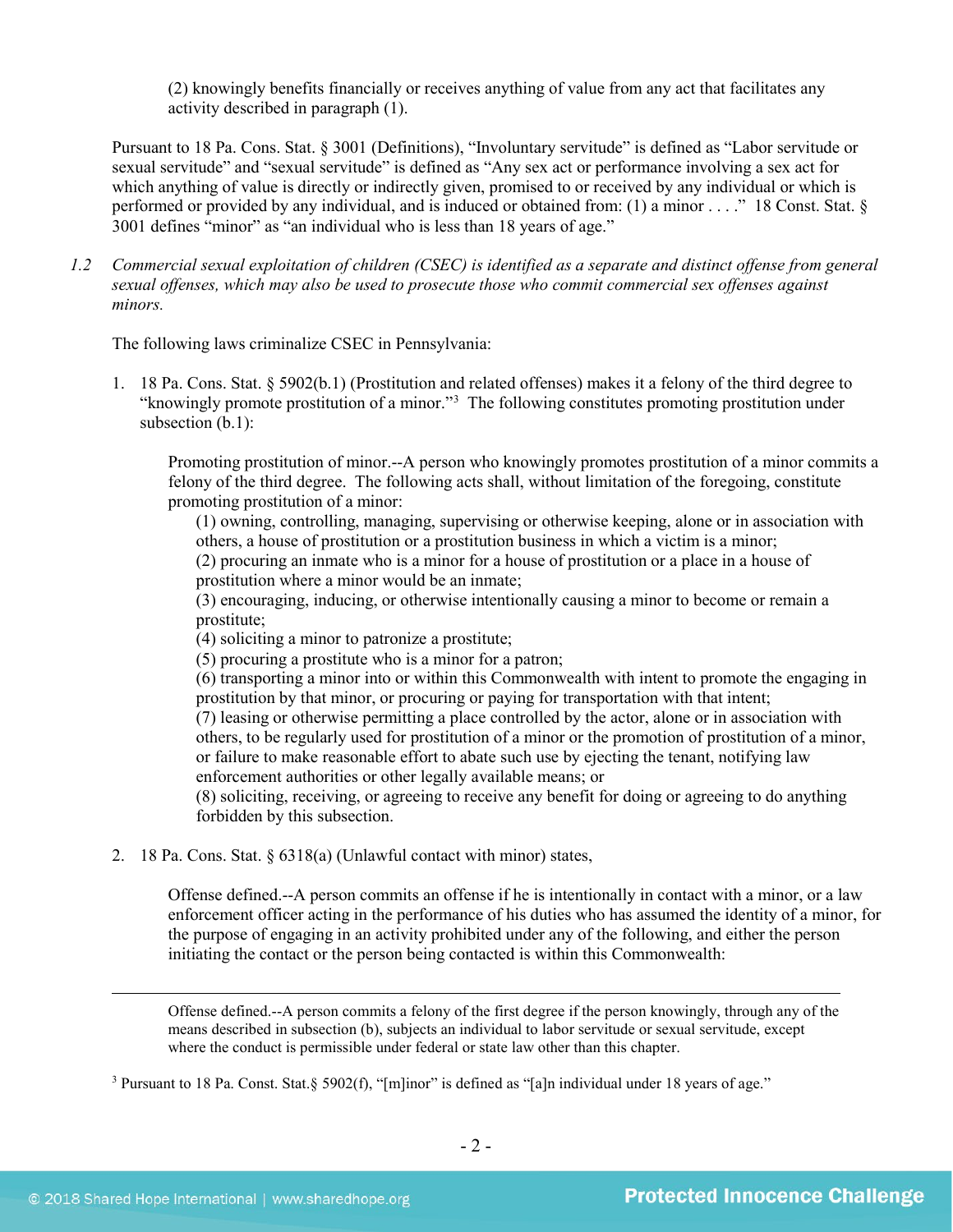(1) Any of the offenses enumerated in Chapter 31 (relating to sexual offenses).

(2) Open lewdness as defined in section 5901 (relating to open lewdness).

(3) Prostitution as defined in section 5902 (relating to prostitution and related offenses).

(4) Obscene and other sexual materials and performances as defined in section 5903 (relating to obscene and other sexual materials and performances).

(5) Sexual abuse of children as defined in section 6312 (relating to sexual abuse of children). (6) Sexual exploitation of children as defined in section 6320 (relating to sexual exploitation of children).

Under subsection (b), "A violation of subsection (a) is: (1) an offense of the same grade and degree as the most serious underlying offense in subsection (a) for which the defendant contacted the minor; or (2) a felony of the third degree; whichever is greater." Subsection (c) defines "contacts" as "[d]irect or indirect contact or communication by any means, method or device, including contact or communication in person or through an agent or agency, through any print medium, the mails, a common carrier or communication common carrier, any electronic communication system and any telecommunications, wire, computer or radio communications device or system."

3. 18 Pa. Cons. Stat.  $\S 5903(a)^4$  $\S 5903(a)^4$  (Obscene and other sexual materials and performances) states it is illegal to "hire, employ, use or permit any minor child to do or assist in doing any act or thing mentioned in [subsection (a)]." These acts include the following:

(a) Offense defined.-- No person, knowing the obscene character of the materials or performances involved, shall:

. . . .  $(3)$   $(i)$  . . . .

> (ii) design, copy, draw, photograph, print, utter, publish or in any manner manufacture or prepare any obscene materials in which a minor<sup> $5$ </sup> is depicted;

 $(4)$  (i) . . . .

(ii) write, print, publish, utter or cause to be written, printed, published or uttered any advertisement or notice of any kind giving information, directly or indirectly, stating or purporting to state where, how, from whom or by what means any obscene materials can be purchased, obtained or had if the victim is a minor in which a minor is included;

 $(5)$   $(i)$  . . . .

(ii) produce, present or direct any obscene performance or participate in a portion thereof that is obscene or that contributes to its obscenity if a minor is included;

Although not expressly commercial, the following laws could apply to commercial sexual exploitation of children in Pennsylvania:

<span id="page-2-0"></span> <sup>4</sup> In 1975, the Supreme Court of Pennsylvania held in Commonwealth v. MacDonald, 347 A.2d 290, 299 (Pa. 1975), "that section 5903(a) fails to satisfy the *Miller* standard and therefore may not constitutionally be applied unless and until it is amended to specifically define the sexual conduct whose depiction or description is to be regulated thereby." The statute was subsequently amended and appears to have not been held unconstitutional since. *See, e.g.*, Commonwealth v. Bond, 504 A.2d 869, 875 (Pa. Super. Ct. 1986); Commonwealth v. Croll, 480 A.2d 266, 268–69 (Pa. Super. Ct. 1984) ("Initially, appellant argues that the obscenity statute is unconstitutionally vague. This question has, however, been considered and decided adversely to appellant by this Court. *See Commonwealth v. Doe* . . . . Appellant's argument was ably refuted by Judge Johnson in that case. Appellant concedes that the Pennsylvania Act was amended 'with slavish adherence to' the decision of the United States Supreme Court in *Miller v. California* . . . .") (citations omitted).

<span id="page-2-1"></span><sup>5</sup> Pursuant to 18 Pa. Cons. Stat. § 5903(b), "minor" is defined as "an individual under 18 years of age."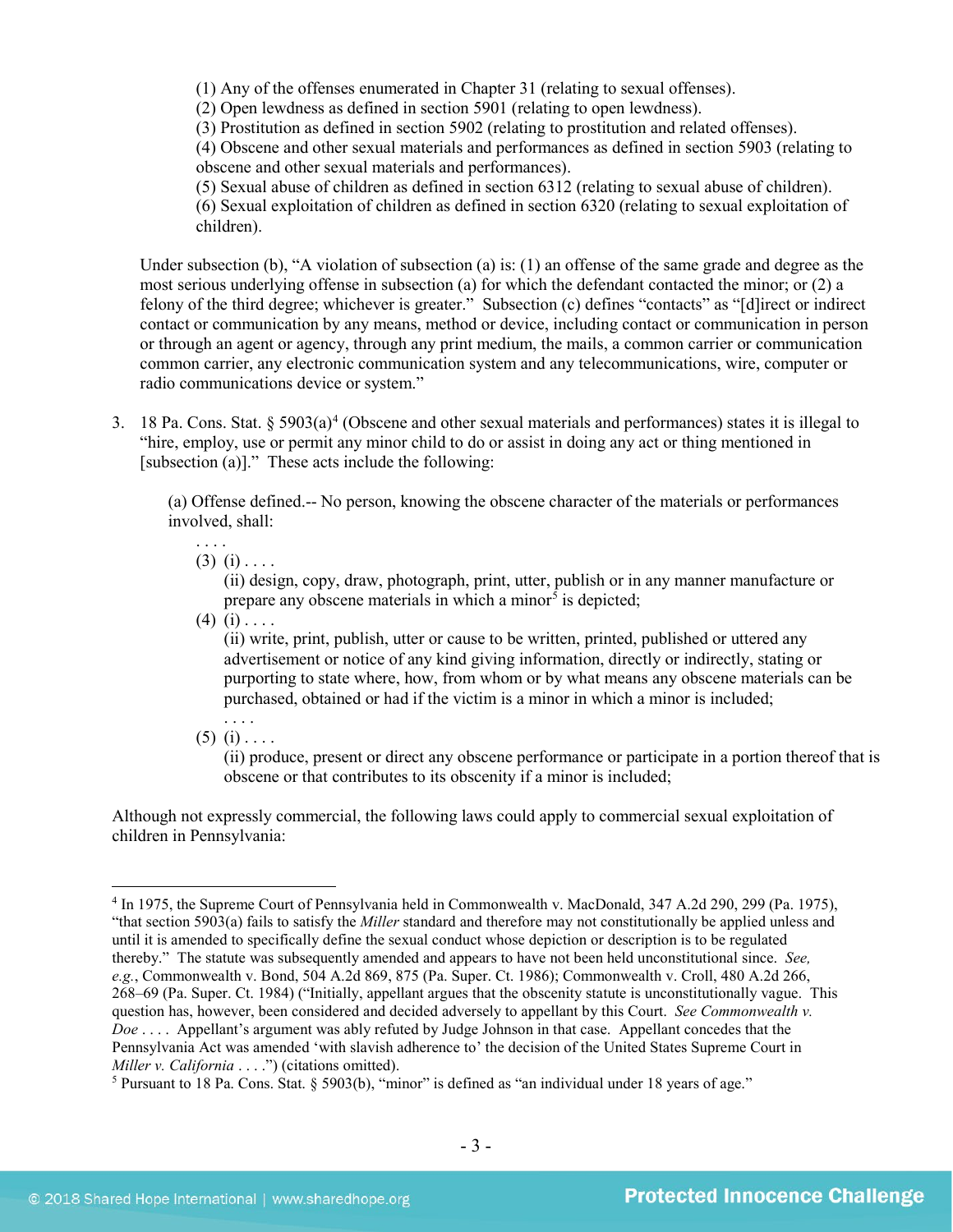- 1. 18 Pa. Cons. Stat. § 6320 (Sexual exploitation of children) makes it a felony of the second degree "if [a person] procures for another person a child under 18 years of age for the purpose of sexual exploitation." 18 Pa. Cons. Stat. § 6320(a), (b). "Sexual exploitation" is defined as "[a]ctual or simulated sexual activity or nudity arranged for the purpose of sexual stimulation or gratification of any person." 18 Pa. Cons. Stat.  $§ 6320(c).$
- 2. Producing images of child sexual exploitation (ICSE) is addressed in 18 Pa. Cons. Stat. § 6312(b)(1)–(2) (Sexual abuse of children), which states,

Photographing, videotaping, depicting on computer or filming sexual acts.

(1) Any person who causes or knowingly permits a child under the age of 18 years to engage in a prohibited sexual act<sup>[6](#page-3-0)</sup> or in the simulation of such act commits an offense if such person knows, has reason to know or intends that such act may be photographed, videotaped, depicted on computer or filmed.

(2) Any person who knowingly photographs, videotapes, depicts on computer or films a child under the age of 18 years engaging in a prohibited sexual act or in the simulation of such an act is guilty of a felony of the second degree commits an offense.

3. Pennsylvania's corruption of a minor statute, 18 Pa. Cons. Stat. § 6301, could apply to trafficking and states in subsection (a),

Offense defined.--

(1) (i) Except as provided in subparagraph (ii), whoever, being of the age of 18 years and upwards, by any act corrupts or tends to corrupt the morals of any minor less than 18 years of age, or who aids, abets, entices or encourages any such minor in the commission of any crime, or who knowingly assists or encourages such minor in violating his or her parole or any order of court, commits a misdemeanor of the first degree.

(ii) Whoever, being of the age of 18 years and upwards, by any course of conduct in violation of Chapter 31 (relating to sexual offenses) corrupts or tends to corrupt the morals of any minor less than 18 years of age, or who aids, abets, entices or encourages any such minor in the commission of an offense under Chapter 31 commits a felony of the third degree.

(2) Any person who knowingly aids, abets, entices or encourages a minor younger than 18 years of age to commit truancy commits a summary offense. Any person who violates this paragraph within one year of the date of a first conviction under this section commits a misdemeanor of the third degree. A conviction under this paragraph shall not, however, constitute a prohibition under section 6105 (relating to persons not to possess, use, manufacture, control, sell or transfer firearms).

*1.3 Prostitution statutes refer to the sex trafficking statute to acknowledge the intersection of prostitution with trafficking victimization.* 

Pennsylvania's prostitution law, 18 Pa. Cons. Stat. § 5902(a) (Prostitution and related offenses) does not refer to 18 Pa. Cons. Stat. § 3011 (Trafficking in individuals), Pennsylvania's trafficking law, but certain protections under the human trafficking chapter acknowledge the intersection of prostitution with trafficking victimization. While an affirmative defense to prostitution charges is provided under the trafficking in persons chapter, this affirmative defense requires force and coercion and does not refer to the human trafficking law to clarify that a

<span id="page-3-0"></span> $6$  18 Pa. Cons. Stat. § 6312(g) defines "prohibited sexual act" as "[s]exual intercourse as defined in section 3101 (relating to definitions), masturbation, sadism, masochism, bestiality, fellatio, cunnilingus, lewd exhibition of the genitals or nudity if such nudity is depicted for the purpose of sexual stimulation or gratification of any person who might view such depiction."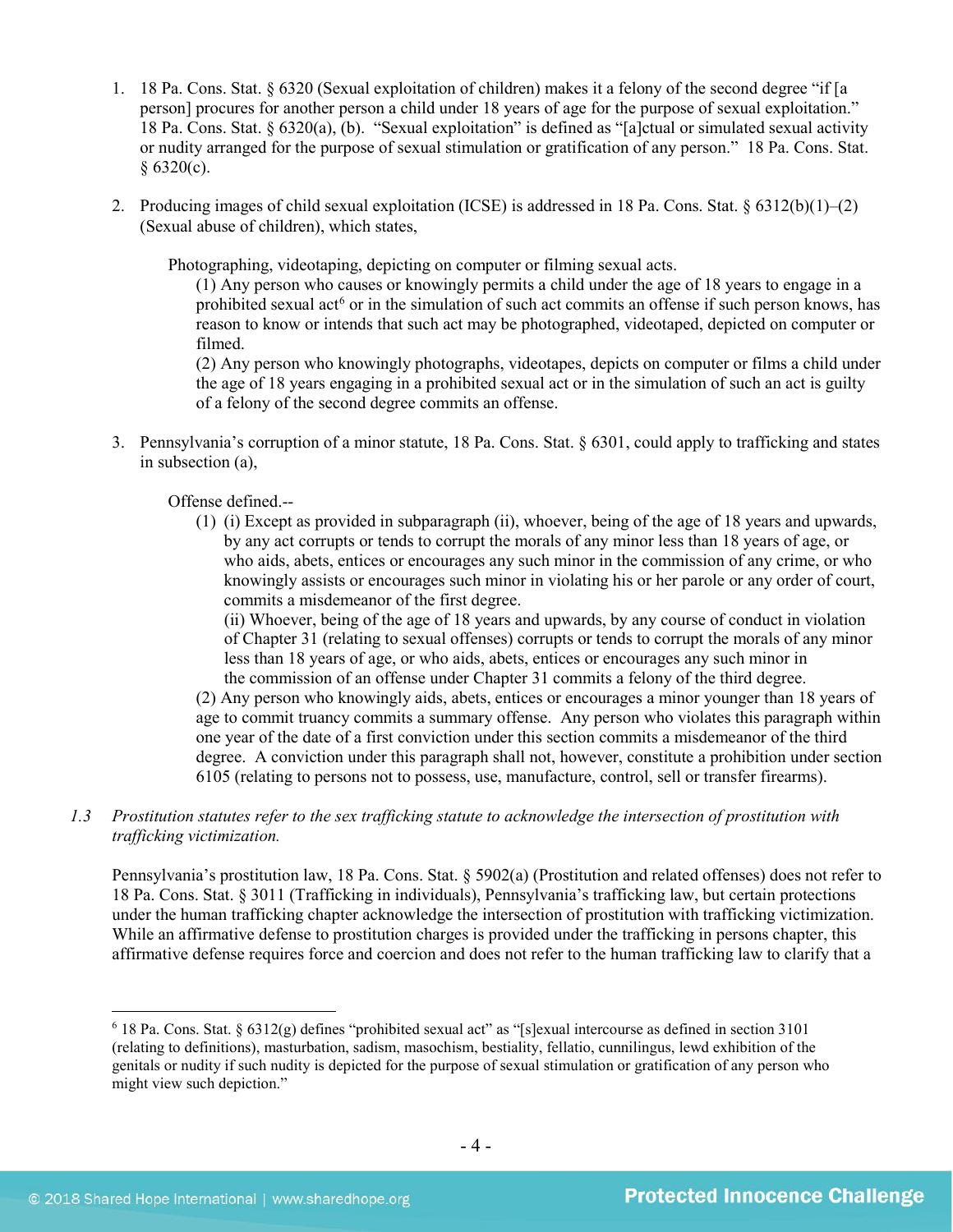commercially sexually exploited minor is a victim of trafficking. Pursuant to 18 Pa. Const. Stat. § 3019(b) (Evidence and defenses to human trafficking),

Affirmative defense.--An individual who is charged with any violation under section 5902 (relating to prostitution and related offenses) may offer the defense at trial that he engaged in the conduct charged because he was compelled to do so by coercion or the use of, or a threat to use, unlawful force against his person or the person of another, which a person of reasonable firmness in his situation would have been unable to resist.

However, there is no requirement to prove force, fraud or coercion for vacating prostitution convictions under 18 Pa. Const. Stat. § 3019(d)(1) which states in part, "An individual convicted under section . . . 5902 [Prostitution and related offenses] . . . committed as a direct result of being a victim of human trafficking may file a motion to vacate the conviction."

*1.4 The state racketeering or gang crimes statute includes sex trafficking or commercial sexual exploitation of children (CSEC) offenses as predicate acts allowing the statute to be used to prosecute child sex trafficking crimes.* 

Pennsylvania's Corrupt Organizations statute is codified at 18 Pa. Cons. Stat. § 911 (Corrupt organizations) and may be applicable to traffickers and facilitators.

18 Pa. Cons. Stat. § 911(b) states in part,

(1) It shall be unlawful for any person who has received any income derived, directly or indirectly, from a pattern of racketeering activity<sup>7</sup> in which such person participated as a principal, to use or invest, directly or indirectly, any part of such income, or the proceeds of such income, in the acquisition of any interest in, or the establishment or operation of, any enterprise  $s_{\dots}$ .

(2) It shall be unlawful for any person through a pattern of racketeering activity to acquire or maintain, directly or indirectly, any interest in or control of any enterprise.

(3) It shall be unlawful for any person employed by or associated with any enterprise to conduct or participate, directly or indirectly, in the conduct of such enterprise's affairs through a pattern of racketeering activity.

(4) It shall be unlawful for any person to conspire to violate any of the provisions of subsections (1), (2) or (3) of this subsection.

"Racketeering activity" is defined in 18 Pa. Cons. Stat.  $\S 911(h)(1)(i)$  and means all of the following:

An act which is indictable under any of the following provisions of this title:

Chapter 30 (relating to human trafficking)

Chapter 59 (relating to public indecency) [which includes 18 Pa. Cons. Stat. § 5902 (Prostitution and related offenses)].

Based on this definition of racketeering activity, acts of commercial sexual exploitation of children constitute predicate crimes under the racketeering law, making it available for combatting criminal enterprises engaged in domestic minor sex trafficking. Conviction under this statute is a first degree felony, which is punishable by a

<span id="page-4-0"></span> $^7$  A "pattern of racketeering activity" is defined as "a course of conduct requiring two or more acts of racketeering activity one of which occurred after the effective date of this section." 18 Pa. Cons. Stat. § 911(h)(4).

<span id="page-4-1"></span><sup>8</sup> An "enterprise" is defined as "any individual, partnership, corporation, association or other legal entity, and any union or group of individuals associated in fact although not a legal entity, engaged in commerce and includes legitimate as well as illegitimate entities and governmental entities." 18 Pa. Cons. Stat. § 911(h)(3).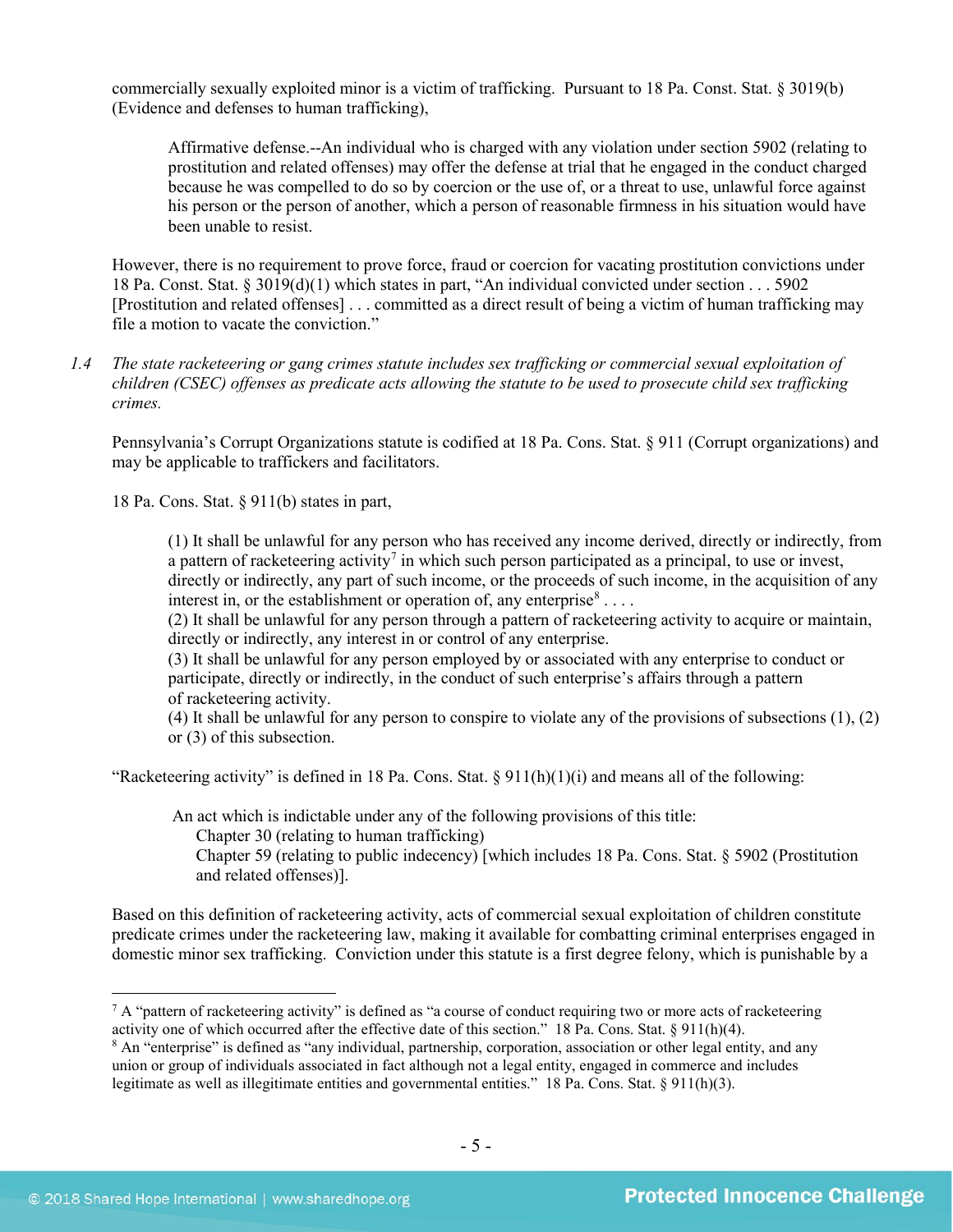possible fine not to exceed \$25,000 and possible imprisonment up to 20 years. 18 Pa. Cons. Stat. §§ 911(c), 1101(2) (Fines), 1103(1) (Sentence of imprisonment for felony).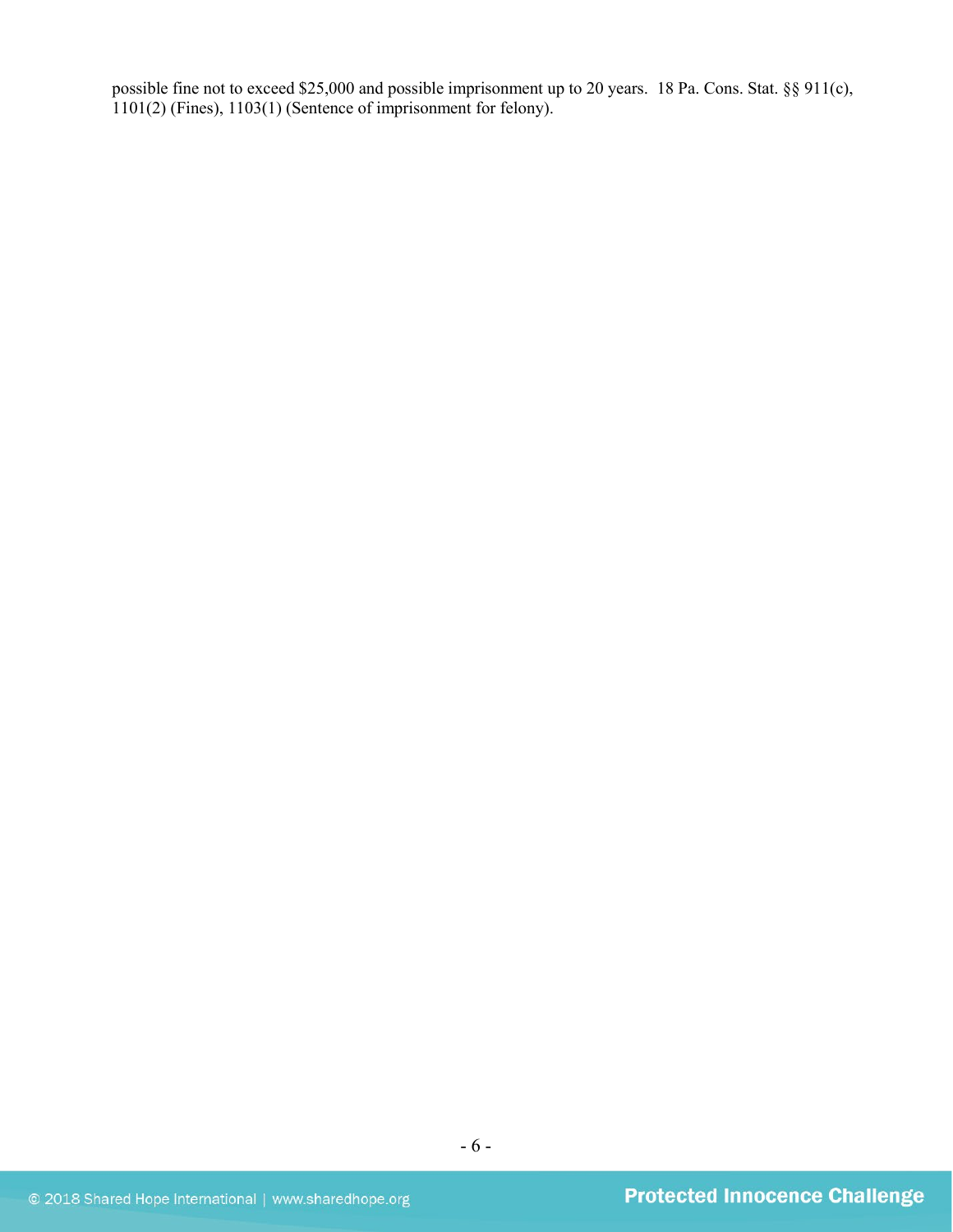#### **FRAMEWORK ISSUE 2: CRIMINAL PROVISIONS ADDRESSING DEMAND**

#### *Legal Components:*

- *2.1 The state sex trafficking law can be applied to buyers of commercial sex acts with a minor.*
- *2.2 Buyers of commercial sex acts with a minor can be prosecuted under commercial sexual exploitation of children (CSEC) laws.*
- *2.3 Solicitation laws differentiate between soliciting sex acts with an adult and soliciting sex acts with a minor under 18.*
- *2.4 Penalties for buyers of commercial sex acts with minors are as high as federal penalties.*
- *2.5 Using the Internet or electronic communications to lure, entice, or purchase, or attempt to lure, entice, or purchase commercial sex acts with a minor is a separate crime or results in an enhanced penalty for buyers.*
- *2.6 No age mistake defense is permitted for a buyer of commercial sex acts with any minor under 18.*
- *2.7 Base penalties for buying sex acts with a minor under 18 are sufficiently high and not reduced for older minors.*
- *2.8 Financial penalties for buyers of commercial sex acts with minors are sufficiently high to make it difficult for buyers to hide the crime.*
- *2.9 Buying and possessing images of child sexual exploitation carries penalties as high as similar federal offenses.*
- *2.10 Convicted buyers of commercial sex acts with minors are required to register as sex offenders*.

# *Legal Analysis:*

*2.1 The state sex trafficking law can be applied to buyers of commercial sex acts with a minor.*

18 Pa. Cons. Stat. § 3011 (Trafficking in individuals) can apply to buyers of commercial sex with a minor through the term "solicits" and, following federal precedent, through the term "obtains."[9](#page-6-0) Pursuant to 18 Pa. Cons. Stat. § 3011(a)(1), a person commits the offense of trafficking if a person "recruits, entices, solicits, harbors, transports, provides, obtains or maintains an individual if the person knows or recklessly disregards that the individual will be subject to involuntary servitude . . . ." Pursuant to 18 Pa. Cons. Stat. § 3001 (Definitions), "[i]nvoluntary servitude" is defined as "[l]abor servitude or sexual servitude," and

<span id="page-6-0"></span> <sup>9</sup> *See United States v. Jungers*, 702 F.3d 1066 (8th Cir. 2013). In this case, the Eighth Circuit held that the federal sex trafficking law, 18 U.S.C. § 1591 (Sex trafficking of children or by force, fraud, or coercion) applies to buyers of sex with minors. Reversing a District of South Dakota ruling that Congress did not intend the string of verbs constituting criminal conduct under 18 U.S.C. § 1591(a)(1) ("recruits, entices, harbors, transports, provides, obtains, or maintains") to reach the conduct of buyers (United States v. Jungers, 834 F. Supp. 2d 930, 931 (D.S.D. 2011)), the Eighth Circuit concluded that 18 U.S.C. § 1591 does not contain "a latent exemption for purchasers" because buyers can "engage in at least some of the prohibited conduct." Jungers, 702 F. 3d 1066, 1072. Congress codified Jungers clarifying that the federal sex trafficking law is intended to apply to buyers in the Justice for Victims of Trafficking Act (JVTA) of 2015 Pub. L. No. 114-22, 129 Stat 227), enacted on May 29, 2015. The JVTA adds the terms "patronize" and "solicit" to the list of prohibited conduct and expressly states, "section 108 of this title amends section 1591 of title 18, United States Code, to add the words 'solicits or patronizes' to the sex trafficking statute making absolutely clear for judges, juries, prosecutors, and law enforcement officials that criminals who purchase sexual acts from human trafficking victims may be arrested, prosecuted, and convicted as sex trafficking offenders when this is merited by the facts of a particular case." Id. at Sec. 109. The Eighth Circuit decision in *United States v. Jungers* and the federal sex trafficking law as amended by the Justice for Victims of Trafficking Act establish persuasive authority when state courts interpret the string of verbs constituting prohibited conduct in state sex trafficking laws (in particular the term "obtains") to the extent such interpretation does not conflict with state case law.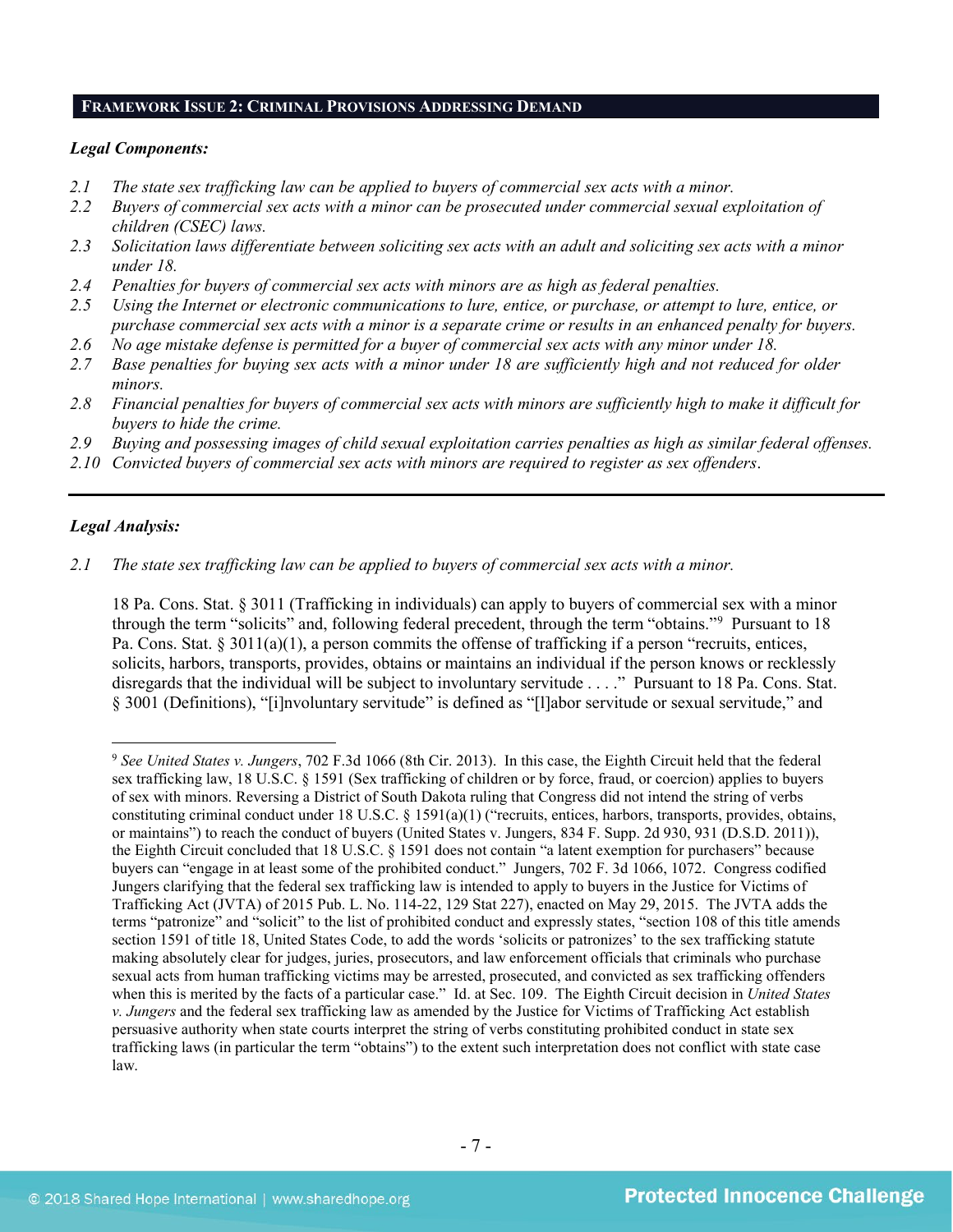"[s]exual servitude" is defined as "[a]ny sex act or performance involving a sex act for which anything of value is directly or indirectly given, promised to or received by any individual or which is performed or provided by any individual and is induced or obtained from . . . [a] minor."

Additionally, buyers can be charged under 18 Pa. Cons. Stat. § 3013 (Patronizing a victim of sexual servitude). Pursuant to 18 Pa. Cons. Stat. § 3013(a), a person commits this offense "if the person engages in any sex act or performance with another individual knowing that the act or performance is the result of the individual being a victim of human trafficking victim." Patronizing a victim of sexual servitude is a felony of the second degree; a second degree felony is punishable by a fine up to \$25,000 and possible imprisonment up to 10 years. 18 Pa. Cons. Stat. §§ 3013(a), 1101(2), 1103(2).

*2.2 Buyers of commercial sex acts with a minor can be prosecuted under commercial sexual exploitation of children (CSEC) laws.*

A buyer in Pennsylvania could be charged with unlawful contact with a minor under 18 Pa. Cons. Stat. § 6318 (Unlawful contact with minor). Under 18 Pa. Cons. Stat. § 6318(a)(3),

A person commits an offense if he is intentionally in contact with a minor, or a law enforcement officer acting in the performance of his duties who has assumed the identity of a minor, for the purpose of engaging in an activity prohibited under any of the following, and either the person initiating the contact or the person being contacted is within this Commonwealth:

. . . . (3) Prostitution as defined in section 5902 (relating to prostitution and related offenses).<sup>10</sup>

Under this statute, a crime constitutes either "(1) an offense of the same grade and degree as the most serious underlying offense in subsection (a) for which the defendant contacted the minor; or (2) a felony of the third degree; whichever is greater." 18 Pa. Cons. Stat. § 6318(b). Since prostitution is generally a misdemeanor offense in Pennsylvania, the buyer could be guilty of a third degree felony under this statute. 18 Pa. Cons. Stat.  $§$  5902(a), (A.1).

Otherwise, buyers face penalties under age-neutral prostitution laws. Patronizing a prostitute is a crime that applies to those who patronize both minors and adults for commercial sexual purposes. Under 18 Pa. Cons. Stat. § 5902(e), "[A] person commits the offense of patronizing prostitutes if that person hires a prostitute or any other person enters or remains in a house of prostitution for the purpose of engaging in sexual activity." The crime is a third degree misdemeanor for the first or second offense, a second degree misdemeanor for the third offense, and a first degree misdemeanor for the fourth and subsequent offenses. 18 Pa. Cons. Stat. §  $5902(e)$ ,  $(e.1)(1)-(3)$ . Additionally, a buyer could be charged with criminal solicitation under 18 Pa. Cons. Stat. § 902 (Criminal solicitation) if he attempts to patronize a prostitute under 18 Pa. Cons. Stat. § 5902(a).

*2.3 Solicitation laws differentiate between soliciting sex acts with an adult and soliciting sex acts with a minor under 18.*

Pennsylvania law does not specifically differentiate between soliciting sex acts with a minor and soliciting sex acts with an adult. Although 18 Pa. Cons. Stat. § 902(a) (Criminal solicitation) could be used to prosecute a buyer who solicits a minor to engage in prostitution, that law fails to recognize solicitation of a minor for prostitution as more severe than solicitation of an adult.

<span id="page-7-0"></span><sup>&</sup>lt;sup>10</sup> A person is guilty of "prostitution" in 18 Pa. Cons. Stat.  $\frac{1}{2}$  5902(a) "if he or she: (1) is an inmate of a house of prostitution or otherwise engages in sexual activity as a business; or (2) loiters in or within view of any public place for the purpose of being hired to engage in sexual activity."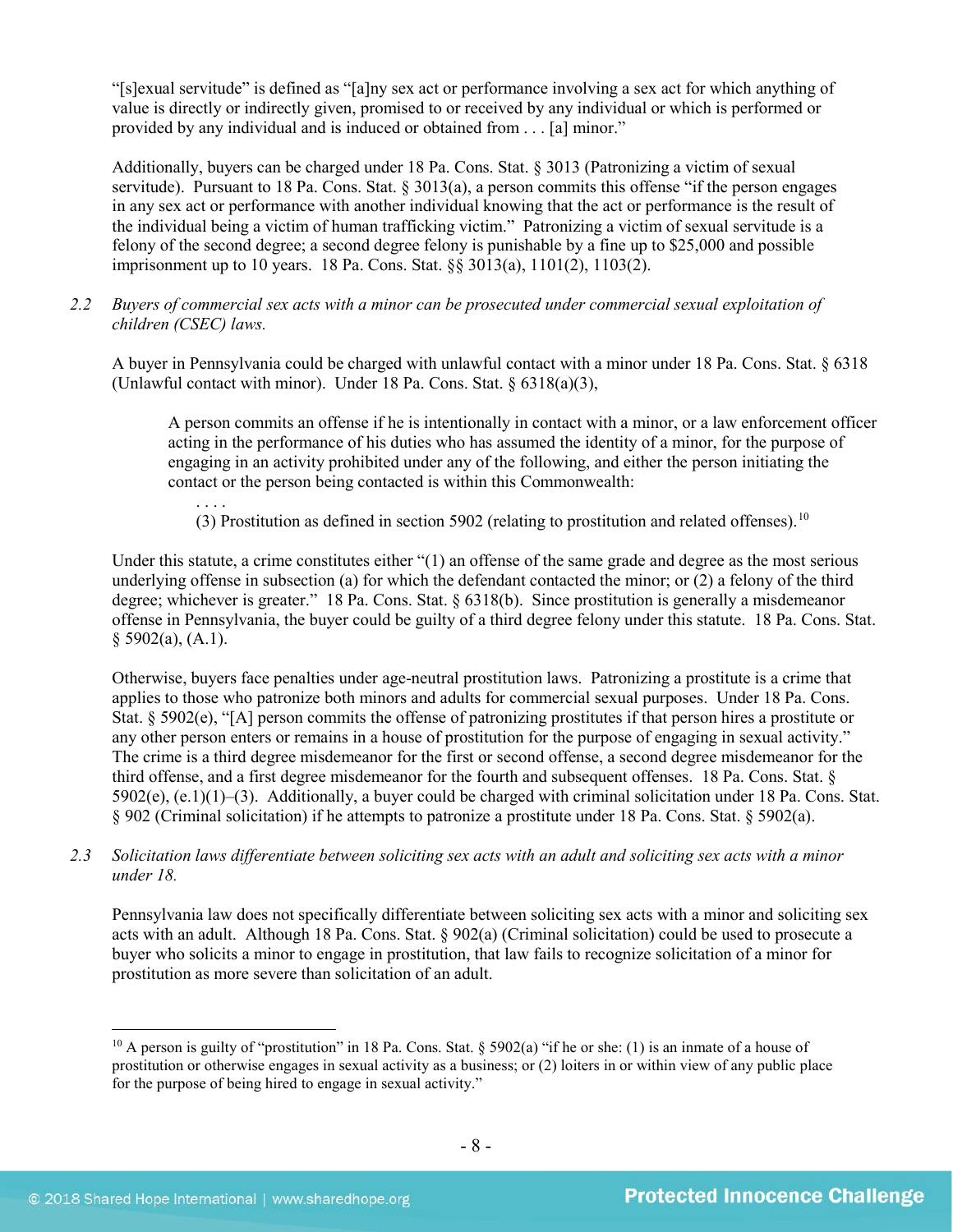Although not specific to solicitation, it is possible that those who solicit sex with a minor could be charged under 18 Pa. Cons. Stat. § 6318(a)(3) (Unlawful contact with minor), a third degree felony that prohibits an individual from "contacting" a minor under 18 in order to engage in prostitution. 18 Pa. Cons. Stat. § 6318(a)(3), (b).

2.3.1 Recommendation: Amend 18 Pa. Cons. Stat. § 902(a) (Criminal solicitation) to differentiate soliciting sex acts with a minor and soliciting sex acts with an adult by providing heightened penalties when the victim is a minor under 18.

# *2.4 Penalties for buyers of commercial sex acts with minors are as high as federal penalties.*

A buyer convicted of trafficking a minor under 18 Pa. Cons. Stat. § 3011 (Trafficking in individuals) will be guilty of a first degree felony with possible imprisonment up to 20 years and a fine up to \$25,000. 18 Pa. Cons. Stat. §§ 3011(b), 1101(2), 1103(1). If, however, a defendant commits the offense of trafficking in persons while also committing "(1) 18 Pa.C.S. § 2901 (relating to kidnapping); (2) 18 Pa.C.S. § 3121 (relating to rape); or (3) 18 Pa.C.S. § 3123 (relating to involuntary deviate sexual intercourse)," then the maximum possible term of imprisonment increases to life imprisonment. 42 Pa. Cons. Stat. § 9720.2.

A buyer convicted of patronizing a victim of sexual servitude under 18 Pa. Cons. Stat. § 3013 (Patronizing a victim of sexual servitude) will be guilty of a felony of the second degree; a second degree felony is punishable by and imprisonment up to 10 years and a possible fine up to \$25,000. 18 Pa. Cons. Stat. §§ 3013(a), 1101(2), 1103(2).

If convicted of unlawful contact with a minor under 18 Pa. Cons. Stat. § 6318 (Unlawful conduct with minor), which includes being in contact with a minor for prostitution, or if convicted of corruption of minors under 18 Pa. Cons. Stat. § 6301(a)(1)(ii) (Corruption of minors) involving sexual offenses codified in Chapter 31, then the buyer will be convicted of a felony of the third degree punishable by a fine up to \$15,000 and imprisonment up to 7 years. 18 Pa. Cons. Stat. §§ 6318(a), (b), 6301(a)(1)(ii), 1101(3), 1103(3). Corruption of minors not involving the sexual offenses in Chapter 31, such as Chapter 59 offenses (Prostitution), is prohibited under 18 Pa. Cons. Stat. § 6301(a)(1)(i), and the buyer will be convicted of a first degree misdemeanor punishable by a fine up to \$10,000 and imprisonment up to 5 years. 18 Pa. Cons. Stat.  $\frac{6}{9}$  6301(a)(1)(i), 1101(4), 1104(1) (Sentence of imprisonment for misdemeanors).

For "patronizing a prostitute," regardless of the age of the prostituted person, the buyer is guilty of a third degree misdemeanor for the first and second offense with a possible fine of \$2,500 and a potential term of imprisonment not to exceed one year. 18 Pa. Cons. Stat. §§ 5902(e.1)(1), 1101(6), 1104(3). A third offense is a second degree misdemeanor with a possible fine of \$5,000 and possible imprisonment up to 2 years. 18 Pa. Cons. Stat. §§ 5902(e.1)(2), 1101(5), 1104(2). Fourth and subsequent offenses of patronizing a prostitute are first degree misdemeanors with a possible fine of \$10,000 and possible imprisonment up to 5 years. 18 Pa. Cons. Stat. §§ 5902(e.1)(3), 1101(4), 1104(1).

In comparison, if the victim is under the age of 14, a conviction under the TVPA for child sex trafficking is punishable by 15 years to life imprisonment and a fine not to exceed \$250,000. 18 U.S.C. §§ 1591(b)(1), 3559(a)(1), 3571(b)(3). If the victim is between the ages of 14–17, a conviction is punishable by 10 years to life imprisonment and a fine not to exceed \$250,000. 18 U.S.C. §§ 1591(b)(2), 3559(a)(1), 3571(b)(3). A conviction is punishable by mandatory life imprisonment, however, if the buyer has a prior conviction for a federal sex offense<sup>[11](#page-8-0)</sup> against a minor. 18 U.S.C. § 3559(e)(1). To the extent buyers can be prosecuted under

<span id="page-8-1"></span><span id="page-8-0"></span><sup>&</sup>lt;sup>11</sup> Pursuant to 18 U.S.C. § 3559(e)(2), "federal sex offense" is defined as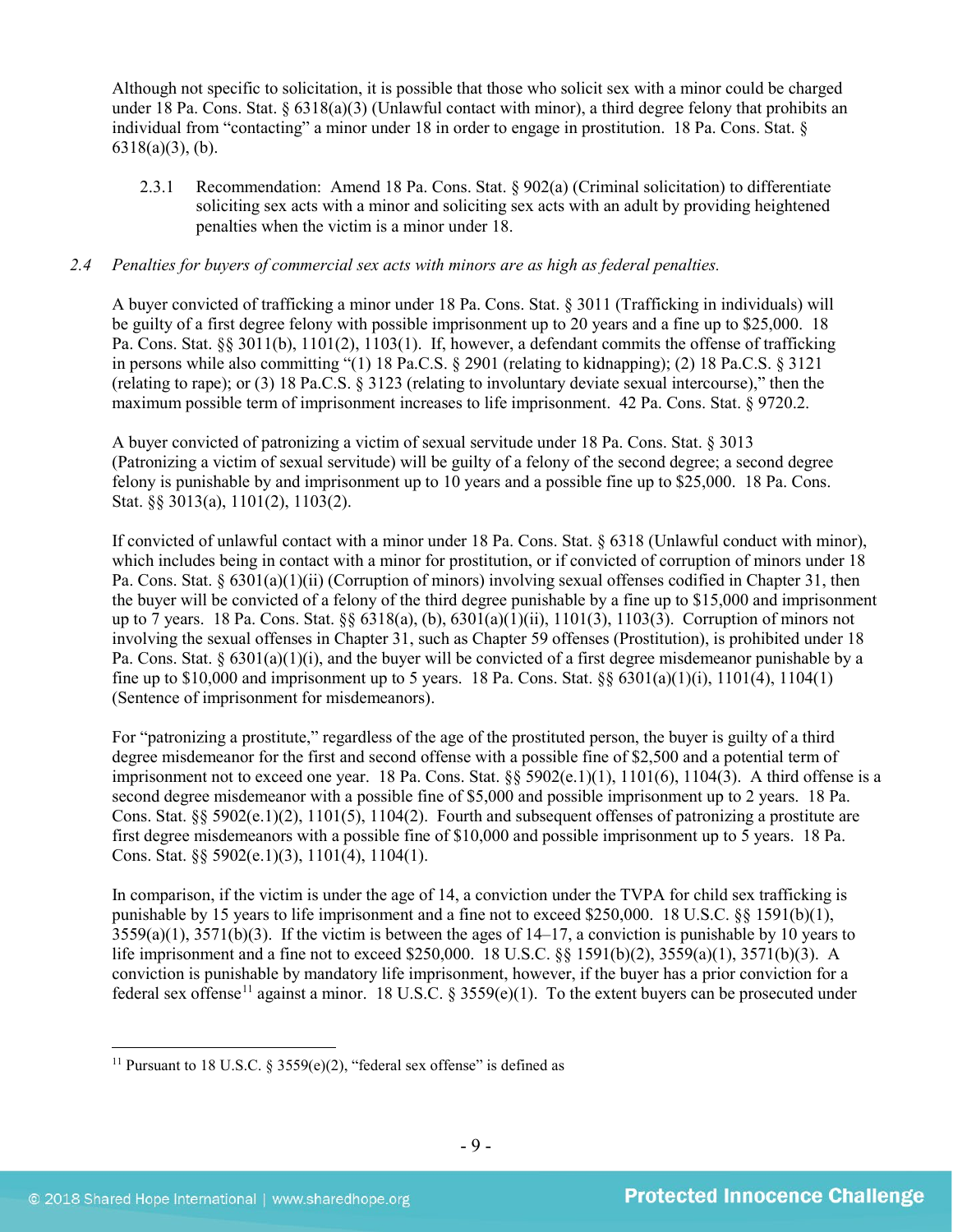other federal CSEC laws,[12](#page-9-0) a conviction is punishable by penalties ranging from a fine not to exceed \$250,000 to life imprisonment and a fine not to exceed  $$250,000$ .<sup>[13](#page-9-1)</sup>

*2.5 Using the Internet or electronic communications to lure, entice, or purchase, or attempt to lure, entice, or purchase commercial sex acts with a minor is a separate crime or results in an enhanced penalty for buyers.*

18 Pa. Cons. Stat. § 6318(a) (Unlawful contact with minor) can possibly be used to prosecute those who use the Internet or electronic communications to lure, entice, recruit, or purchase commercial and non-commercial sex acts with minors. Under this provision,

Offense defined.--A person commits an offense if he is intentionally in contact with a minor, or a law enforcement officer acting in the performance of his duties who has assumed the identity of a minor, for the purpose of engaging in an activity prohibited under any of the following, and either the person initiating the contact or the person being contacted is within this Commonwealth:

(1) Any of the offenses enumerated in Chapter 31(relating to sexual offenses).

(2) Open lewdness as defined in section 5901 (relating to open lewdness).

(3) Prostitution as defined in section 5902 (relating to prostitution and related offenses).

(4) Obscene and other sexual materials and performances as defined in section 5903 (relating to obscene and other sexual materials and performances).

(5) Sexual abuse of children as defined in section 6312 (relating to sexual abuse of children). (6) Sexual exploitation of children as defined in section 6320 (relating to sexual exploitation of children).

"Contacts" is defined in 18 Pa. Cons. Stat. § 6318(c) as:

[d]irect or indirect contact or communication by any means, method or device, including contact or communication in person or through an agent or agency, through any print medium, the mails, a common carrier or communication common carrier, any electronic communication system and any telecommunications, wire, computer or radio communications device or system.

A violation of 18 Pa. Cons. Stat. § 6318(a) is "(1) an offense of the same grade and degree as the most serious underlying offense in subsection (a) for which the defendant contacted the minor; or (2) a felony of the third degree; whichever is greater." 18 Pa. Cons. Stat. § 6318(b). The statute gives concurrent jurisdiction to the

> an offense under section 1591 [18 USCS § 1591] (relating to sex trafficking of children), 2241 [18 USCS § 2241] (relating to aggravated sexual abuse), 2242 [18 USCS § 2242] (relating to sexual abuse),  $2244(a)(1)$  [18 USCS §  $2244(a)(1)$ ] (relating to abusive sexual contact),  $2245$  [18 USCS § 2245] (relating to sexual abuse resulting in death), 2251 [18 USCS § 2251] (relating to sexual exploitation of children), 2251A [18 USCS § 2251A] (relating to selling or buying of children), 2422(b) [18 USCS § 2422(b)] (relating to coercion and enticement of a minor into prostitution), or 2423(a)  $[18$  USCS § 2423(a)] (relating to transportation of minors).

<span id="page-9-1"></span><span id="page-9-0"></span><sup>12</sup> 18 U.S.C. §§ 2251A(b) (Selling or buying of children), 2251(a) (Sexual exploitation of children), 2423(a) (Transportation of a minor with intent for minor to engage in criminal sexual activity), 2422(a) (Coercion and enticement), 2252(a)(2), (a)(4) (Certain activities relating to material involving the sexual exploitation of minors). <sup>13</sup> 18 U.S.C. §§ 2251A(b) (conviction punishable by imprisonment for 30 years to life and a fine), 2251(e) (conviction punishable by imprisonment for 15–30 years and a fine), 2423(a) (conviction punishable by imprisonment for 10 years to life and a fine), 2422(a) (conviction punishable by a fine, imprisonment up to 20 years, or both), 2252(b) (stating that a conviction under subsection (a)(2) is punishable by imprisonment for  $5-20$  years and a fine, while a conviction under subsection (a)(4) is punishable by imprisonment up to 10 years, a fine, or both); *see also* 18 U.S.C. §§ 3559(a)(1) (classifying all of the above listed offenses as felonies), 3571(b)(3) (providing a fine up to \$250,000 for any felony conviction).

 $\overline{a}$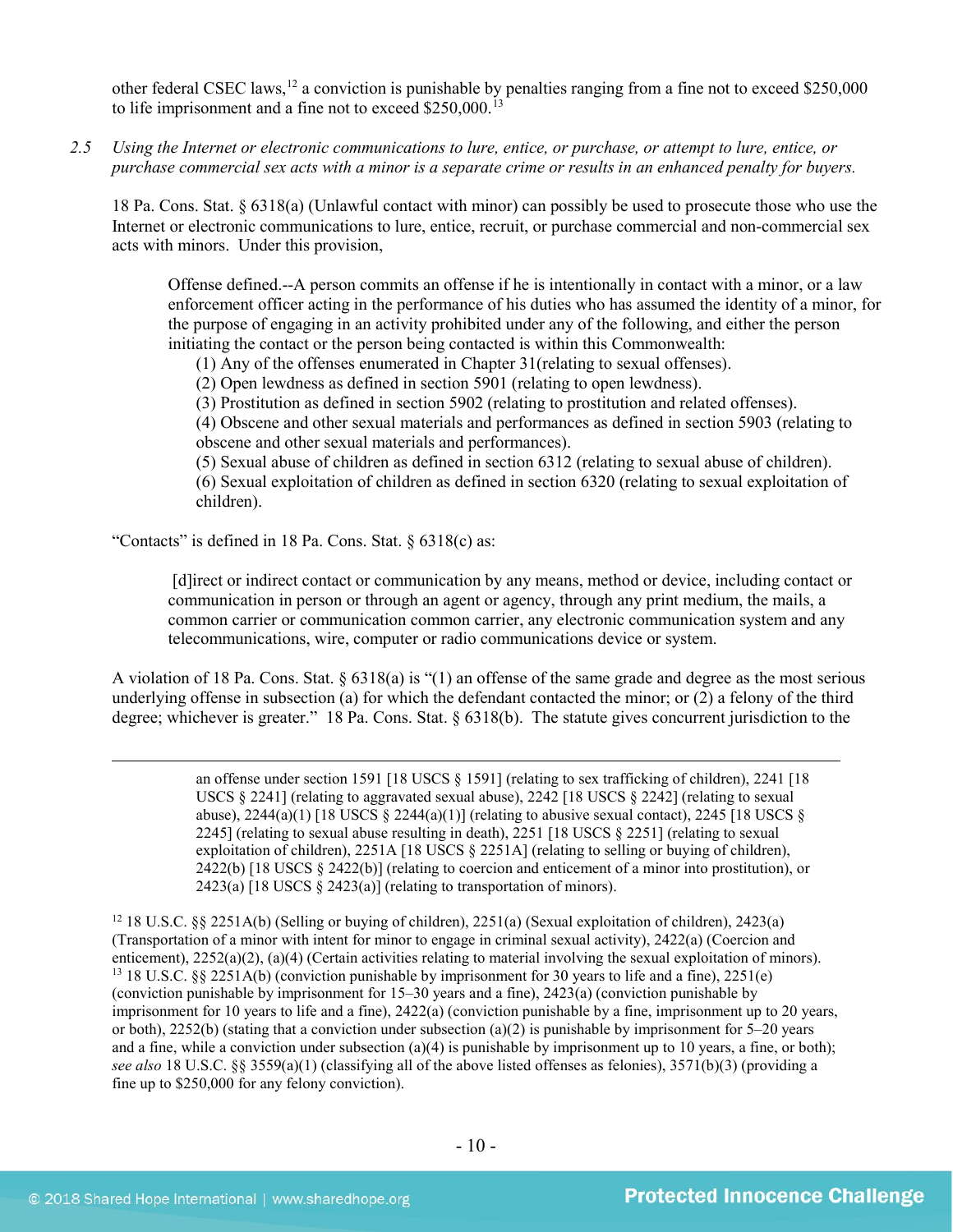Attorney General and district attorney "when the person charged with a violation of this section contacts a minor through the use of a computer, computer system or computer network." 18 Pa. Cons. Stat. § 6318(b.1).

*2.6 No age mistake defense is permitted for a buyer of commercial sex acts with any minor under 18.*

18 Pa. Cons. Stat. § 3018(c) (Evidence and defenses to human trafficking) states,

Victim's age in sexual servitude.--Except as provided in section 3102 (relating to mistake as to age), evidence of a defendant's lack of knowledge of a person's age, or a reasonable mistake of age, is not a defense for a violation of this chapter involving the sexual servitude of a minor.

Pursuant to 18 Pa. Cons. Stat. § 3102 (Mistake as to age), however,

. . . whenever in this chapter the criminality of conduct depends on a child being below the age of 14 years, it is no defense that the defendant did not know the age of the child or reasonably believed the child to be the age of 14 years or older. When criminality depends on the child's being below a critical age older than 14 years, it is a defense for the defendant to prove by a preponderance of the evidence that he or she reasonably believed the child to be above the critical age.

Furthermore, 18 Pa. Cons. Stat. § 304 (Ignorance or mistake) states:

Ignorance or mistake as to a matter of fact, for which there is reasonable explanation or excuse, is a defense if: (1) the ignorance or mistake negatives the intent, knowledge, belief, recklessness, or negligence required a [sic] establish a material element of the offense; or (2) the law provides that the state of mind established by such ignorance or mistake constitutes a defense.

- 2.6.1. Recommendation: Amend 18 Pa. Cons. Stat. § 3102 (Mistake of age) to prohibit a mistake of age defense for all minors under 18 and amend CSEC statutes to prevent the defense from being raised.
- *2.7 Base penalties for buying sex acts with a minor under 18 are sufficiently high and not reduced for older minors.*

Pennsylvania's buyer-applicable trafficking laws do not stagger penalties based on a minor's age and provide sufficiently high penalties. A conviction under 18 Pa. Cons. Stat. § 3011 (Trafficking in individuals) is punishable as a felony of the first degree by imprisonment for up to 20 years, while a conviction under 18 Pa. Cons. Stat. § 3013(a) (Patronizing a victim of sexual servitude) is punishable as a felony of the second degree by imprisonment for up to 10 years. 18 Pa. Cons. Stat. §§ 3011(b), 3013(a), 1103(1), (2).

Similarly, Pennsylvania's buyer-applicable CSEC law, 18 Pa. Cons. Stat. § 6318 (Unlawful contact with minor) does not stagger penalties based on a minor's age; however, penalties under this offense are not sufficiently high. A conviction under 18 Pa. Cons. Stat.  $\S 6318(a)(3)$  is punishable as a felony of the third degree by imprisonment for up to 7 years. 18 Pa. Cons. Stat. §§ 6318(b), 1103(3).

*2.8 Financial penalties for buyers of commercial sex acts with minors are sufficiently high to make it difficult for buyers to hide the crime.*

A buyer convicted of trafficking in individuals under 18 Pa. Cons. Stat. § 3011 (Trafficking in individuals) faces a felony of the first degree with a possible fine up to \$25,000 in addition to imprisonment up to 20 years. 18 Pa. Cons. Stat. §§ 3011(b), 1101(2), 1103(1). A buyer convicted of patronizing a victim of sexual servitude under 18 Pa. Cons. Stat. § 3013 (Patronizing a victim of sexual servitude) faces a felony of the second degree, which is punishable by imprisonment up to 10 years and a possible fine up to \$25,000. 18 Pa. Cons. Stat.  $\S$ 3013(a), 1101(2), 1103(1).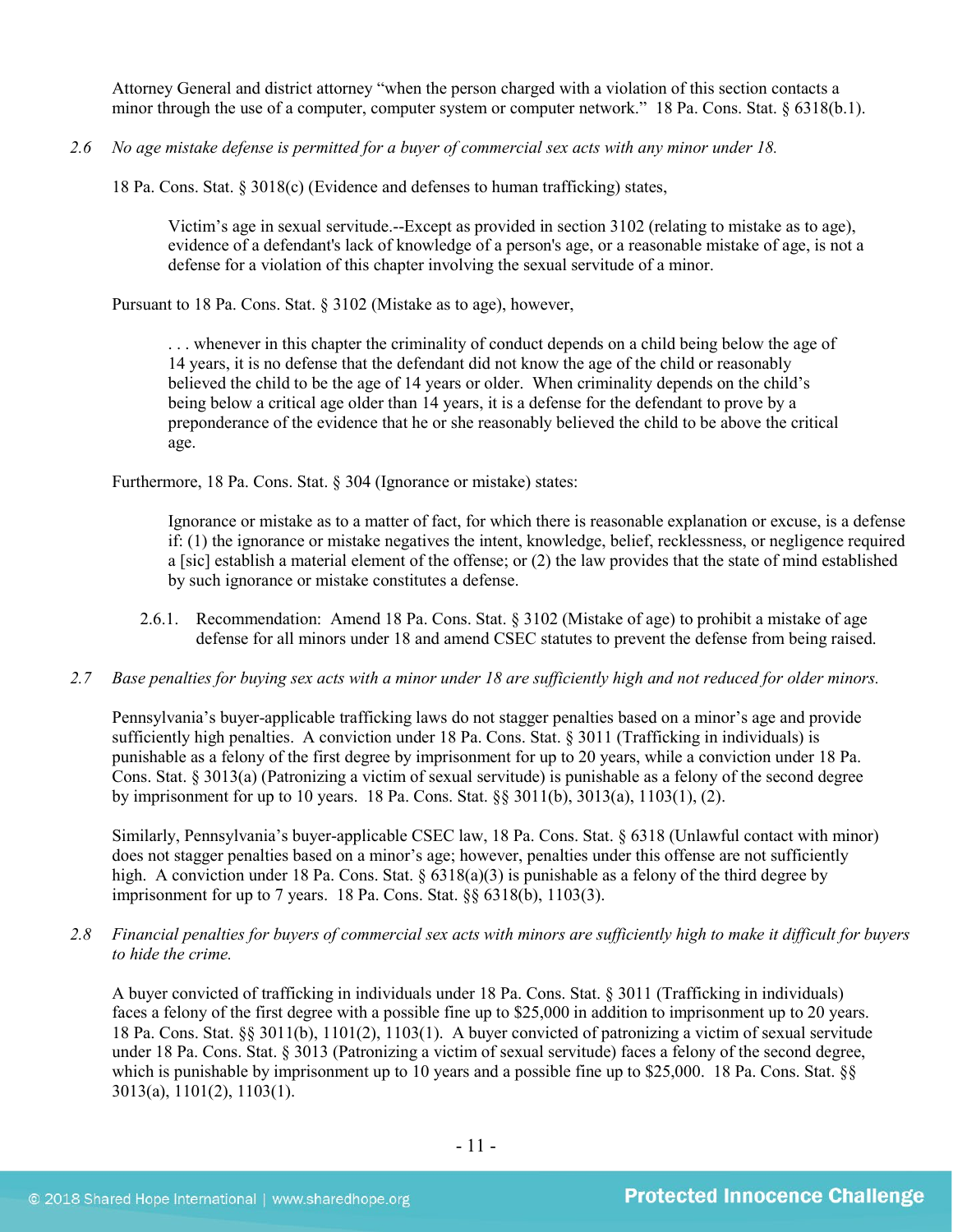If convicted of unlawful contact with a minor, which includes being in contact with a minor for prostitution, or corruption of minors, the buyer will be convicted of a felony of the third degree punishable by a fine up to \$15,000. 18 Pa. Cons. Stat. §§ 6318(b)(2) (Unlawful contact with minor), 6301 (Corruption of minors), 1101(3).

Fines for the misdemeanor offense of patronizing a prostitute pursuant to 18 Pa. Cons. Stat. § 5902 (Prostitution and related offenses), range from \$2,500 for the first and second offense under 18 Pa. Cons. Stat. §§ 5902(e.1)(1), 1101(6) to \$5,000 for a third offense under 18 Pa. Cons. Stat. §§ 5902(e.1)(2), 1101(5) to \$10,000 for a fourth and subsequent offenses under 18 Pa. Cons. Stat.  $\S$ § 5902(e.1)(3), 1101(4).

A buyer prosecuted under 18 Pa. Cons. Stat. § 3011 faces mandatory civil asset forfeiture pursuant to 18 Pa. Cons. Stat. § 3021 (Assert forfeiture), which states,

(a) General rule.--The following shall be subject to forfeiture to this Commonwealth, and no property right shall exist in them:

(1) All assets, foreign or domestic:

(i) Of an individual, entity or organization engaged in planning or perpetrating an act in this Commonwealth which violates section 3011 (relating to trafficking in individuals) or 3012 (relating to involuntary servitude),

(ii) Affording a person a source of influence over the individual, entity or organization under subparagraph (i).

(iii) Acquired or maintained by a person with the intent and for the purpose of supporting, planning, conducting or concealing an act in this Commonwealth which violates section 3011 or 3012.

(iv) Derived from, involved in or used or intended to be used to commit an act in this Commonwealth which violates section 3011 or 3012.

(2) All assets within this Commonwealth:

(i) Of an individual, entity or organization engaged in planning or perpetrating an act which violates section 3011 or 3012.

(ii) Acquired or maintained with the intent and for the purpose of supporting, planning, conducting or concealing an act which violates section 3011 or 3012.

(iii) Derived from, involved in or used or intended to be used to commit an act which violates section 3011 or 3012

(b) Process and seizures.

(1) Property subject to forfeiture under this section may be seized by a law enforcement agency upon process issued by any court of common pleas having jurisdiction over the property.

. . . .

Distribution of forfeited property is governed by 18 Pa. Cons. Stat. § 3021(d), which states,

Transfer of property.--If property is forfeited under this section, the property shall be transferred to the custody of the district attorney if the law enforcement authority seizing the property has county or local jurisdiction, or the Attorney General if the law enforcement authority seizing the property has Statewide jurisdiction. The Attorney General or district attorney, where appropriate, may sell the property. The proceeds from a sale shall first be used to pay all proper expenses of the proceedings for forfeiture and sale, including expenses of seizure, maintenance of custody, advertising and court costs. The balance of the proceeds shall be distributed under subsection (m).

Buyers convicted of an offense under Pa. Cons. Stat. § 3013, however, would not be subject to asset forfeiture under 18 Pa. Cons. Stat. § 3021.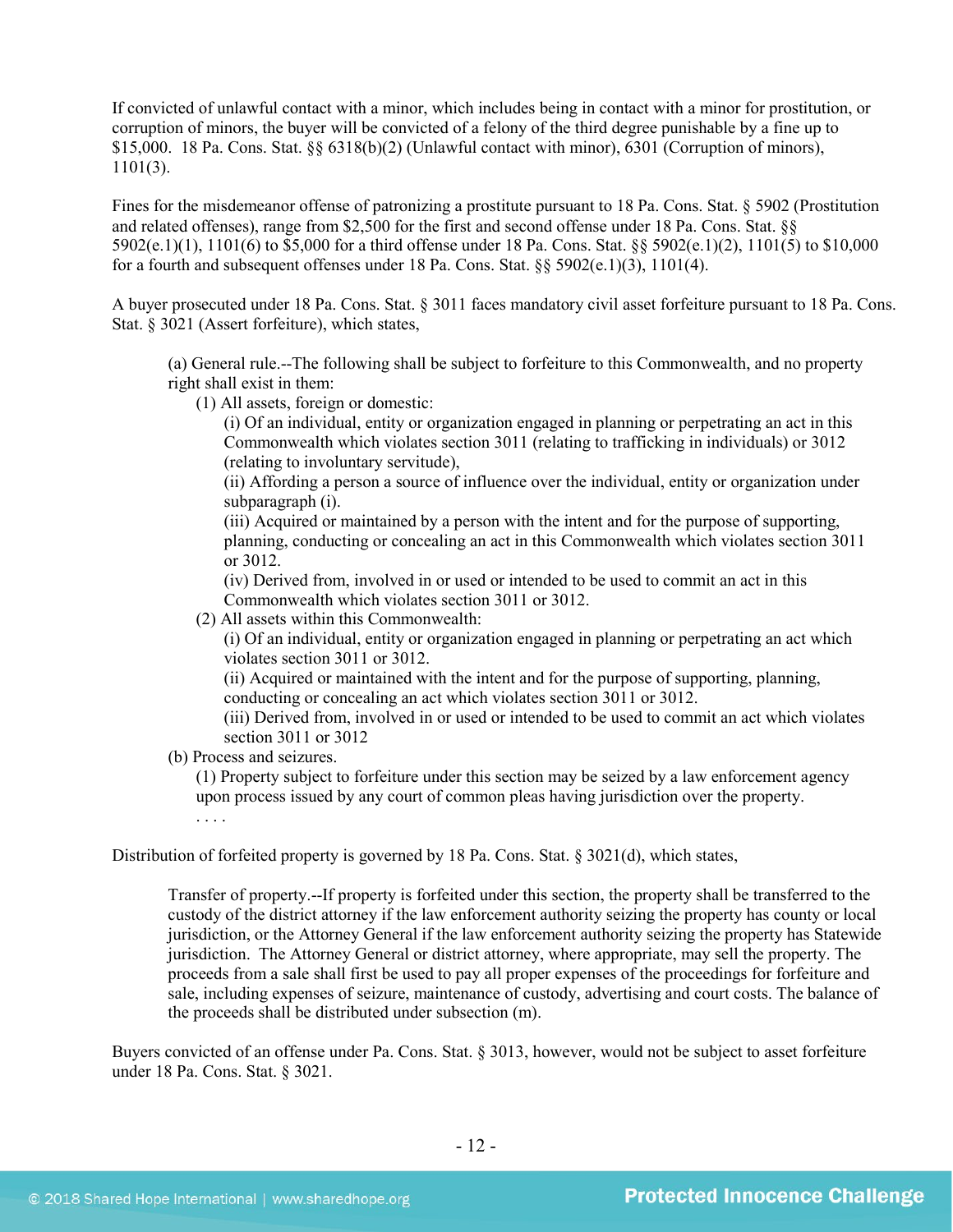Buyers who are convicted of human trafficking under Chapter 30 are subject to mandatory restitution. Under 18 Pa. Cons. Stat. § 3020 (Restitution) a person found guilty of a violation of this chapter must pay restitution to the human trafficking victim. 18 Pa. Cons. Stat. § 3020(2)(i) states,

For the period during which the victim of human trafficking was engaged in involuntary servitude, the greater of the following:

(A) The value of the victim's time during the period of involuntary servitude as guaranteed under the minimum wage and overtime provisions of the laws of this Commonwealth.

(B) The gross income or value to the defendant of the services of the victim.

(C) The amount the victim was promised or the amount an individual in the position of the victim would have reasonably expected to earn. This clause shall not apply to the amount an individual would have reasonably expected to earn in an illegal activity.

A buyer convicted of a sexual crime other than trafficking of persons, is subject to mandatory restitution orders, under 18 Pa. Cons. Stat. § 1106(a) (Restitution for injuries to person or property), which states, "Upon conviction for any crime wherein property has been stolen, converted or otherwise unlawfully obtained, or its value substantially decreased as a direct result of the crime, or wherein the victim suffered personal injury directly resulting from the crime, the offender shall be sentenced to make restitution in addition to the punishment prescribed therefor." 18 Pa. Cons. Stat. § 1106(a) (Restitution for injuries to person or property). "Personal injury" is defined as "[a]ctual bodily harm, including pregnancy, directly resulting from the crime." 18 Pa. Cons. Stat. § 1106(h). As a result, if the victim<sup>[14](#page-12-0)</sup> suffered "personal injury directly resulting from the crime," then the buyer could potentially be required to pay restitution for every crime related to trafficking. 18 Pa. Cons. Stat. § 1106(a).

*2.9 Buying and possessing images of child sexual exploitation carries penalties as high as similar federal offenses.*

Pursuant to 18 Pa. Cons. Stat. § 6312(d)(Sexual abuse of children), "Any person who intentionally views or knowingly possesses or controls any book, magazine, pamphlet, slide, photograph, film, videotape, computer depiction or other material depicting a child under the age of 18 years engaging in a prohibited sexual act or in the simulation of such act commits an offense." A first conviction is a third degree felony punishable by a possible fine up to \$15,000 and possible imprisonment up to 7 years. 18 Pa. Cons. Stat. §§ 6312(d.1)(2)(i), 1101(3), 1103(3). Second and subsequent offenses of this provision are second degree felonies with possible fines up to \$25,000 and possible imprisonment up to 10 years. 18 Pa. Cons. Stat. §§ 6312(d.1)(2)(ii), 1101(2), 1103(2). However, pursuant to 18 Pa. Cons. Stat.  $\S 6312(d.1)(3)$  (Grading), when a person commits an offense involving images of child sexual exploitation (ICSE) "and indecent contact with the child as defined in section 3101 is depicted, the grading of the offense shall be one grade higher . . . ."

<span id="page-12-2"></span>In comparison, a federal conviction for possession of  $ICSE<sup>15</sup>$  $ICSE<sup>15</sup>$  $ICSE<sup>15</sup>$  is generally punishable by imprisonment for  $5-20$ years and a fine not to exceed \$250,000.<sup>16</sup> Subsequent convictions, however, are punishable by imprisonment up to 40 years and a fine not to exceed \$250,000.[17](#page-12-3)

<span id="page-12-3"></span><span id="page-12-0"></span> <sup>14</sup> "Victim" is defined in the Crime Victim's Act, codified at 18 Pa. Cons. Stat. § 11.103. The definition of victim included in 18 Pa. Cons. Stat. § 1106(h) refers to "section 479.1 of the act of April 9, 1929 (P.L. 177, No. 175), known as the Administrative Code of 1929." 18 Pa. Cons. Stat. § 1106(h). This statute has been repealed and replaced by the Crime Victim's Act, also known as "the act of November 24, 1998, P.L. 822, No. 111." *Restitution for injuries to person or property—18 Pa. Cons. Stat. § 1106*, ONECLE, http://law.onecle.com/pennsylvania/crimesand-offenses/00.011.006.000.html (last visited July 14, 2011); 1998 Pa. Laws 111; 18 Pa. Cons. Stat. § 11.103. *See* Component 5.1 for a definition of "victim" as defined in the Crime Victim's Act.

<span id="page-12-1"></span><sup>&</sup>lt;sup>15</sup> 18 U.S.C. §§ 2252(a)(2), (a)(4) (Certain activities relating to material involving the sexual exploitation of minors),  $2252A(a)(2)$ –(3) (Certain activities relating to material constituting or containing child pornography), 1466A(a), (b) (Obscene visual representations of the sexual abuse of children).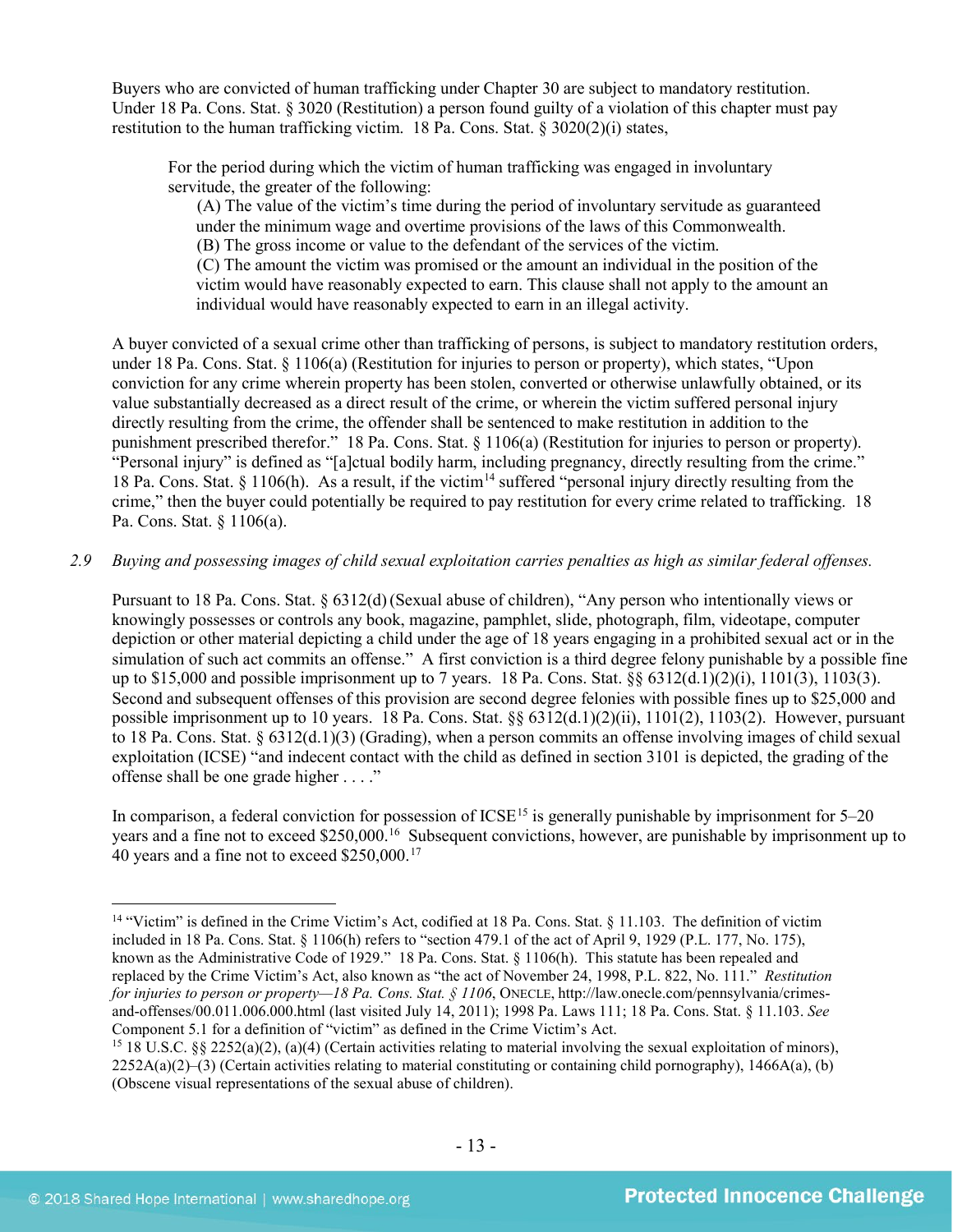#### *2.10 Convicted buyers of commercial sex acts with minors are required to register as sex offenders*.

Buyers convicted of trafficking in persons, unlawful contact with a minor, or possessing images of child sexual exploitation (ICSE) must register as sex offenders; however, those convicted of patronizing a minor for prostitution under 18 Pa. Cons. Stat. § 5902(e) (Prostitution and related offenses) are not required to register.

<span id="page-13-3"></span><span id="page-13-2"></span>42 Pa. Cons. Stat. § 9799.13[18](#page-13-0) (Applicability) requires sexual offenders to "register with the Pennsylvania state police as provided in sections 9799.15 (relating to period of registration), 9799.19 (relating to initial registration) and 9799.25 (relating to verification by sexual offenders and Pennsylvania state police) and otherwise comply with the provisions of this subchapter." 42 Pa. Cons. Stat. § 9799.12[19](#page-13-1) (Definitions) defines "sexual offender" as "an individual who has committed a sexually violent offense . . . ." In turn, 42 Pa. Cons. Stat. § 9799.12 defines "sexually violent offense" as "an offense specified in section 9799.14 (relating to sexual offenses and tier system) as a tier I, tier II or tier III sexual offense committed on or after December 20, 2012, for which the individual was convicted."

Under 42 Pa. Cons. Stat. § 9799.14 (Sexual offenses and tier system), tier I offenses include corruption of minors under 18 Pa. Cons. Stat.  $\S 6301(a)(1)(II)$  and tier II offenses include trafficking of persons under 18 Pa. Cons. Stat. § 3011, unlawful contact with a minor under § 6318, offenses involving obscene and other sexual materials and performances under § 5903(A)(3)(II), (4)(II), (5)(II) or (6), sexual abuse of children under § 6312(b), (c) and (d), and sexual exploitation of children under  $\S 6320$ . 42 Pa. Cons. Stat.  $\S 9799.14(b)(8)$ , (c)(2)–(7).

Additionally, incarcerated buyers of commercial sex with minors will be required to attend "sexual offender treatment" under 42 Pa. Cons. Stat. § 9718.1 (Sexual offender treatment), which requires those who commit a crime of "[p]rostitution, as defined in section 5902 (relating to prostitution and related offenses), if the offense involved a minor under 18 years of age" or sexual exploitation of a minor under 18 Pa. Cons. Stat. § 6320(a) to receive treatment. 42 Pa. Cons. Stat. § 9718.1(A)(5), (9).

<sup>&</sup>lt;sup>16</sup> 18 U.S.C. §§ 2252(b) (stating that a conviction under subsection (a)(2) is punishable by imprisonment for 5–20 years and a fine, while a conviction under subsection (a)(4) is punishable by imprisonment up to 10 years, a fine, or both),  $2252A(b)(1)$  (a conviction is punishable by imprisonment for 5–20 years and a fine), 1466A(a), (b) (stating that a conviction under subsection (a) is "subject to the penalties provided in section  $2252A(b)(1)$ ," imprisonment for  $5-20$  years and a fine, while a conviction under subsection (b) is "subject to the penalties provided in section  $2252A(b)(2)$ ," imprisonment up to 10 years, a fine, or both); *see also* 18 U.S.C. §§ 3559(a)(1) (classifying all of the above listed offenses

<sup>&</sup>lt;sup>17</sup> 18 U.S.C. §§ 2252(b) (stating if a person has a prior conviction under subsection (a)(2), or a list of other statutes, a conviction is punishable by a fine and imprisonment for 15–40 years, but if a person has a prior conviction under subsection (a)(4), or a list of other statutes, a conviction is punishable by a fine and imprisonment for  $10-20$  years),  $2252A(b)(1)$  (stating if a person has a prior conviction under subsection (a)(2), (a)(3), or a list of other statutes, a conviction is punishable by a fine and imprisonment for  $15-40$  years),  $1466A(a)$ , (b) (stating that the penalty scheme for section 2252A(b) applies); *see also* 18 U.S.C. §§ 3559(a)(1) (classifying all of the above listed offenses as felonies), 3571(b)(3) (providing a fine up to \$250,000 for any felony conviction).

<span id="page-13-0"></span><sup>&</sup>lt;sup>18</sup> The text of 42 Pa. Cons. Stat. Stat. § 9799.13 cited here and elsewhere in this report includes amendments made by the enactment of House Bills 631 and 1952 during the 2017-2018 Regular Session of the Pennsylvania General Assembly (effective February 21, 2018 and June 12, 2018, respectively).

<span id="page-13-1"></span><sup>&</sup>lt;sup>19</sup> The text of 42 Pa. Cons. Stat. Stat.  $\frac{8}{9799.12}$  cited here and elsewhere in this report includes amendments made by the enactment of House Bills 631 and 1952 during the 2017-2018 Regular Session of the Pennsylvania General Assembly (effective February 21, 2018 and June 12, 2018, respectively).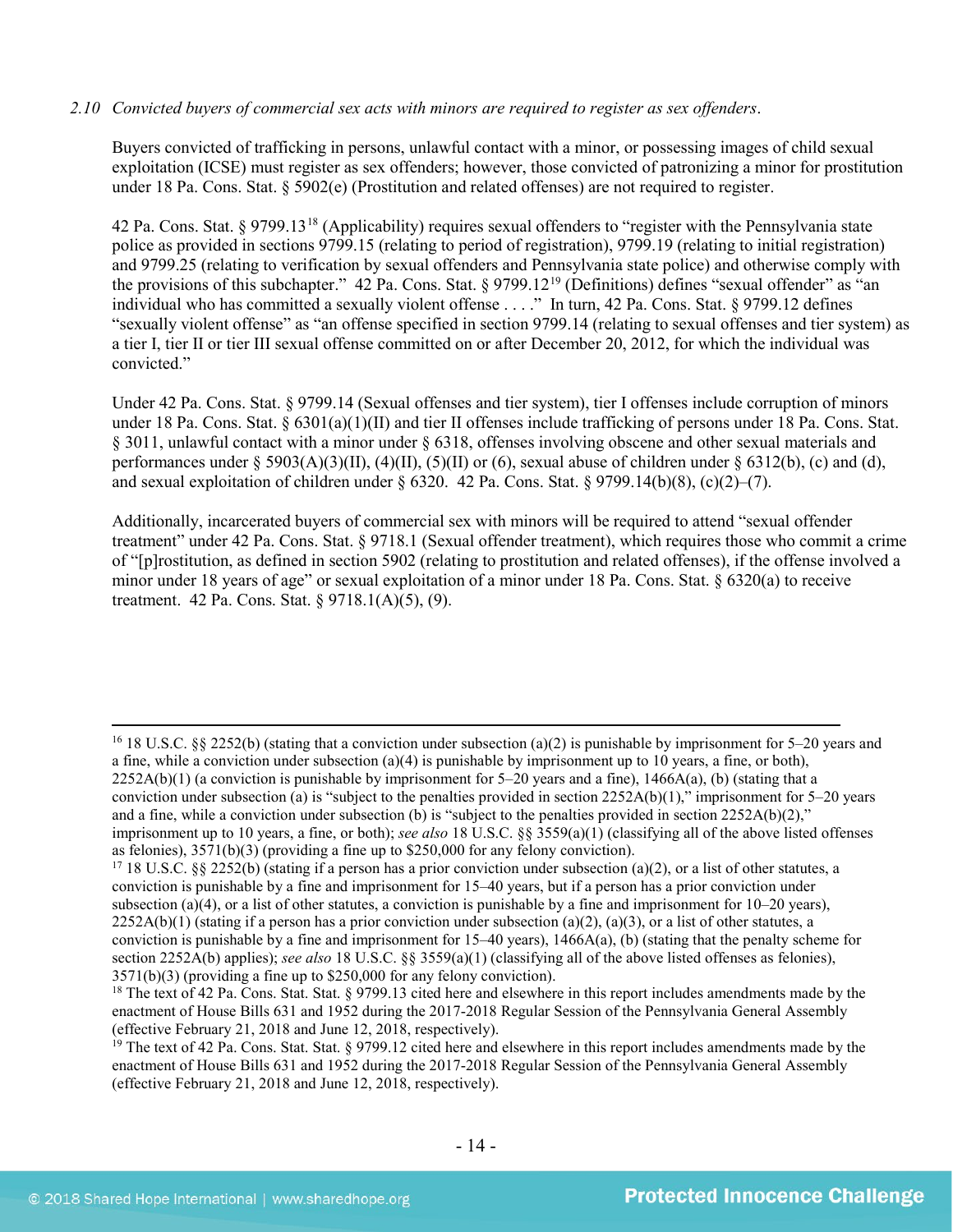#### **FRAMEWORK ISSUE 3: CRIMINAL PROVISIONS FOR TRAFFICKERS**

#### *Legal Components:*

- *3.1 Penalties for trafficking a child for sexual exploitation are as high as federal penalties.*
- *3.2 Creating and distributing images of child sexual exploitation carries penalties as high as similar federal offenses*.
- *3.3 Using the Internet or electronic communications to lure, entice, recruit, or sell commercial sex acts with a minor is a separate crime or results in an enhanced penalty for traffickers.*
- *3.4 Financial penalties for traffickers, including asset forfeiture, are sufficiently high*.
- *3.5 Convicted traffickers are required to register as sex offenders.*
- *3.6 Laws relating to parental custody and termination of parental rights include sex trafficking or commercial sexual exploitation of children (CSEC) offenses as grounds for sole custody or termination in order to prevent traffickers from exploiting their parental rights as a form of control.*

*\_\_\_\_\_\_\_\_\_\_\_\_\_\_\_\_\_\_\_\_\_\_\_\_\_\_\_\_\_\_\_\_\_\_\_\_\_\_\_\_\_\_\_\_\_\_\_\_\_\_\_\_\_\_\_\_\_\_\_\_\_\_\_\_\_\_\_\_\_\_\_\_\_\_\_\_\_\_\_\_\_\_\_\_\_\_\_\_\_\_\_\_\_\_*

# *Legal Analysis:*

*3.1 Penalties for trafficking a child for sexual exploitation are as high as federal penalties.*

Trafficking a minor under 18 is a first degree felony with a possible fine not to exceed \$25,000 and possible imprisonment up to 20 years. 18 Pa. Cons. Stat. §§ 3011(b), 1101(2), 1103(1). If, however, a trafficker commits the offense of trafficking of persons while also committing "(1) 18 Pa.C.S. § 2901 (relating to kidnapping); (2) 18 Pa.C.S. § 3121 (relating to rape); or (3) 18 Pa.C.S. § 3123 (relating to involuntary deviate sexual intercourse)," then the maximum possible term of imprisonment increases to life imprisonment. 42 Pa. Cons. Stat. § 9720.2.

For the offense of promoting prostitution of a minor pursuant to 18 Pa. Cons. Stat. § 5902(b.1) (Prostitution and related offenses), a trafficker is guilty of a third degree felony punishable by a fine up to \$15,000 and possible imprisonment up to 7 years. 18 Pa. Cons. Stat. §§ 1101(3), 1103(3).

A trafficker could be punished under 18 Pa. Cons. Stat. § 6301 (Corruption of minors). Subsection (a)(1)(i), states, "Except as provided in subparagraph (ii), whoever, being of the age of 18 years and upwards, by any act corrupts or tends to corrupt the morals of any minor less than 18 years of age, or who aids, abets, entices or encourages any such minor in the commission of any crime, or who knowingly assists or encourages such minor in violating his or her parole or any order of court, commits a misdemeanor of the first degree." 18 Pa. Cons. Stat. §  $6301(a)(1)(i)$ . This crime is punishable by a possible fine of \$10,000 and possible imprisonment up to 5 years. 18 Pa. Cons. Stat. §§ 1101(4), 1104(1). However, a trafficker age 18 or older who "by any course of conduct in violation of Chapter 31 (relating to sexual offenses) corrupts or tends to corrupt the morals of any minor less than 18 years of age, or who aids, abets, entices or encourages any such minor in the commission of an offense under Chapter 31" may be found guilty of a third degree felony. 18 Pa. Cons. Stat. § 6301(a)(1)(ii). This crime is punishable by a possible fine up to \$15,000 and possible imprisonment up to 7 years. 18 Pa. Cons. Stat. §§ 6301(a)(1)(ii), 1101(3), 1103(3).

18 Pa. Cons. Stat. § 6318(a) (Unlawful contact with minor) states,

Offense defined.--A person commits an offense if he is intentionally in contact with a minor, or a law enforcement officer acting in the performance of his duties who has assumed the identity of a minor, for the purpose of engaging in an activity prohibited under any of the following, and either the person initiating the contact or the person being contacted is within this Commonwealth:

(3) Prostitution as defined in section 5902 (relating to prostitution and related offenses).

(4) Obscene and other sexual materials and performances as defined in section 5903 (relating to

. . . .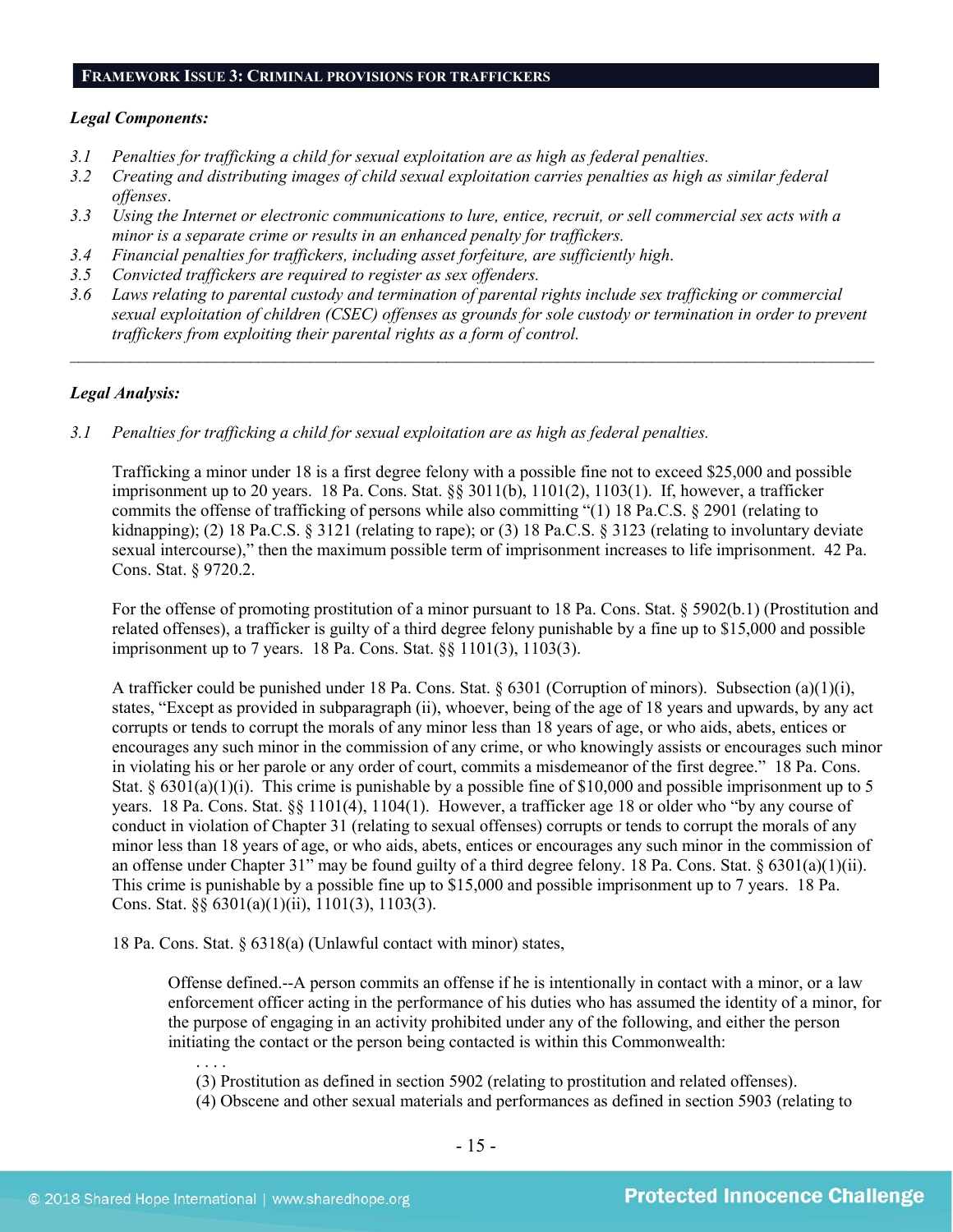obscene and other sexual materials and performances).

(5) Sexual abuse of children as defined in section 6312 (relating to sexual abuse of children). (6) Sexual exploitation of children as defined in section 6320 (relating to sexual exploitation of children).

Pursuant to subsection (b), "A violation of subsection (a) is: (1) an offense of the same grade and degree as the most serious underlying offense in subsection (a) for which the defendant contacted the minor; or (2) a felony of the third degree; whichever is greater."

Subsection (c) defines "contacts" as "[d]irect or indirect contact or communication by any means, method or device, including contact or communication in person or through an agent or agency, through any print medium, the mails, a common carrier or communication common carrier, any electronic communication system and any telecommunications, wire, computer or radio communications device or system."

Sexual exploitation of a child, which is defined as "procur[ing] for another person a child under 18 years of age for the purpose of sexual exploitation<sup>"[20](#page-15-0)</sup> is a felony of the second degree punishable by a fine up to \$25,000 and possible imprisonment up to 10 years. 18 Pa. Cons. Stat. §§ 6320(a), (b), 1101(2), 1103(2).

In comparison, if the victim is under the age of 14, a conviction under the Trafficking Victims Protection Act (TVPA) for child sex trafficking is punishable by 15 years to life imprisonment and a fine not to exceed \$250,000. 18 U.S.C. §§ 1591(b)(1), 3559(a)(1), 3571(b)(3). If the victim is between the ages of 14–17, a conviction is punishable by 10 years to life imprisonment and a fine not to exceed \$250,000. 18 U.S.C. §§ 1591(b)(2), 3559(a)(1), 3571(b)(3). A conviction is punishable by mandatory life imprisonment, however, if the trafficker has a prior conviction for a federal sex offense<sup>[21](#page-15-1)</sup> against a minor. 18 U.S.C. § 3559(e)(1).

*3.2 Creating and distributing images of child sexual exploitation carries penalties as high as similar federal offenses*.

18 Pa. Cons. Stat. § 6312(b), (c) (Sexual abuse of children) criminalizes the creation and distribution of images of child sexual exploitation (ICSE), stating,

(b) Photographing, videotaping, depicting on computer or filming sexual acts.--

(1) Any person who causes or knowingly permits a child under the age of 18 years to engage in a prohibited sexual act or in the simulation of such act commits an offense if such person knows, has reason to know or intends that such act may be photographed, videotaped, depicted on computer or filmed.

(2) Any person who knowingly photographs, videotapes, depicts on computer or films a child under the age of 18 years engaging in a prohibited sexual act or in the simulation of such an act commits an offense.

(c) Dissemination of photographs, videotapes, computer depictions and films.--Any person who knowingly sells, distributes, delivers, disseminates, transfers, displays or exhibits to others, or who possesses for the purpose of sale, distribution, delivery, dissemination, transfer, display or exhibition to others, any book, magazine, pamphlet, slide, photograph, film, videotape, computer depiction or other material depicting a child under the age of 18 years engaging in a prohibited sexual act or in the simulation of such act commits an offense.

. . . .

<span id="page-15-0"></span><sup>&</sup>lt;sup>20</sup> 18 Pa. Cons. Stat. § 6320(c) defines "procure" as "[t]o obtain or make available for sexual exploitation" and "sexual exploitation" as "[a]ctual or simulated sexual activity or nudity arranged for the purpose of sexual stimulation or gratification of any person."

<span id="page-15-1"></span><sup>21</sup> *See supra* note [11](#page-8-1) for the definition of "federal sex offense."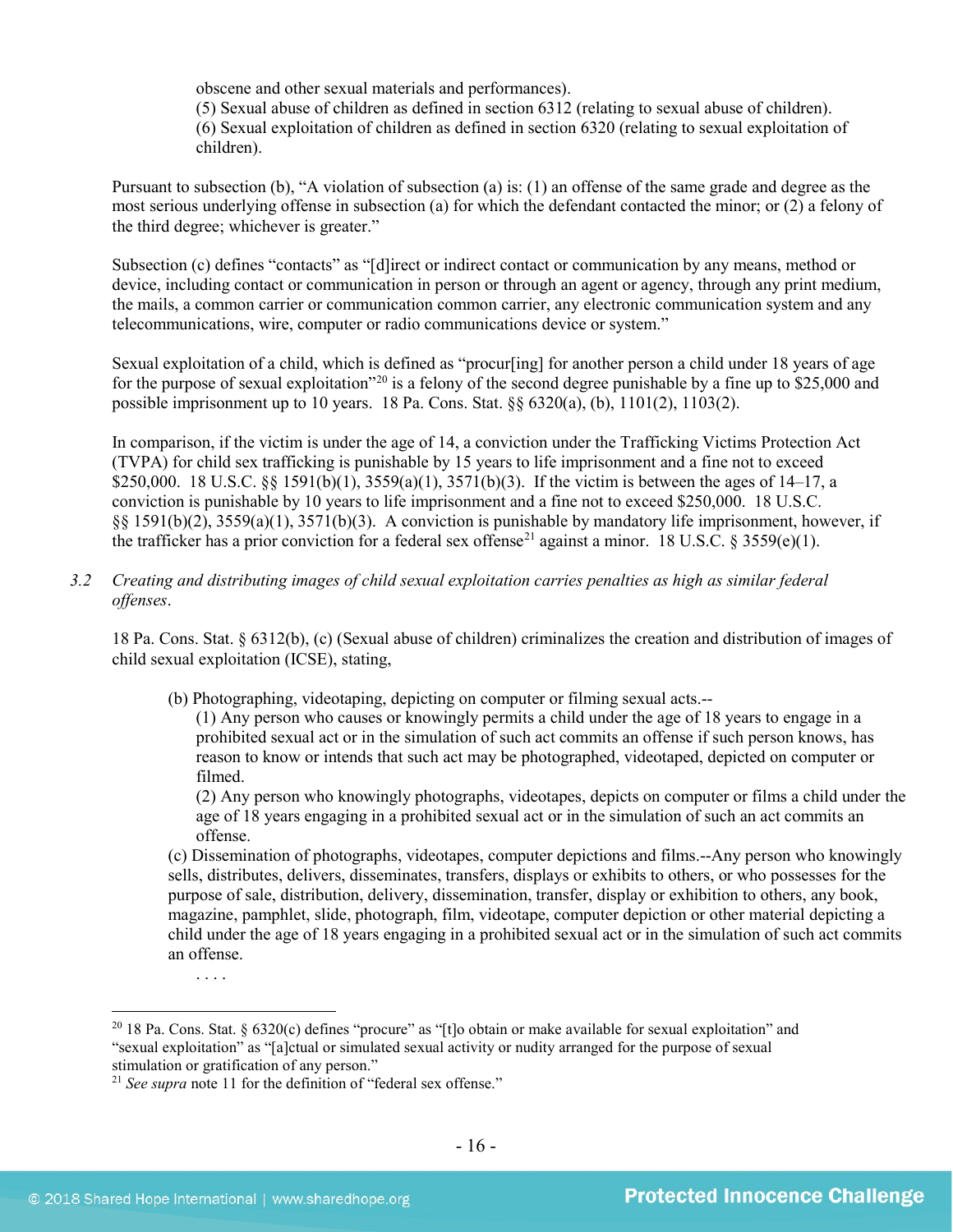(2) A first offense under this subsection is a felony of the third degree, and a second or subsequent offense under this subsection is a felony of the second degree.

Creating ICSE is a second degree felony punishable by a fine up to \$25,000 and possible imprisonment up to 10 years. 18 Pa. Cons. Stat.  $\S_6$  6312(d.1)(1), 1101(2), 1103(2). For a first offense, disseminating or selling ICSE is a third degree felony punishable by a fine up to \$15,000 and possible imprisonment up to 7 years. 18 Pa. Cons. Stat. §§ 6312(d.1)(2)(i), 1101(3), 1103(3). A subsequent offense is a second degree felony. 18 Pa. Cons. Stat. §§  $6312(d.1)(2)(ii)$ .

Creating ICSE is also criminalized under 18 Pa. Cons. Stat. § 5903(a) (Obscene and other sexual materials and performances), [22](#page-16-0) which states:

Offenses defined.--No person, knowing the obscene character of the materials or performances involved, shall:

 $(3)$   $(i)$  . . . .

<span id="page-16-4"></span>(ii) design, copy, draw, photograph, print, utter, publish or in any manner manufacture or prepare any obscene materials in which a minor is depicted;

 $(4)$   $(i)$  . . . .

(ii) write, print, publish, utter or cause to be written, printed, published or uttered any advertisement or notice of any kind giving information, directly or indirectly, stating or purporting to state where, how, from whom or by what means any obscene materials can be purchased, obtained or had in which a minor is included;

 $(5)$   $(i)$  . . . .

(ii) produce, present or direct any obscene performance or participate in a portion thereof that is obscene or that contributes to its obscenity if a minor is included;

In comparison, if the victim is under the age of 14, a conviction under the TVPA for child sex trafficking is punishable by 15 years to life imprisonment and a fine not to exceed \$250,000. 18 U.S.C. §§ 1591(b)(1), 3559(a)(1), 3571(b)(3). If the victim is between the ages of 14–17, a conviction is punishable by 10 years to life imprisonment and a fine not to exceed \$250,000. 18 U.S.C. §§ 1591(b)(2), 3559(a)(1), 3571(b)(3). A conviction is punishable by mandatory life imprisonment, however, if the trafficker has a prior conviction for a federal sex offense<sup>[23](#page-16-1)</sup> against a minor. 18 U.S.C. § 3559(e)(1). Additionally, a federal conviction for distribution of ICSE<sup>[24](#page-16-2)</sup> is generally punishable by imprisonment for 5–20 years and a fine not to exceed \$250,000.[25](#page-16-3) Subsequent convictions, however, are punishable by imprisonment up to 40 years and a fine not to exceed \$250,000.<sup>26</sup>

<span id="page-16-0"></span> <sup>22</sup> In 1975, the Supreme Court of Pennsylvania held in Commonwealth v. MacDonald, 347 A.2d 290, 299 (Pa. 1975), "that section 5903(a) fails to satisfy the *Miller* standard and therefore may not constitutionally be applied unless and until it is amended to specifically define the sexual conduct whose depiction or description is to be regulated thereby." The statute was subsequently amended and appears to have not been held unconstitutional since. *See, e.g.*, Commonwealth v. Bond, 504 A.2d 869, 875 (Pa. Super. Ct. 1986); Commonwealth v. Croll, 480 A.2d 266, 268–69 (Pa. Super. Ct. 1984) ("Initially, appellant argues that the obscenity statute is unconstitutionally vague. This question has, however, been considered and decided adversely to appellant by this Court. *See Commonwealth v. Doe* . . . . Appellant's argument was ably refuted by Judge Johnson in that case. Appellant concedes that the Pennsylvania Act was amended 'with slavish adherence to' the decision of the United States Supreme Court in *Miller v. California* . . . .") (citations omitted).

<span id="page-16-1"></span><sup>&</sup>lt;sup>23</sup> See supra note [11](#page-8-1) for the definition of "federal sex offense."

<span id="page-16-2"></span><sup>&</sup>lt;sup>24</sup> 18 U.S.C. §§ 2252(a)(1), (a)(2), (a)(3) (Certain activities relating to material involving the sexual exploitation of minors),  $2252A(a)(2)$ ,  $(a)(3)$  (Certain activities relating to material constituting or containing child pornography), 1466A(a) (Obscene visual representations of the sexual abuse of children).

<span id="page-16-3"></span><sup>&</sup>lt;sup>25</sup> 18 U.S.C. §§ 2252(b) (stating that a conviction under subsection (a)(1), (a)(2), or (a)(3) is punishable by imprisonment for 5–20 years and a fine), 2252A(b)(1) (a conviction is punishable by imprisonment for 5–20 years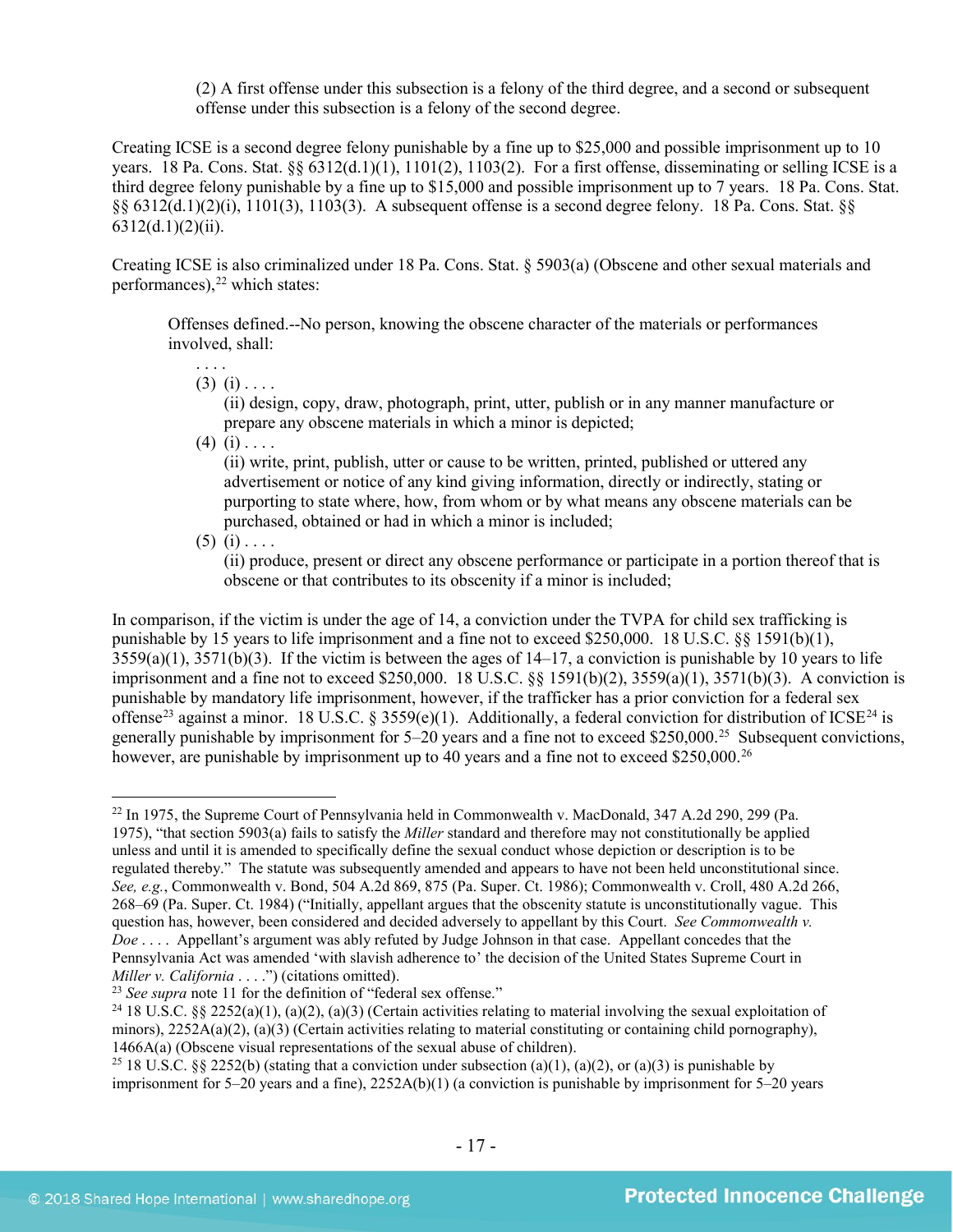*3.3 Using the Internet or electronic communications to lure, entice, recruit, or sell commercial sex acts with a minor is a separate crime or results in an enhanced penalty for traffickers.*

18 Pa. Cons. Stat. § 6318(a) (Unlawful contact with minor) can possibly be used to prosecute those who use the Internet or electronic communications to lure, entice or recruit minors to engage in commercial and noncommercial sex acts. Under this provision,

Offenses defined.--A person commits an offense if he is intentionally in contact with a minor, or a law enforcement officer acting in the performance of his duties who has assumed the identity of a minor, for the purpose of engaging in an activity prohibited under any of the following, and either the person initiating the contact or the person being contacted is within this Commonwealth:

(1) Any of the offenses enumerated in Chapter 31(relating to sexual offenses).

(2) Open lewdness as defined in section 5901 (relating to open lewdness).

(3) Prostitution as defined in section 5902 (relating to prostitution and related offenses).

(4) Obscene and other sexual materials and performances as defined in section 5903 (relating to obscene and other sexual materials and performances).

(5) Sexual abuse of children as defined in section 6312 (relating to sexual abuse of children).

(6) Sexual exploitation of children as defined in section 6320 (relating to sexual exploitation of children).

Pursuant to 18 Pa. Cons. Stat. § 6318(c), "contacts" is defined as,

Direct or indirect contact or communication by any means, method or device, including contact or communication in person or through an agent or agency, through any print medium, the mails, a common carrier or communication common carrier, any electronic communication system and any telecommunications, wire, computer or radio communications device or system.

A violation of 18 Pa. Cons. Stat. § 6318(a) (Unlawful contact with a minor) is "(1) an offense of the same grade and degree as the most serious underlying offense in subsection (a) for which the defendant contacted the minor; or (2) a felony of the third degree; whichever is greater." 18 Pa. Cons. Stat. § 6318(b).

The statute gives concurrent jurisdiction, which exists with the Attorney General and district attorney, "when the person charged with a violation of this section contacts a minor through the use of a computer, computer system or computer network." 18 Pa. Cons. Stat. § 6318(B.1).

*3.4 Financial penalties for traffickers, including asset forfeiture, are sufficiently high*.

If convicted of trafficking a minor under 18 Pa. Cons. Stat. § 3011(b) (Trafficking in individuals), a first degree felony, then traffickers can receive a fine up to \$25,000. 18 Pa. Cons. Stat. §§ 3011(b), 1101(2). If convicted

and a fine), 1466A(a), (b) (stating that a conviction under subsection (a) is "subject to the penalties provided in section 2252A(b)(1)," imprisonment for 5–20 years and a fine, while a conviction under subsection (b) is "subject to the penalties provided in section 2252A(b)(2)," imprisonment up to 10 years, a fine, or both); *see also* 18 U.S.C. §§ 3559(a)(1) (classifying all of the above listed offenses as felonies),  $3571(b)(3)$  (providing a fine up to \$250,000 for any felony conviction).

<sup>&</sup>lt;sup>26</sup> 18 U.S.C. §§ 2252(b) (stating if a person has a prior conviction under subsection (a)(1), (a)(2), or (a)(3) or a list of other statutes, a conviction is punishable by a fine and imprisonment for 15–40 years), 2252A(b)(1) (stating if a person has a prior conviction under subsection (a)(2), (a)(3), or a list of other statutes, a conviction is punishable by a fine and imprisonment for 15–40 years),  $1466A(a)$ , (b) (stating that the penalty scheme for section 2252A(b) applies); *see also* 18 U.S.C. §§ 3559(a)(1) (classifying all of the above listed offenses as felonies), 3571(b)(3) (providing a fine up to \$250,000 for any felony conviction).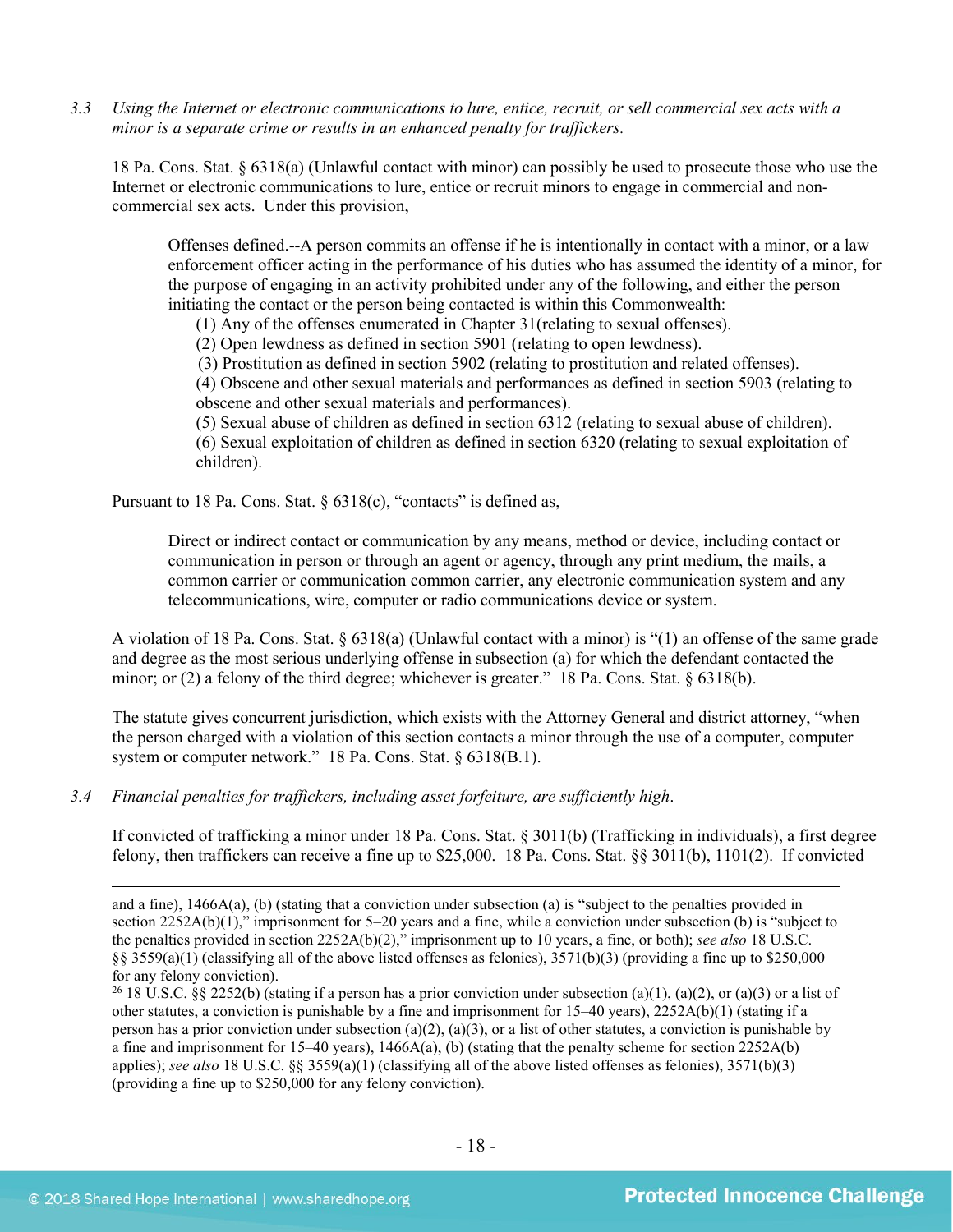of corruption of a minor under 18 Pa. Cons. Stat. § 6301(a)(1)(ii) or promoting prostitution of a minor under 18 Pa. Cons. Stat. § 5902(b.1), both felonies of the third degree, then traffickers can receive a fine up to \$15,000. 18 Pa. Cons. Stat. §§ 6301(a)(1)(ii), 5902(b.1), 1101(3). If convicted of sexual exploitation of a child under 18 Pa. Cons. Stat. § 6320 (Sexual exploitation of children), a second degree felony, then traffickers can receive a fine up to \$25,000. 18 Pa. Cons. Stat. §§ 6320(b), 1101(2).

Mandatory restitution for victims of trafficking is available through 18 Pa. Cons. Stat. § 3020(2)(i) (Restitution), which states,

For the period during which the victim of human trafficking was engaged in involuntary servitude, the greater of the following:

(A) The value of the victim's time during the period of involuntary servitude as guaranteed under the minimum wage and overtime provisions of the laws of this Commonwealth.

(B) The gross income or value to the defendant of the services of the victim.

(C) The amount the victim was promised or the amount an individual in the position of the victim would have reasonably expected to earn. This clause shall not apply to the amount an individual would have reasonably expected to earn in an illegal activity.

Additionally, mandatory restitution is available for other crimes under 18 Pa. Cons. Stat. § 1106(a) (Restitution for injuries to person or property) which states,

Upon conviction for any crime wherein property has been stolen, converted or otherwise unlawfully obtained, or its value substantially decreased as a direct result of the crime, or wherein the victim suffered personal injury directly resulting from the crime, the offender shall be sentenced to make restitution in addition to the punishment prescribed therefor.

Traffickers prosecuted under 18 Pa. Cons. Stat. § 3011 (Trafficking in individuals) also face mandatory, civil asset forfeiture under 18 Pa. Cons. Stat. § 3021 (Asset forfeiture). The statute states,

(a) General rule.--The following shall be subject to forfeiture to this Commonwealth, and no property right shall exist in them:

(1) All assets, foreign or domestic:

(i) Of an individual, entity or organization engaged in planning or perpetrating an act in this Commonwealth which violates section 3011 (relating to trafficking in individuals) or 3012 (relating to involuntary servitude),

(ii) Affording a person a source of influence over the individual, entity or organization under subparagraph (i).

(iii) Acquired or maintained by a person with the intent and for the purpose of supporting, planning, conducting or concealing an act in this Commonwealth which violates section 3011 or 3012.

(iv) Derived from, involved in or used or intended to be used to commit an act in this Commonwealth which violates section 3011 or 3012.

(2) All assets within this Commonwealth:

(i) Of an individual, entity or organization engaged in planning or perpetrating an act which violates section 3011 or 3012.

(ii) Acquired or maintained with the intent and for the purpose of supporting, planning, conducting or concealing an act which violates section 3011 or 3012.

(iii)Derived from, involved in or used or intended to be used to commit an act which violates section 3011 or 3012.

. . . . (b) Process and seizures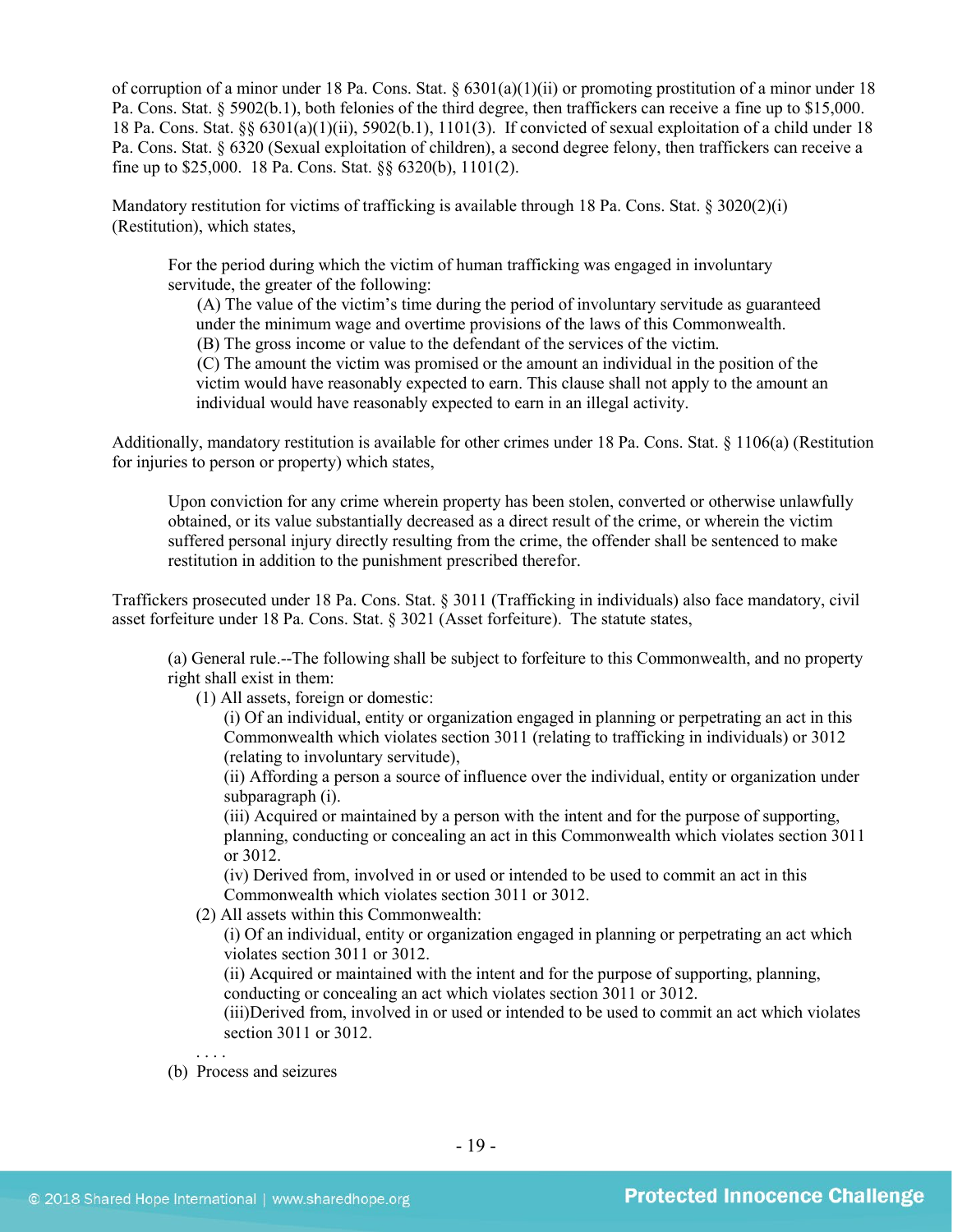(1) Property subject to forfeiture under this section may be seized by a law enforcement agency upon process issued by any court of common pleas having jurisdiction over the property. . . . .

Distribution of forfeited property is governed by 18 Pa. Cons. Stat. § 3021(d), which states,

Transfer of property.--If property is forfeited under this section, the property shall be transferred to the custody of the district attorney if the law enforcement authority seizing the property has county or local jurisdiction, or the Attorney General if the law enforcement authority seizing the property has Statewide jurisdiction. The Attorney General or district attorney, where appropriate, may sell the property. The proceeds from a sale shall first be used to pay all proper expenses of the proceedings for forfeiture and sale, including expenses of seizure, maintenance of custody, advertising and court costs. The balance of the proceeds shall be distributed under subsection (m).

# *3.5 Convicted traffickers are required to register as sex offenders.*

Convictions under 18 Pa. Cons. Stat. § 3011 (Trafficking in individuals) and CSEC require defendants to register as sex offenders. Specifically, 42 Pa. Cons. Stat. § 9799.1[327](#page-19-0) (Applicability) requires sexual offenders to "register with the Pennsylvania state police as provided in sections 9799.15 (relating to period of registration), 9799.19 (relating to initial registration) and 9799.25 (relating to verification by sexual offenders and Pennsylvania state police) and otherwise comply with the provisions of this subchapter." 42 Pa. Cons. Stat. § 9799.12<sup>[28](#page-19-1)</sup> (Definitions) defines "sexual offender" as "an individual who has committed a sexually violent offense . . . ." In turn. 42 Pa. Cons. Stat. § 9799.12 defines "sexually violent offense" as "an offense specified in section 9799.14 (relating to sexual offenses and tier system) as a tier I, tier II or tier III sexual offense committed on or after December 20,2012, for which the individual was convicted."

Under 42 Pa. Cons. Stat. § 9799.14 (Sexual offenses and tier system), tier I offenses include corruption of minors under 18 Pa. Cons. Stat.  $\S 6301(A)(1)(II)$ , and tier II offenses include trafficking in individuals under 18 Pa. Cons. Stat. § 3011(b), promoting prostitution of a minor under § 5902(b.1), offenses involving obscene and other sexual materials and performances under § 5903(A)(3)(II), (4)(II), (5)(II) OR (6), sexual abuse of children under § 6312(b) and (c), unlawful contact with minors under § 6318, sexual exploitation of children under § 6320. 42 Pa. Cons. Stat. § 9799.14(b)(8), (c)(1), (2)–(7).

An incarcerated trafficker may also be required to attend "sexual offender treatment" pursuant to 42 Pa. Cons. Stat. § 9718.1 (Sexual offender treatment) if the trafficker is convicted of any prostitution offense (including promoting prostitution of a minor) under 18 Pa. Cons. Stat. § 5902(b.1) or sexual exploitation of a minor under 18 Pa. Cons. Stat. § 6320(a). 42 Pa. Cons. Stat. § 9718.1(a)(5), (9).

*3.6 Laws relating to parental custody and termination of parental rights include sex trafficking or commercial sexual exploitation of children (CSEC) offenses as grounds for sole custody or termination in order to prevent traffickers from exploiting their parental rights as a form of control.* 

Two of Pennsylvania's CSEC offenses are included as grounds for terminating parental rights; however, the offense must have been committed by the parent against one of the parent's children. 23 Pa. Cons. Stat. § 2511(a) (Grounds for involuntary termination) states,

The rights of a parent in regard to a child may be terminated after a petition filed on any of the following grounds:

<span id="page-19-0"></span> <sup>27</sup> *See supra* note [18.](#page-13-2)

<span id="page-19-1"></span><sup>28</sup> *See supra* note [19.](#page-13-3)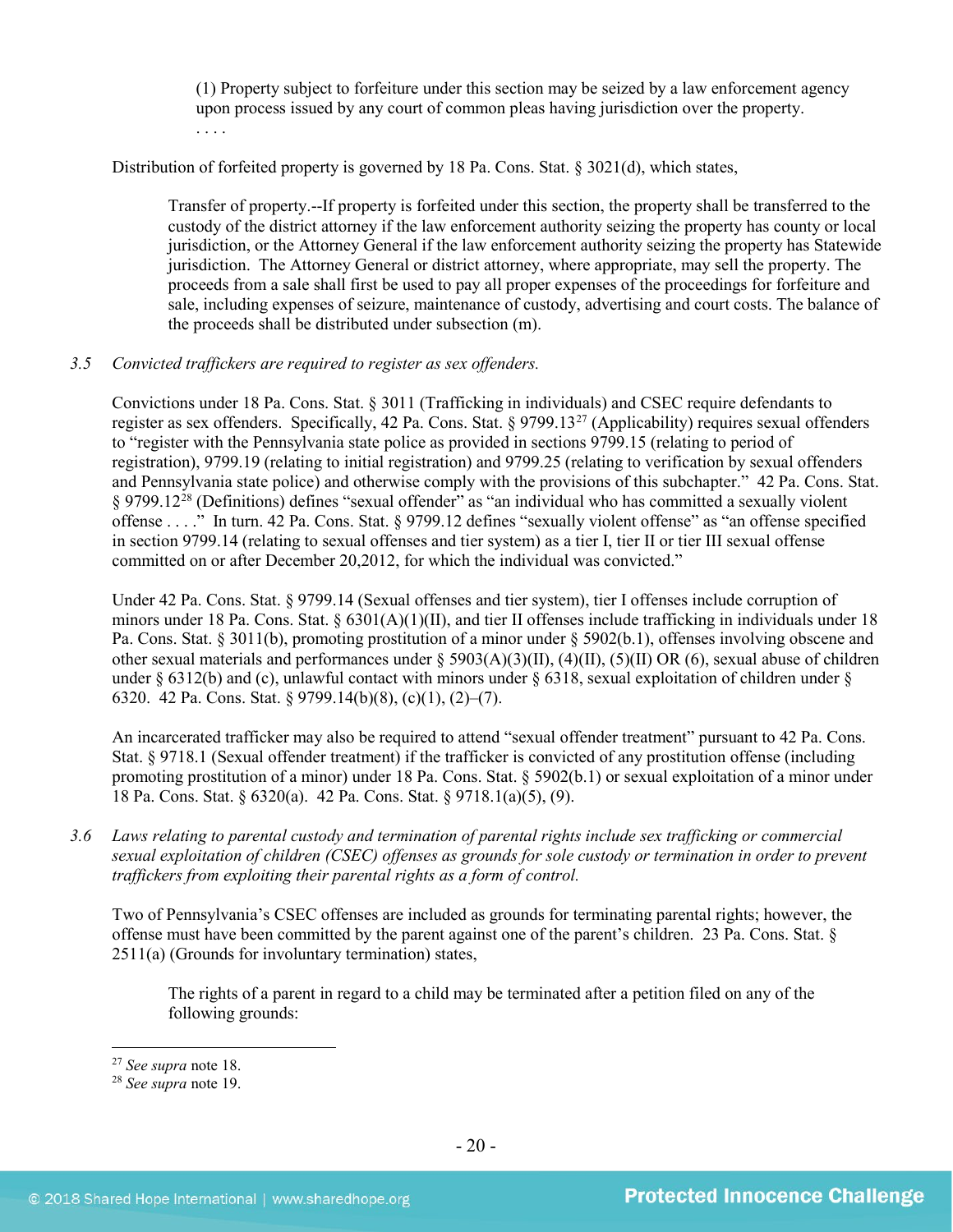. . . .

(2) The repeated and continued incapacity, abuse, neglect or refusal of the parent has caused the child to be without essential parental care, control or subsistence necessary for his physical or mental well-being and the conditions and causes of the incapacity, abuse, neglect or refusal cannot or will not be remedied by the parent.

. . . . (7) The parent is the father of a child conceived as a result of a rape or incest.

. . . . (9) The parent has been convicted of one of the following in which the victim was a child of the parent:

(i) an offense under 18 Pa.C.S. Ch. 25 (relating to criminal homicide);

(ii) a felony under 18 Pa.C.S. § 2702 (relating to aggravated assault);

(iii) an offense in another jurisdiction equivalent to an offense in subparagraph (i) or (ii); or

(iv) an attempt, solicitation or conspiracy to commit an offense in subparagraph (i), (ii) or (iii). (10) The parent has been found by a court of competent jurisdiction to have committed sexual abuse against the child or another child of the parent . . . where the judicial adjudication is based on a finding of "sexual abuse or exploitation" as defined in section 6303(a) [Definitions].

. . . .

Because the definition of "sexual abuse or exploitation" includes the CSEC offenses of prostitution under 18 Pa. Cons. Stat. § 5902 and unlawful contact with a minor under 18 Pa. Cons. Stat. § 6318,<sup>[29](#page-20-0)</sup> a conviction of either offense will result in the termination of a person's parental rights provided that the offense was committed against one of the offender's own children.

<span id="page-20-0"></span><sup>&</sup>lt;sup>29</sup> See infra Component 5.5 for discussion of the definition of "sexual abuse or exploitation."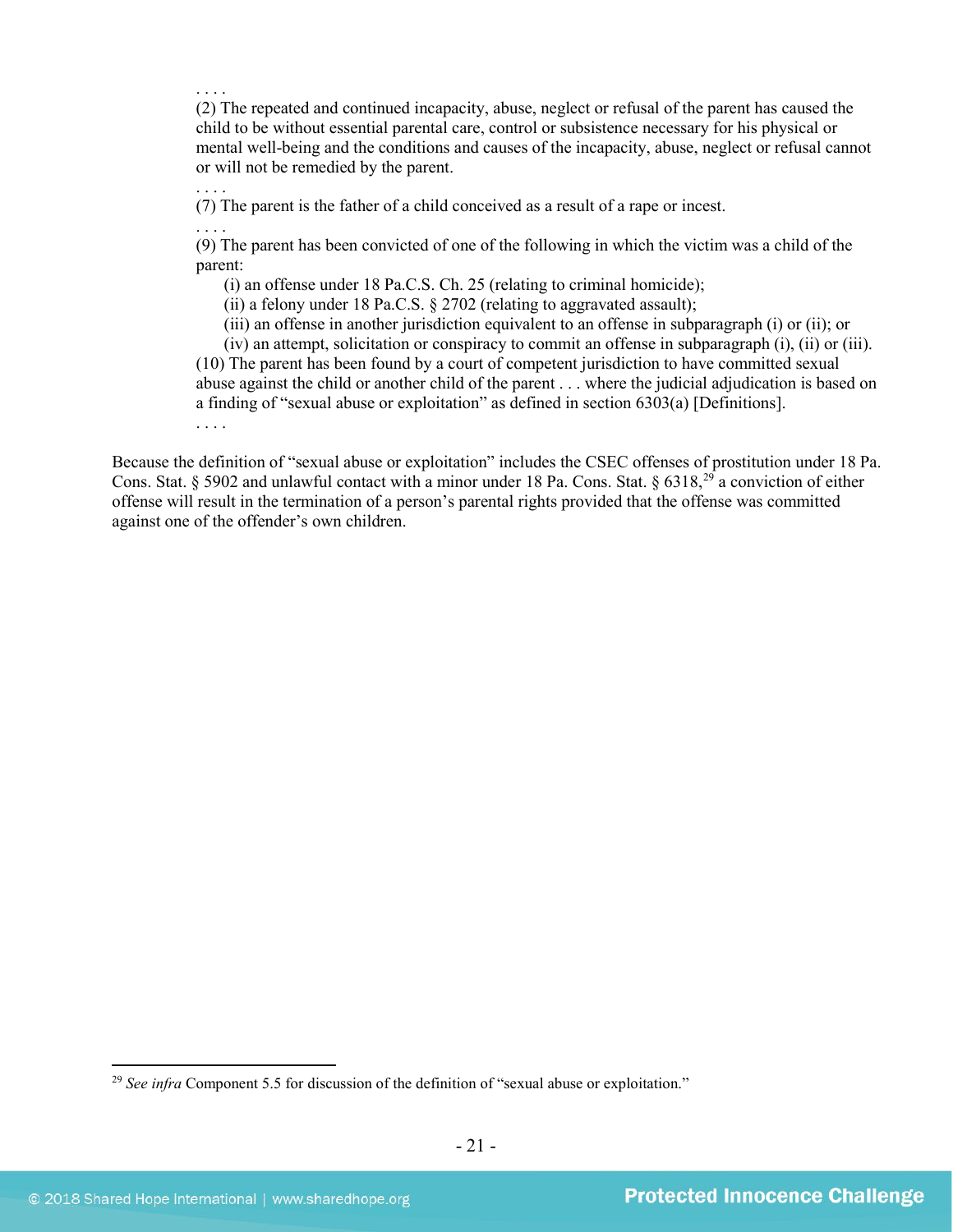#### **FRAMEWORK ISSUE 4: CRIMINAL PROVISIONS FOR FACILITATORS**

#### *Legal Components:*

- *4.1 The acts of assisting, enabling, or financially benefitting from child sex trafficking are included as criminal offenses in the state sex trafficking statute.*
- *4.2 Financial penalties, including asset forfeiture laws, are in place for those who benefit financially from or aid and assist in committing domestic minor sex trafficking.*
- *4.3 Promoting and selling child sex tourism is illegal.*
- *4.4 Promoting and selling images of child sexual exploitation carries penalties as high as similar federal offenses. \_\_\_\_\_\_\_\_\_\_\_\_\_\_\_\_\_\_\_\_\_\_\_\_\_\_\_\_\_\_\_\_\_\_\_\_\_\_\_\_\_\_\_\_\_\_\_\_\_\_\_\_\_\_\_\_\_\_\_\_\_\_\_\_\_\_\_\_\_\_\_\_\_\_\_\_\_\_\_\_\_\_\_\_\_\_\_\_\_\_\_\_\_\_*

#### *Legal Analysis:*

*4.1 The acts of assisting, enabling, or financially benefitting from child sex trafficking are included as criminal offenses in the state sex trafficking statute*.

18 Pa. Cons. Stat. § 3011 (Trafficking in individuals) applies to facilitators who benefit financially from facilitating sex trafficking. It states,

(a) Offense defined.--A person commits a felony of the second degree if the person: (1) recruits, entices, solicits, harbors, transports, provides, obtains or maintains an individual if the person knows or recklessly disregards that the individual will be subject to involuntary servitude; or

(2) knowingly benefits financially or receives anything of value from any act that facilitates any activity described in paragraph (1).

(b) Trafficking in minors.--A person commits a felony of the first degree if the person engages in any activity listed in subsection (a) that results in a minor's being subjected to sexual servitude.

Trafficking in individuals is a first degree felony if the person trafficked is under 18, with a possible fine not to exceed \$25,000 and possible imprisonment up to 20 years. 18 Pa. Cons. Stat. §§ 3011(b), 1101(2), 1103(2).

Facilitators may be charged under 18 Pa. Cons. Stat. § 5902 (Prostitution and related offenses). Under 18 Pa. Cons. Stat. § 5902(b.1), promoting prostitution of a minor includes the following:

(1) owning, controlling, managing, supervising or otherwise keeping, alone or in association with others, a house of prostitution or a prostitution business

. . . .

(7) leasing or otherwise permitting a place controlled by the actor, alone or in association with others, to be regularly used for prostitution of a minor or the promotion of prostitution of a minor, or failure to make reasonable effort to abate such use by ejecting the tenant, notifying law enforcement authorities, or other legally available means; or

(8) soliciting, receiving, or agreeing to receive any benefit for doing or agreeing to do anything forbidden by this subsection.

Promoting prostitution of a minor is a felony of the third degree, which is punishable by a fine up to \$15,000 and possible imprisonment up to 7 years. 18 Pa. Cons. Stat. §§ 5902(b.1), 1101(3), 1103(3).

Additionally, 18 Pa. Cons. Stat. § 3017 (Violation by business entities) provides that businesses and corporations are also liable. 18 Pa. Cons. Stat. § 3017 states,

Penalty.--Any business entity, including a corporation or unincorporated association, limited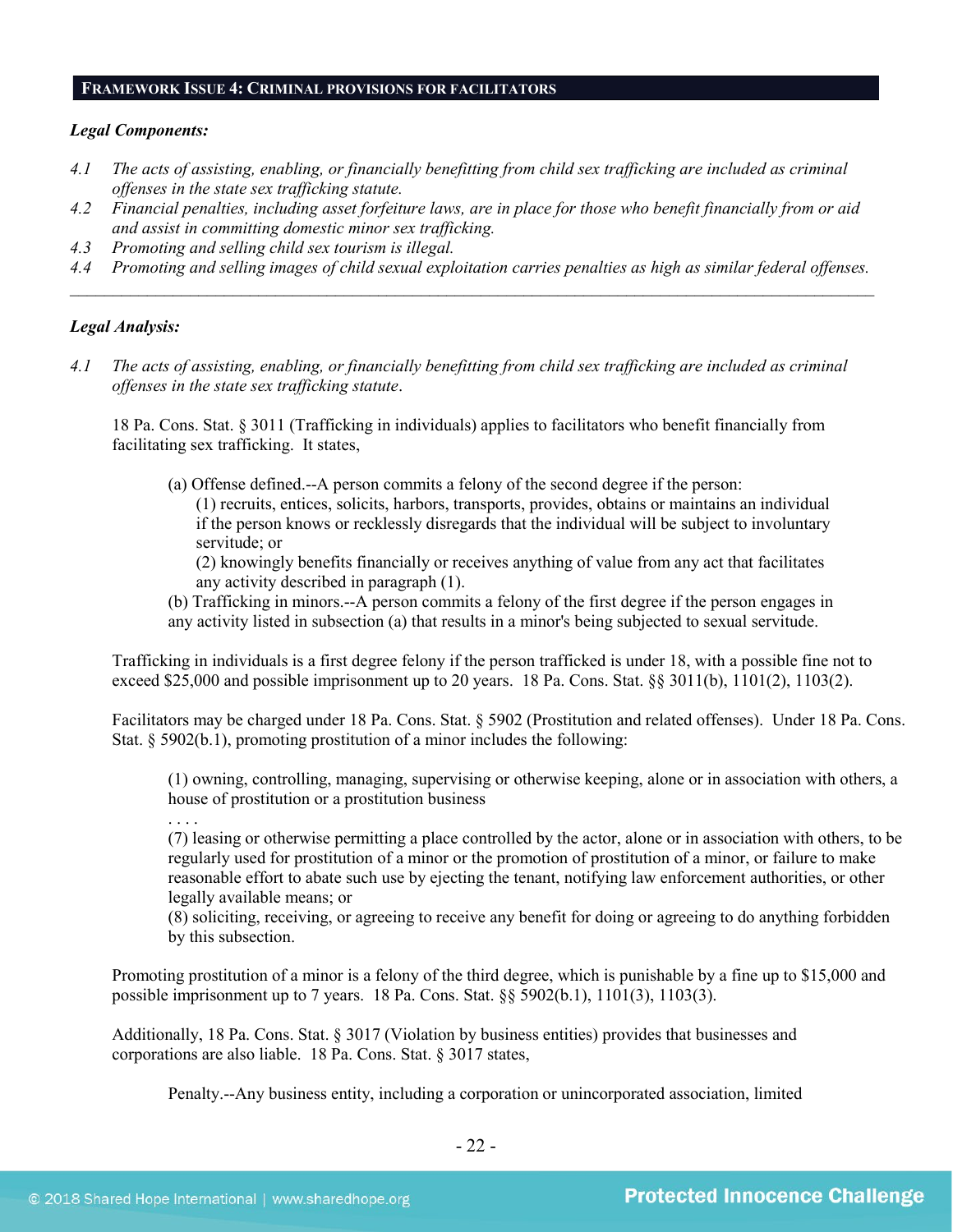liability partnership or company or other legal entity that knowingly aids or participates in any violation of this chapter [Prosecution of Human Trafficking], shall be subject to any of the following penalties:

- (1) A fine of not more than \$1,000,000.
- (2) Revocation of the business entity's

(i) charter, if it is organized under the laws of this Commonwealth; or

(ii) certificate of authority to do business in this Commonwealth, if the business entity is not organized under the laws of this Commonwealth.

(3) Other relief as the court deems equitable, including forfeiture of assets or restitution as provided in this chapter

*4.2 Financial penalties, including asset forfeiture laws, are in place for those who benefit financially from or aid and assist in committing domestic minor sex trafficking.*

If convicted of trafficking of persons under 18 Pa. Cons. Stat. § 3011 (Trafficking in individuals), facilitators will face asset forfeiture pursuant to 18 Pa. Cons. Stat. § 3021 (Asset forfeiture), which states,

(a) General rule.--The following shall be subject to forfeiture to this Commonwealth, and no property right shall exist in them:

(1) All assets, foreign or domestic:

(i) Of an individual, entity or organization engaged in planning or perpetrating an act in this Commonwealth which violates section 3011 (relating to trafficking in individuals) or 3012 (relating to involuntary servitude),

(ii) Affording a person a source of influence over the individual, entity or organization under subparagraph (i).

(iii) Acquired or maintained by a person with the intent and for the purpose of supporting, planning, conducting or concealing an act in this Commonwealth which violates section 3011 or 3012.

(iv) Derived from, involved in or used or intended to be used to commit an act in this Commonwealth which violates section 3011 or 3012.

(2) All assets within this Commonwealth:

(i) Of an individual, entity or organization engaged in planning or perpetrating an act which violates section 3011 or 3012.

(ii) Acquired or maintained with the intent and for the purpose of supporting, planning, conducting or concealing an act which violates section 3011 or 3012.

(iii) Derived from, involved in or used or intended to be used to commit an act which violates section 3011 or 3012

(b) Process and seizures

(1) Property subject to forfeiture under this section may be seized by a law enforcement agency upon process issued by any court of common pleas having jurisdiction over the property. . . . .

Distribution of forfeited property is governed by 18 Pa. Cons. Stat. § 3021(d), which states,

Transfer of property.--If property is forfeited under this section, the property shall be transferred to the custody of the district attorney if the law enforcement authority seizing the property has county or local jurisdiction, or the Attorney General if the law enforcement authority seizing the property has Statewide jurisdiction. The Attorney General or district attorney, where appropriate, may sell the property. The proceeds from a sale shall first be used to pay all proper expenses of the proceedings for forfeiture and sale, including expenses of seizure, maintenance of custody, advertising and court costs. The balance of the proceeds shall be distributed under subsection (m).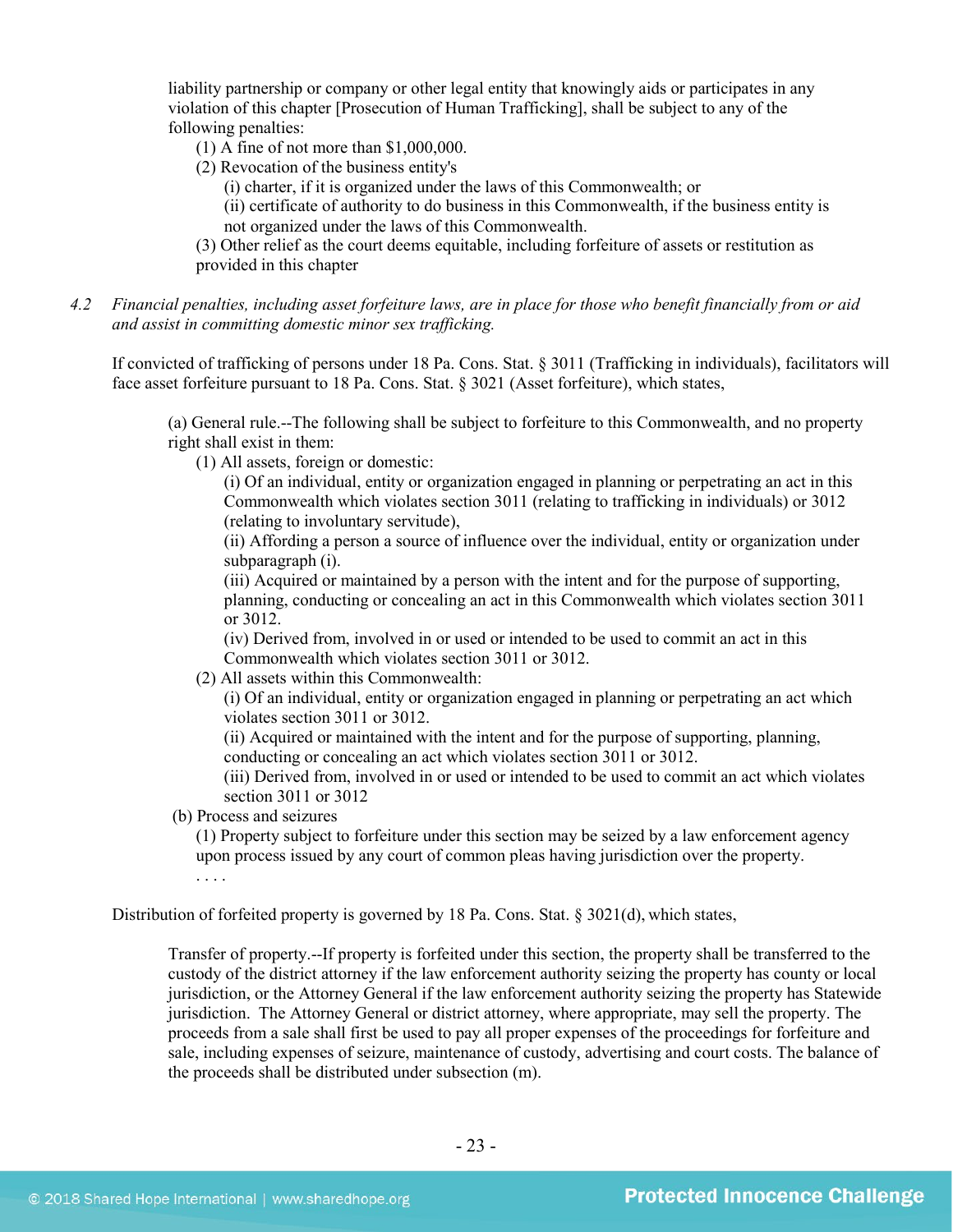Additionally, facilitators who are convicted of trafficking are subject to mandatory restitution. Under 18 Pa. Cons. Stat. § 3020(2)(i)(Restitution), the following are included for an order of restitution:

For the period during which the victim of human trafficking was engaged in involuntary servitude, the greater of the following:

(A) The value of the victim's time during the period of involuntary servitude as guaranteed under the minimum wage and overtime provisions of the laws of this Commonwealth. (B) The gross income or value to the defendant of the services of the victim.

(C) The amount the victim was promised or the amount an individual in the position of the victim would have reasonably expected to earn. This clause shall not apply to the amount an individual would have reasonably expected to earn in an illegal activity.

A facilitator convicted of a crime other than trafficking of persons, is subject to mandatory restitution orders, under 18 Pa. Cons. Stat. § 1106(a) (Restitution for injuries to person or property), which states,

Upon conviction for any crime wherein property has been stolen, converted or otherwise unlawfully obtained, or its value substantially decreased as a direct result of the crime, or wherein the victim suffered personal injury directly resulting from the crime, the offender shall be sentenced to make restitution in addition to the punishment prescribed therefor.

"Personal injury" is defined as "[a]ctual bodily harm, including pregnancy, directly resulting from the crime." 18 Pa. Cons. Stat. § 1106(h). As a result, if the victim<sup>[30](#page-23-0)</sup> suffered "personal injury directly resulting from the crime," then the buyer could potentially be required to pay restitution for every crime related to trafficking. 18 Pa. Cons. Stat. § 1106(a).

*4.3 Promoting and selling child sex tourism is illegal*.

Pennsylvania has no provision related to sex tourism.

- 4.3.1 Recommendation: Enact a law that prohibits selling or offering to sell travel services that include or facilitate travel for the purpose of engaging in commercial sexual exploitation of a minor, if occurring in Pennsylvania.
- *4.4 Promoting and selling images of child sexual exploitation carries penalties as high as similar federal offenses*.

Facilitating images of child sexual exploitation (ICSE) is prohibited. 18 Pa. Cons. Stat. § 6312(c) (Sexual abuse of children) states, "Any person who knowingly sells, distributes, delivers, disseminates, transfers, displays or exhibits to others, or who possesses for the purpose of sale, distribution, delivery, dissemination, transfer, display or exhibition to others, any book, magazine, pamphlet, slide, photograph, film, videotape, computer depiction or other material depicting a child under the age of 18 years engaging in a prohibited sexual act or in the simulation of such act commits an offense." A first conviction is a felony of the third degree punishable by a fine up to \$15,000 and a term of imprisonment up to 7 years. 18 Pa. Cons. Stat.  $\S$ § 6312(d.1)(2)(i), 1101(3), 1103(3). A subsequent conviction is a felony of the second degree punishable by a fine up to \$25,000 and possible imprisonment up to 10 years. 18 Pa. Cons. Stat. §§ 6312(d.1)(2)(ii), 1101(2), 1103(2).

<span id="page-23-0"></span><sup>&</sup>lt;sup>30</sup> "Victim" is defined in the Crime Victim's Act, codified at 18 Pa. Cons. Stat. § 11.103. The definition of victim included in 18 Pa. Cons. Stat. § 1106(h) refers to "section 479.1 of the act of April 9, 1929 (P.L. 177, No. 175), known as the Administrative Code of 1929." 18 Pa. Cons. Stat. § 1106(h). This statute has been repealed and replaced by the Crime Victim's Act, also known as "the act of November 24, 1998, P.L. 822, No. 111." *Restitution for injuries to person or property—18 Pa. Cons. Stat. § 1106*, ONECLE, http://law.onecle.com/pennsylvania/crimesand-offenses/00.011.006.000.html (last visited July 14, 2011); 1998 Pa. Laws 111; 18 Pa. Cons. Stat. § 11.103. *See* Component 5.1 for a definition of "victim" as defined in the Crime Victim's Act.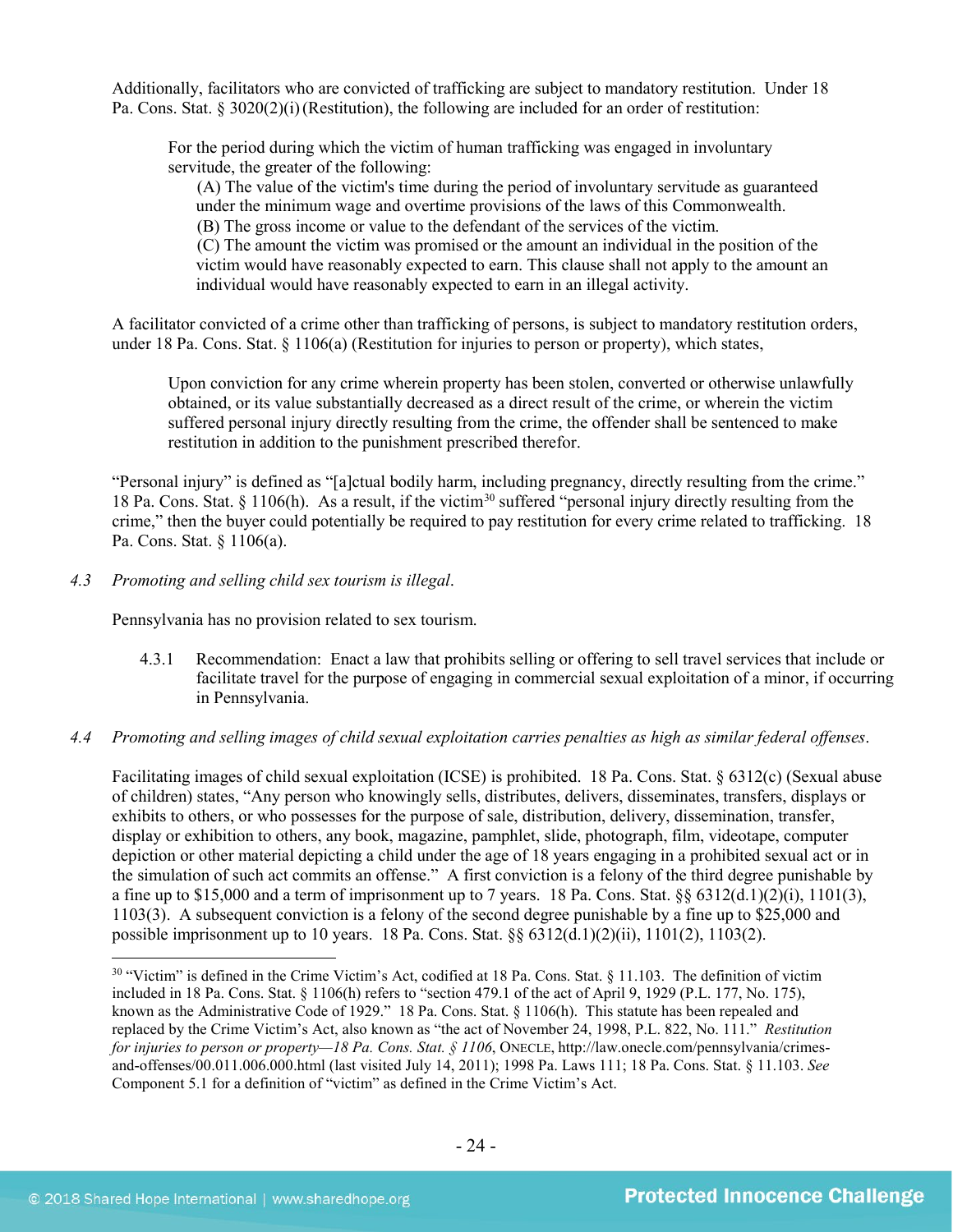Promoting ICSE is also criminalized under 18 Pa. Cons. Stat. § 5903(a)(4) (Obscene and other sexual materials and performances), [31](#page-24-0) which states,

Offenses defined.--No person, knowing the obscene character of the materials or performances involved, shall:

. . . .  $(4)$   $(i)$  . . . .

(ii) write, print, publish, utter or cause to be written, printed, published or uttered any advertisement or notice of any kind giving information, directly or indirectly, stating or purporting to state where, how, from whom or by what means any obscene materials can be purchased, obtained or had in which a minor is included

4.4.1 Recommendation: Amend 18 Pa. Cons. Stat. § 6312(c) (Sexual abuse of children) to increase the penalty to reflect the seriousness of the offense.

<span id="page-24-0"></span> <sup>31</sup> *See supra* note [22.](#page-16-4)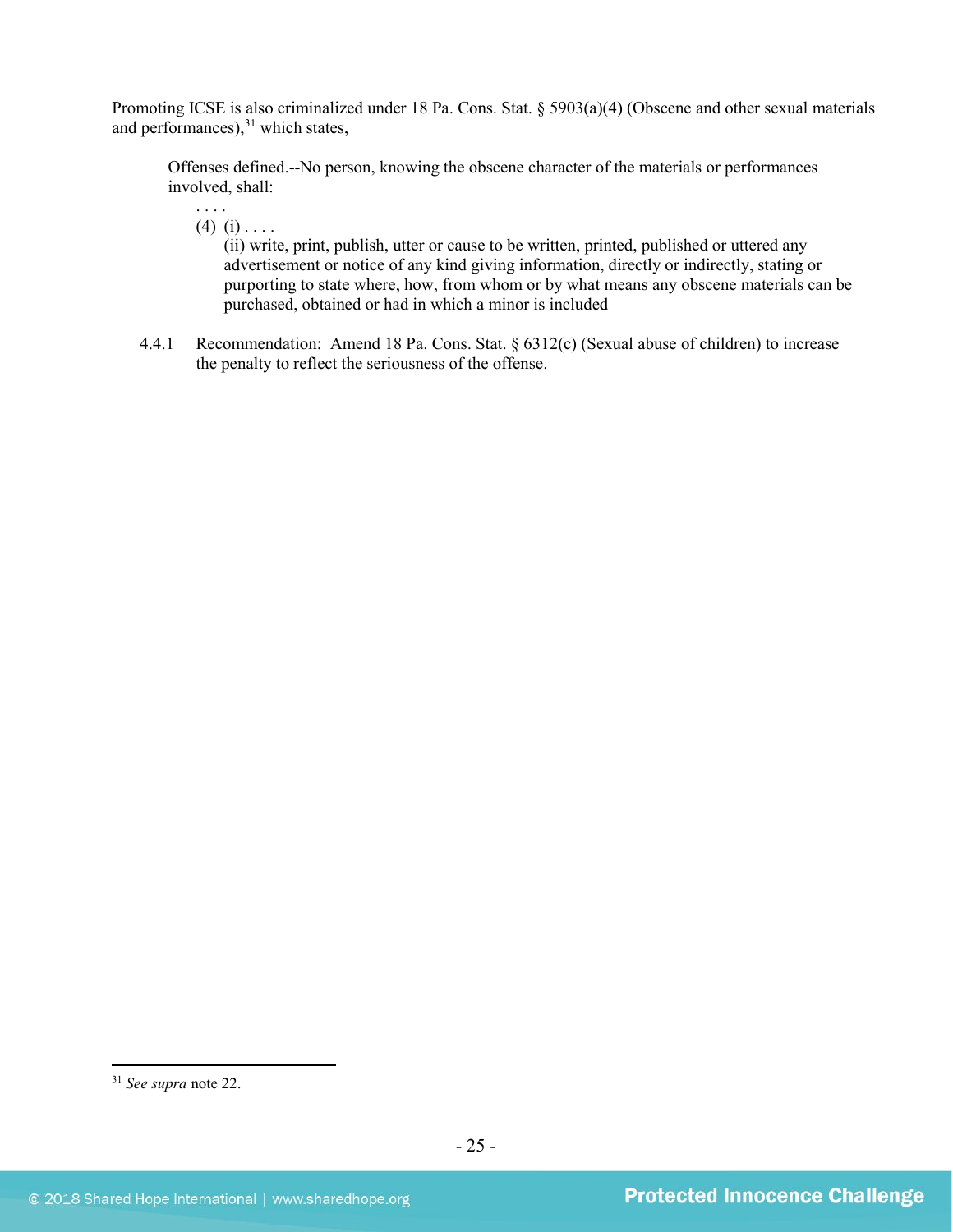# **FRAMEWORK ISSUE 5: PROTECTIVE PROVISIONS FOR THE CHILD VICTIMS**

#### *Legal Components:*

- *5.1 Victims under the core child sex trafficking offense include all commercially sexually exploited children.*
- *5.2 The state sex trafficking statute expressly prohibits a defendant from asserting a defense based on the willingness of a minor under 18 to engage in the commercial sex act.*
- *5.3 State law prohibits the criminalization of minors under 18 for prostitution offenses.*
- *5.4 State law provides a non-punitive avenue to specialized services through one or more points of entry.*
- *5.5 Child sex trafficking is identified as a type of abuse and neglect within child protection statutes.*
- *5.6 The definition of "caregiver" or another related term in the child welfare statutes is not a barrier to a sex trafficked child accessing the protection of child welfare.*
- *5.7 Crime victims' compensation is specifically available to a child victim of sex trafficking or commercial sexual exploitation of children (CSEC).*
- *5.8 Victim-friendly procedures and protections are provided in the trial process for minors under 18.*
- *5.9 Child sex trafficking victims may vacate delinquency adjudications and expunge related records for prostitution and other offenses arising from trafficking victimization, without a waiting period.*
- *5.10 Victim restitution and civil remedies for victims of domestic minor sex trafficking or commercial sexual exploitation of children (CSEC) are authorized by law.*
- *5.11 Statutes of limitations for civil and criminal actions for child sex trafficking or commercial sexual exploitation of children (CSEC) offenses are eliminated or lengthened to allow prosecutors and victims a realistic opportunity to pursue criminal action and legal remedies.*

*\_\_\_\_\_\_\_\_\_\_\_\_\_\_\_\_\_\_\_\_\_\_\_\_\_\_\_\_\_\_\_\_\_\_\_\_\_\_\_\_\_\_\_\_\_\_\_\_\_\_\_\_\_\_\_\_\_\_\_\_\_\_\_\_\_\_\_\_\_\_\_\_\_\_\_\_\_\_\_\_\_\_\_\_\_\_\_\_\_\_\_\_\_\_*

# *Legal Analysis:*

*5.1 Victims under the core child sex trafficking offense include all commercially sexually exploited children. [32](#page-25-0)*

18 Pa. Cons. Stat. § 3011 (Trafficking in individuals), Pennsylvania's human trafficking offense, includes all commercial sexual exploitation of minors. Under 18 Pa. Cons. Stat. § 3011, force, fraud, or coercion is not required when the victim is a minor.<sup>[33](#page-25-1)</sup> In addition, the human trafficking law applies to buyers; thus, buying commercial sex with a person who is under the age of eighteen constitutes human trafficking, and third party control is not required to establish the offense.<sup>34</sup> 18 Pa. Cons. Stat. § 3011. Consequently, Pennsylvania's human trafficking offense includes when any child is bought or sold for sex, regardless of whether force, fraud, or coercion is used, regardless of whether a buyer exploited the youth without a trafficker's involvement, and regardless of whether the victim identifies a trafficker. 18 Pa. Cons. Stat. § 3011.

*5.2 The state sex trafficking statute expressly prohibits a defendant from asserting a defense based on the willingness of a minor under 18 to engage in the commercial sex act.*

While 18 Pa. Cons. Stat. § 3018(b) (Evidence and defenses to human trafficking) prohibits a defense based on consent to an employment contract in labor servitude, defendants charged with subjecting a minor to sexual servitude under 18 Pa. Cons. Stat. § 3011 (Trafficking in individuals) or patronizing a victim of sexual servitude

<span id="page-25-0"></span> <sup>32</sup> *See generally* **SHARED HOPE INTERNATIONAL**, "Eliminating the Third Party Control Barrier to Identifying Juvenile Sex Trafficking Victims," JuST Response Policy Paper (2015), [http://sharedhope.org/wp](http://sharedhope.org/wp-content/uploads/2015/08/Policy-Paper_Eliminating-Third-Party-Control_Final1.pdf)[content/uploads/2015/08/Policy-Paper\\_Eliminating-Third-Party-Control\\_Final1.pdf](http://sharedhope.org/wp-content/uploads/2015/08/Policy-Paper_Eliminating-Third-Party-Control_Final1.pdf) (discussing need to include all commercially sexually exploited children within sex trafficking definitions and corresponding need to include buyer conduct in core sex trafficking offenses regardless of whether victim is under control of a third party).<br><sup>33</sup> See supra discussion in Component 1.1.

<span id="page-25-2"></span><span id="page-25-1"></span><sup>&</sup>lt;sup>34</sup> *See supra* discussion of buyer applicability in Component 2.1.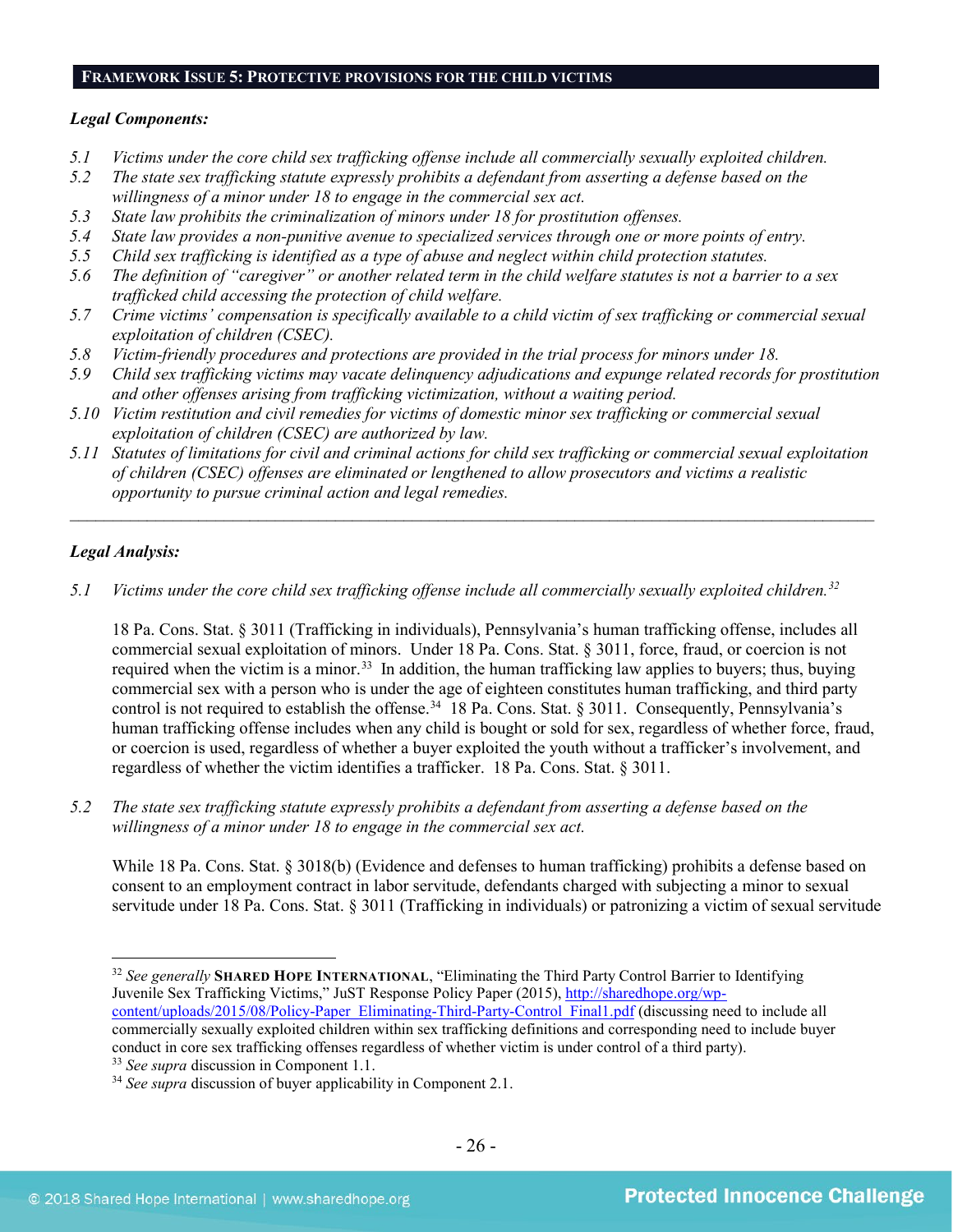under § 3013 (Patronizing a victim of sexual servitude) are not prohibited from raising the willingness of the minor to engage in the commercial sex act as a defense to prosecution.

5.2.1 Recommendation: Amend 18 Pa. Cons. Stat. § 3018 (Evidence and defenses to human trafficking) and § 3011 (Trafficking in individuals), as well as Pennsylvania's CSEC laws, to specifically prohibit a defense based on the minor's willingness to engage in the commercial sex act.

# *5.3 State law prohibits the criminalization of minors under 18 for prostitution offenses.[35](#page-26-0)*

Pennsylvania's prostitution statute, 18 Pa. Cons. Stat. § 5902(a) (Prostitution and related offenses), is age-neutral and thus allows for the arrest and prosecution of a minor for the offense of prostitution. Specifically, "A person is guilty of prostitution if he or she: (1) is an inmate of a house of prostitution or otherwise engages in sexual activity as a business; or (2) loiters in or within view of any public place for the purpose of being hired to engage in sexual activity." 18 Pa. Cons. Stat. § 5902(a).

- 5.3.1 Recommendation: Amend 18 Pa. Cons. Stat. § 5902(a) (Prostitution and related offenses) to ensure that all minors are protected from criminalization for prostitution offenses.<sup>[36](#page-26-1)</sup>
- *5.4 State law provides a non-punitive avenue to specialized services through one or more points of entry.*

Pennsylvania law does not provide juvenile sex trafficking victims with a statutory avenue to services that are responsive to the unique trauma and harms associated with trafficking victimization. Further, state law does not provide a mandatory mechanism to prevent delinquency adjudications for offenses committed pursuant to the victimization. [37](#page-26-2)

- 5.4.1 Recommendation: Enact a protective response for juvenile sex trafficking victims that provides an avenue to specialized services and a mandatory mechanism to prevent delinquency adjudications.
- *5.5 Child sex trafficking is identified as a type of abuse and neglect within child protection statutes. [38](#page-26-3)*

Child sex trafficking is identified as a type of child abuse within Pennsylvania's child protection statutes. Pursuant to 23 Pa. Cons. Stat. § 6303(b.1) (Definitions),

The term "child abuse" shall mean intentionally, knowingly or recklessly doing any of the following: . . . .

Best interest standard. The provision of services to a minor human trafficking victim by the Commonwealth or by any institution or person established or licensed by the Commonwealth shall be carried out in a manner that is in the best interest of the minor and appropriate to the particular situation.

<span id="page-26-0"></span><sup>&</sup>lt;sup>35</sup> For more information regarding recent federal legislation impacting this component see: http://go.sharedhope.org/stateimpactmemo.

<span id="page-26-1"></span><sup>36</sup> *See generally* SHARED HOPE INTERNATIONAL, "Seeking Justice: Legal approaches to eliminate criminal liability for child sex trafficking victims" (2018), https://sharedhope.org/wp-content/uploads/2018/08/ANALYSIS-OF-STATUTORY-APPROACHES\_ver7.pdf (discussing need to eliminate a minor's criminal liability for prostitution and other offenses committed pursuant to trafficking victimization and to establish a statutory avenue to specialized services).

<span id="page-26-2"></span> $3^7$  If services are provided, however, 18 Pa. Cons. Stat. § 3054 (Appropriate implementation for minor human trafficking victims) states,

<span id="page-26-3"></span><sup>&</sup>lt;sup>38</sup> For more information regarding recent federal legislation impacting this component see: http://go.sharedhope.org/stateimpactmemo.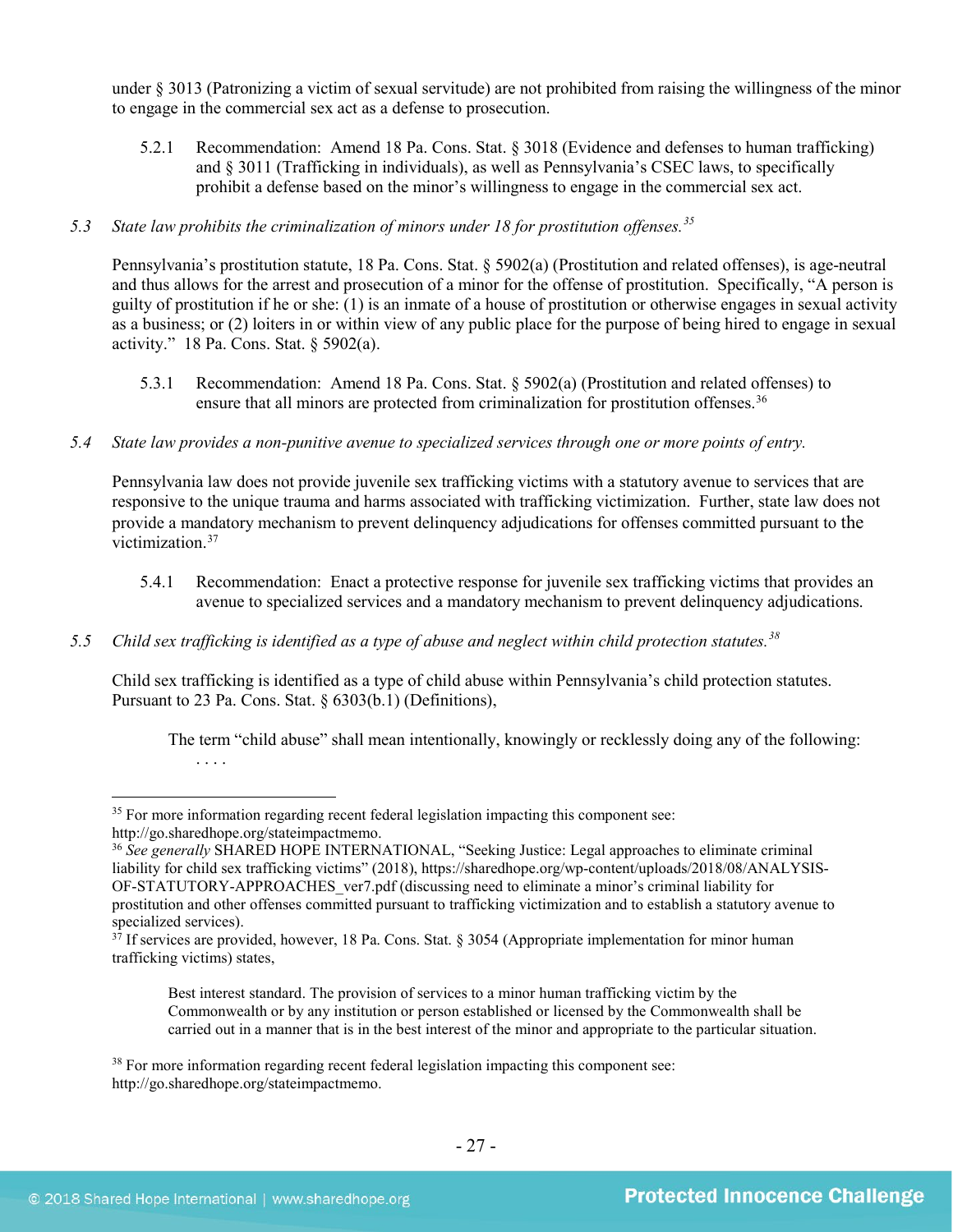(4) Causing sexual abuse or exploitation of a child through any act or failure to act.

(6) Creating a likelihood of sexual abuse or exploitation of a child through any recent act or failure to act.

. . . .

(10) Engaging a child in a severe form of trafficking in persons or sex trafficking, as those terms are defined under section 103 of the Trafficking Victims Protection Act of 2000 (114 Stat. 1466, 22 U.S.C. § 7102).

Further, commercial sexual exploitation of a child is included in the definition of "sexual abuse or exploitation" under 23 Pa. Cons. Stat. § 6303(a), which states,

(1) The employment, use, persuasion, inducement, enticement or coercion of a child to engage in or assist another individual to engage in sexually explicit conduct which includes, but is not limited to the following:

(iv) Actual or simulated sexual activity for the purpose of producing visual depiction, including photographing, videotaping, computer depicting or filming.<sup>[39](#page-27-0)</sup>

(2) The employment, use, persuasion, inducement, enticement or coercion of a child to engage in or assist another individual to engage in simulation of sexually explicit conduct for the purpose of producing visual depiction, including photographing, videotaping, computer depicting and filming.

(3) Any of the following offenses committed against a child:

(i) Rape, as defined in 18 Pa.C.S. § 3121 (relating to rape).

(ii) Sexual assault, as defined in 18 Pa. C.S. § 3122.1 (relating to statutory sexual assault).

(iii) Involuntary deviate sexual intercourse, as defined in 18 Pa.C.S. § 3123 (relating to involuntary deviate sexual intercourse)

(iv) Sexual assault, as defined in 18 Pa.C.S. § 3124.1 (relating to sexual assault).

(v) Institutional sexual assault, as defined in 18 Pa.C.S. § 3124.2 (relating to institutional sexual assault).

(vi) Aggravated indecent assault, as defined in 18 Pa.C.S. § 3125 (relating to aggravated indecent assault

(vii) Indecent assault, as defined in 518 Pa.C.S. § 3126 (relating to indecent assault).

(viii) Indecent exposure, as defined in 18 Pa.C.S. § 3127 (relating to indecent exposure). (ix) Incest, as defined in 18 Pa. C.S. § 4302 (relating to incest).

(x) Prostitution, as defined in 18 Pa.C.S. § 5902 (relating to prostitution and related offenses) (xi) Sexual abuse, as defined in 18 Pa. C.S. 6312 (relating to sexual abuse of children). (xii) Unlawful contact with a minor, as defined in 18 Pa. C.S. § 6318 (relating to unlawful contact with minor).

(xiii) Sexual exploitation, as defined in 18 Pa.C.S. § 6320 (relating to sexual exploitation of children)

*5.6 The definition of "caregiver" or another related term in the child welfare statutes is not a barrier to a sex trafficked child accessing the protection of child welfare.*

The definition of "perpetrator" is not a barrier to a sex trafficked child accessing the protection of child welfare. 23 Pa. Cons. Stat. § 6303(a) (Definitions) defines "perpetrator" as

<span id="page-27-0"></span><sup>&</sup>lt;sup>39</sup> However, 23 Pa. Cons. Stat. §  $6303(a)(1)(iv)$  further explains that subsection (1) "does not include consensual activities between a child who is 14 years of age or older and another person 14 who is 14 years of age or older and whose age is within four years of the child's age."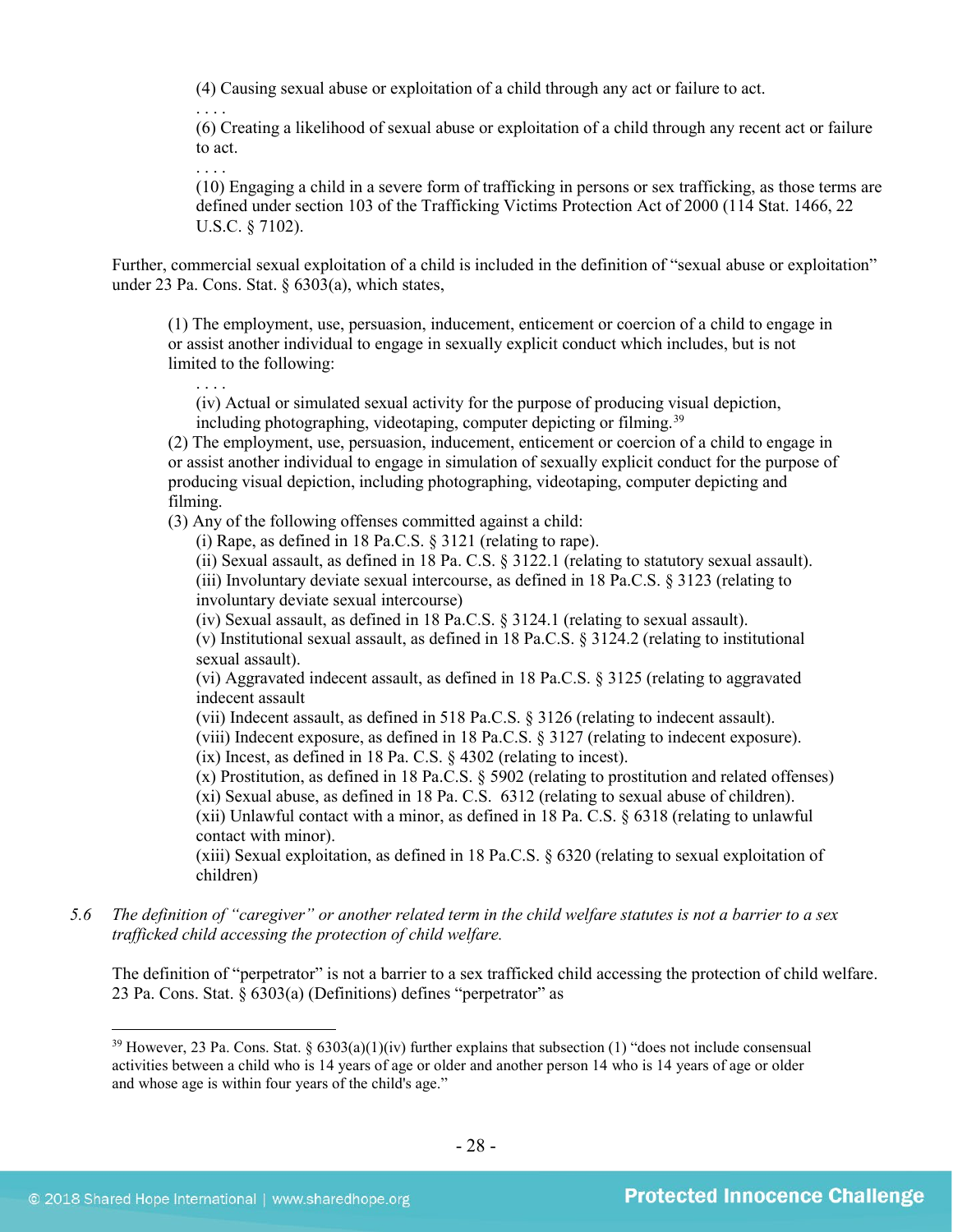A person who has committed child abuse as defined in this section. The following shall apply:

(1) The term includes only the following:

(i) A parent of the child.

(ii) A spouse or former spouse of the child's parent.

(iii) A paramour or former paramour of the child's parent.

 $(iv)$  A person 14 years of age or older and responsible for the child's welfare<sup>[40](#page-28-0)</sup> or having direct contact with children as an employee of child-care services, a school or through a program, activity or service.

(v) An individual who is 14 years of age or older who resides in the same home as the child. (vi) An individual who is 18 years of age or older who does not reside in the same home as the child but is related within the third degree of consanguinity or affinity by birth or adoption to the child.

(vii) An individual 18 years of age or older who engages a child in severe forms of trafficking in person or sex trafficking, as those terms are defined under section 103 of the Trafficking Victims Protection Act of 2000 (114 Stat. 1466, 22 U.S.C. § 7102).

. . . .

Accordingly, a child sex trafficking victim may be identified as an abused child regardless of the perpetrator of the abuse. As such, the definition of "perpetrator" will not prevent a child sex trafficking victim from accessing the protection of child welfare.

# *5.7 Crime victims' compensation is specifically available to a child victim of sex trafficking or commercial sexual exploitation of children (CSEC).*

A sexually exploited child will likely qualify as a victim for crime victims' compensation in Pennsylvania. Specifically, "persons eligible for compensation" include "a direct victim." 18 Pa. Cons. Stat. § 11.701(a)(1) (Persons eligible for compensation). For purposes of this statute, a "direct victim" is defined in part as "[a]n individual against whom a crime has been committed or attempted and who as a direct result of the criminal act or attempt suffers physical or mental injury, death or the loss of earnings under this act." 18 Pa. Cons. Stat. § 11.103 (Definitions). For purposes of this statute, a "crime" is "[a]n act which was committed: (1) In this Commonwealth by a person, including a juvenile, without regard to legal exemption or defense which would constitute a crime under the following: . . . . (ii) 18 Pa. Cons. Stat. (relating to crimes and offenses)." 18 Pa. Cons. Stat. § 11.103. Since the crimes of trafficking of persons under 18 Pa. Cons. Stat. § 3011 (Trafficking of individuals), promoting prostitution of a minor under 18 Pa. Cons. Stat. § 5902(b.1) (Prostitution and related offenses), and sexual exploitation of children under 18 Pa. Cons. Stat. § 6320 (Sexual exploitation of children) all fall within Title 18 (Crimes and offenses), then commercially sexually exploited minors are covered under Pennsylvania's Crime Victims Act.

However, if the commercially sexually exploited child is regarded as "criminally responsible for the crime upon which a claim is based or an accomplice," then the child may be ineligible for compensation. 18 Pa. Cons. Stat. § 11.701(b). Additionally, a victim may be ineligible for crime victims' compensation if the case was not immediately reported to the police under 18 Pa. Cons. Stat. § 11.707(a) (Awards), which states,

Requirements.--No award shall be made unless it is determined by a preponderance of the evidence that:

. . . .

<span id="page-28-0"></span><sup>&</sup>lt;sup>40</sup> The term "person responsible for the child's welfare" includes "a person who provides permanent or temporary care, supervision, mental health diagnosis or treatment, training or control of a child in lieu of parental care, supervision and control." 23 Pa. Cons. Stat. § 6303.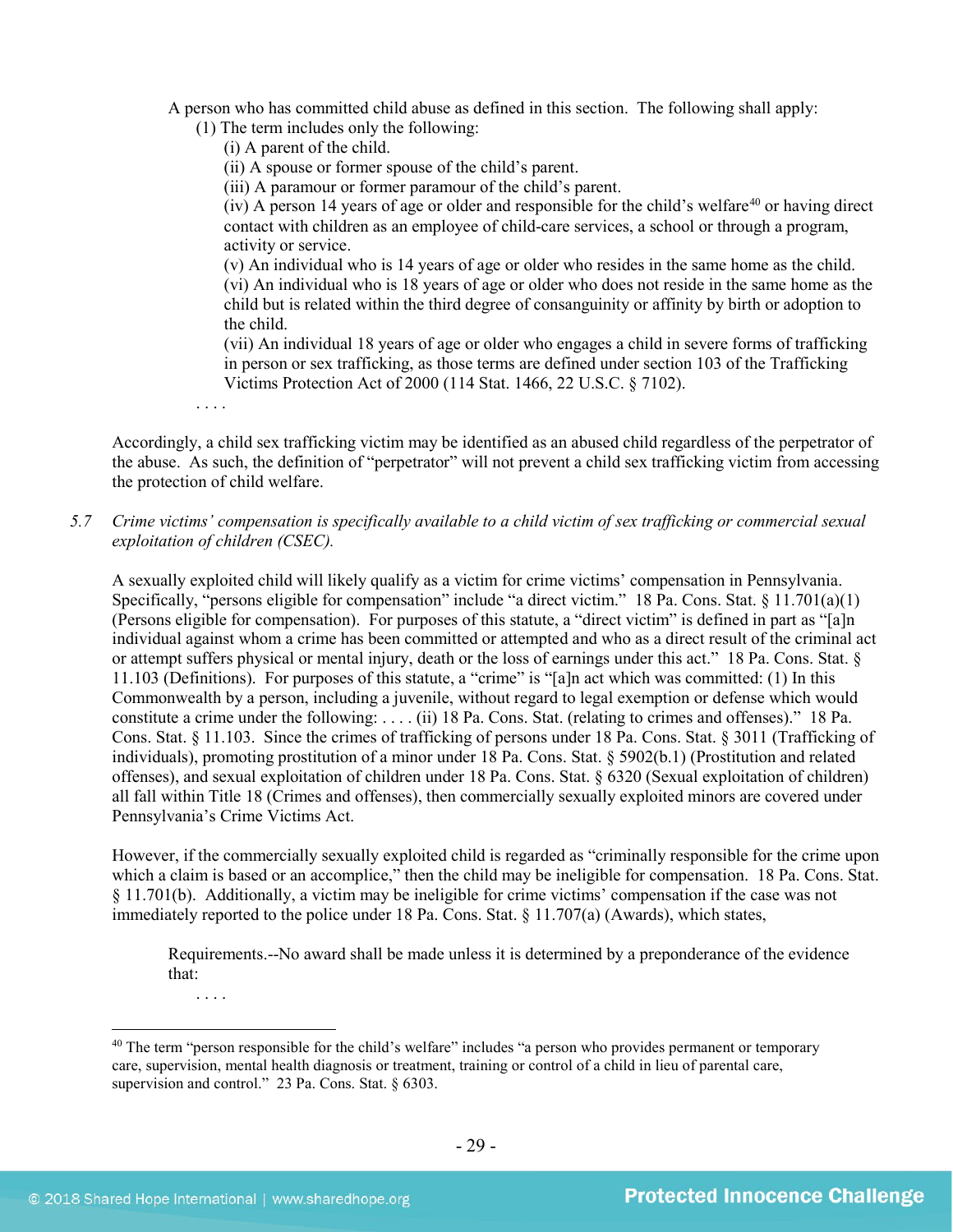(3) The crime was promptly reported to the proper authorities. In no case may an award be made if the record shows that the report was made more than 72 hours after the occurrence of the crime unless:

(i) the victim is under 18 years of age at the time of the occurrence of the crime and the alleged offender is the victim's parent or a person responsible for the victim's welfare, an individual residing in the same home as the victim or a paramour of the victim's parent; or (ii) the Office of Victims' Services finds the delay to have been justified, consistent with bureau regulations.

Also, to receive an award, the Office of Victims' Services in the Pennsylvania Commission on Crime and Delinquency must determine that "[t]he direct victim, intervenor or claimant has fully cooperated with all law enforcement agencies and the Office of Victims' Services unless the Office of Victims' Services finds the noncompliance to have been justified consistent with Office of Victims' Services regulations." 18 Pa. Cons. Stat.  $\S 11.707(a)(4)$ . Due to the trauma victims of commercial sexual exploitation have undergone, they frequently do not immediately cooperate with the police, and thus victims could become ineligible for funds.

Even if the victim clears the hurdles to obtain victims' compensation, the commercially sexually exploited minor could have the amount of the award reduced if the Office of Victims' Services determines that "the direct victim or intervenor, because of conduct, contributed to the infliction of the injury." 18 Pa. Cons. Stat. § 11.707(f)(1). This provision, however, does include a provision stating that "[i]f the crime involved is rape or sexual assault, the conduct of the direct victim shall not be considered." 18 Pa. Cons. Stat. § 11.707(f)(2).

5.7.1 Recommendation: Amend the crime victims' compensation rules to stipulate an exemption for child sex trafficking victims from the ineligibility factors contained in 18 Pa. Cons. Stat. § 11.701(b) (Persons eligible for compensation) and § 11.707 (Awards) for minor victims of sexual offenses under 18 Pa. Cons. Stat. § 5902 (Prostitution and related offenses), § 6318 (Unlawful contact with minor), § 6301 (Corruption of minors), § 6320 (Sexual exploitation of children), § 6312 (Sexual abuse of children), and  $\S$  5903(A)(6) (Obscene and other sexual materials and performances).

#### *5.8 Victim-friendly procedures and protections are provided in the trial process for minors under 18.*

Child victims under 16 are entitled to certain victim-friendly criminal justice procedures. 42 Pa. Cons. Stat. § 5982 (Definitions). 42 Pa. Cons. Stat. § 5985(a)(Testimony by contemporaneous alternative method)[41](#page-29-0) states that the court may allow "the testimony of the child victim or child material witness be taken under oath or affirmation in a room other than the courtroom and transmitted by a contemporaneous alternative method" or "may order that the child victim's or child material witness's testimony be recorded for presentation in court by any method that accurately captures and preserves the visual images, oral communications and other information presented during such testimony" under [42](#page-29-1) Pa. Cons. Stat. § 5984.1(a) (Recorded testimony).<sup>42</sup>

<span id="page-29-0"></span> <sup>41</sup> In 1994, the Pennsylvania Supreme Court held 42 Pa. Cons. Stat. § 5985 violated the confrontation clause of Art. 1 § 9 of the Pennsylvania Constitution. Commonwealth v. Louden, 638 A.2d 953 (Pa. 1994). The statute was subsequently amended in 1996 and in 2004. It does not appear that a case has either upheld or overturned the statute since the amendments. In 1998, a proposed amendment to the Pennsylvania Constitution allowing the legislature to enact laws regarding the manner of children's testimony was held to violate the state constitution. Commonwealth v. Wilson, 707 A.2d 1114, 1121 n.2 (Pa. 1998) (Newman, J., dissenting) (citing Bergdoll v. Kane, 694 A.2d 1155 (Pa. 1997)); *See* Pa. Const., art. XI, § 1 (explaining that two amendments may not be proposed in one question on the ballot). It has not been re-proposed since. The Pennsylvania Supreme Court stated of 42 Pa. Cons. Stat. § 5985 in 1998, "[I]t is apparent that the use of videotaped depositions and closed-circuit television as testimony continues to be an unresolved issue." *Id.*

<span id="page-29-1"></span> $42$  42 Pa. Cons. Stat. § 5984.1(b) states,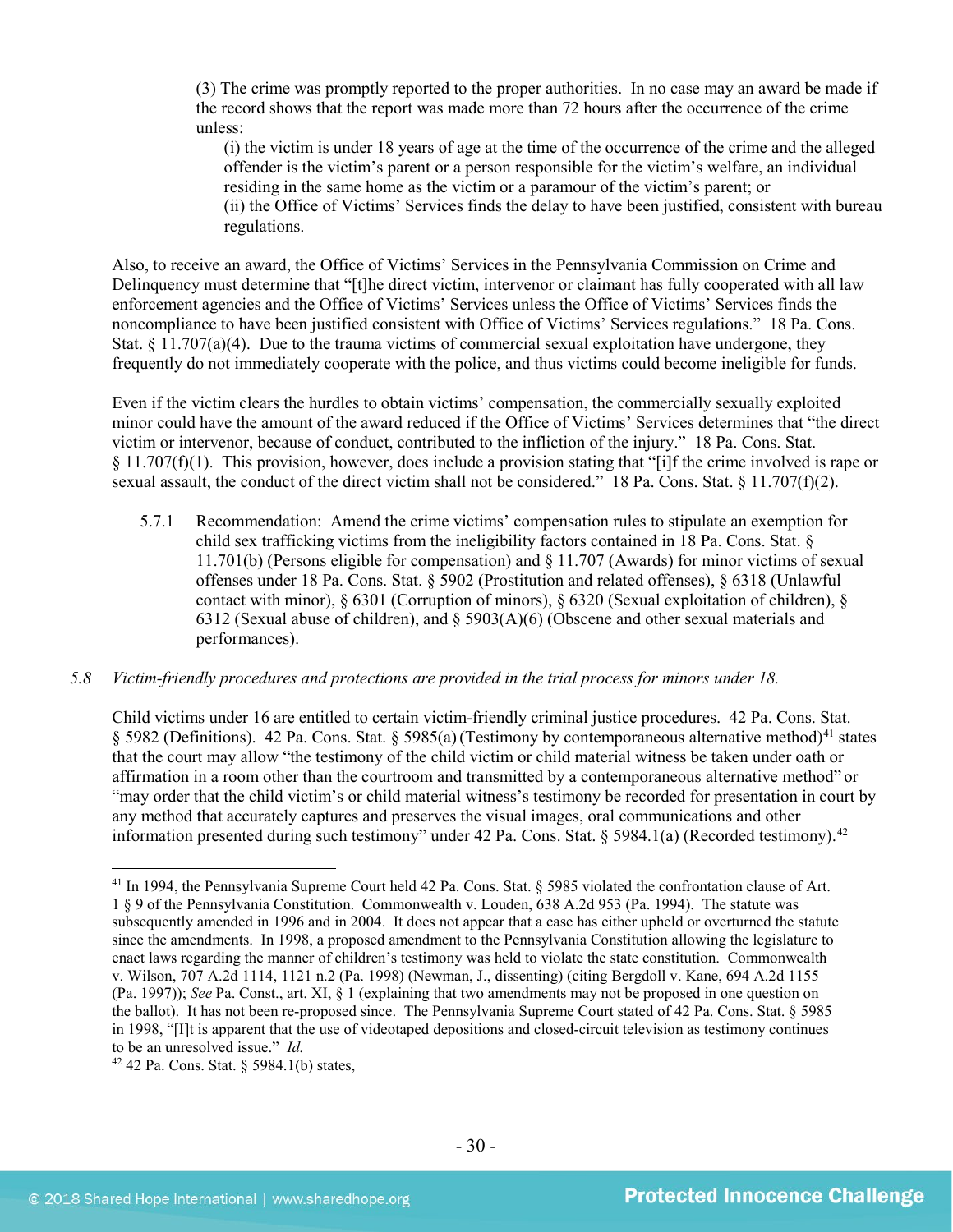Additionally, "in a prosecution involving a child victim of sexual or physical abuse, unless the court otherwise orders, the name of the child victim shall not be disclosed by officers or employees of the court to the public, and any records revealing the name of the child victim will not be open to public inspection." 42 Pa. Cons. Stat. § 5988(a) (Victims of sexual or physical abuse).

Specific protections are specifically given to minor human trafficking victims under 18 Pa. Cons. Stat. § 3054(b) (Appropriate implementation for minor human trafficking victims) which states,

Special procedures. Special procedures shall be developed to accommodate minor witnesses during the investigation and prosecution of violations of this chapter, including:

(1) The presence of the parent, legal guardian, foster parent or attorney during all testimony and court proceedings, if it is in the best interest of the minor.

(2) Reuniting the minor with family members, whether within or without the United States, whenever safe, possible and in the best interest of the minor.

(3) Formally investigate the home situation of a minor who became a human trafficking victim after running away or being cast out of the minor's home or foster care.

18 Pa. Cons. Stat. § 3019 (Victim protection during prosecution) provides specific confidentiality protections to human trafficking victims during the trial process. Subsection (a) states, "an officer or employee of the court may not disclose the identity of the human trafficking victim to the public. Any record revealing the name of the human trafficking victim shall not be open to public inspection . . . ." Additionally, 23 Pa. Cons. Stat. § 6339 (Confidentiality of reports) provides for the confidentiality of reports, information, and photographs "concerning alleged instances of child abuse in the possession of the department or a county agency . . . ."<sup>[43](#page-30-0)</sup>

Pursuant to 18 Pa. Cons. Stat. § 3018(a) (Evidence and defenses to human trafficking),

General rule.--Evidence of the following facts or conditions shall not constitute a defense in a prosecution for a violation under this chapter, nor shall the evidence preclude a finding of a violation under this chapter:

(1) Specific instances of past sexual conduct of the victim of human trafficking, opinion evidence of the alleged victim's past sexual conduct and reputation evidence of the alleged victim's past sexual conduct shall not be admissible in a prosecution under this chapter, except evidence of the alleged victim's past sexual conduct with the defendant shall be admissible where consent of the alleged victim is at issue and the evidence is otherwise admissible under the rules of evidence. A defendant who proposes to offer evidence of the alleged victim's past sexual conduct under this paragraph shall file a written motion and offer of proof at the time of trial. If, at the time of trial, the court determines that the motion and offer of proof are sufficient on their faces, the court shall order an in camera hearing and shall make findings on the record as to the relevance and admissibility of the proposed evidence under the standards of this paragraph.

Determination.--Before the court orders the child victim or the child material witness to testify by recorded testimony, the court must determine, based on evidence presented to it, that testifying either in an open forum in the presence and full view of the finder of fact or in the defendant's presence will result in the child victim or child material witness suffering serious emotional distress that would substantially impair the child victim's or child material witness's ability to reasonably communicate.

<span id="page-30-0"></span><sup>43</sup> Reports, information, and photographs of this nature will only be made available to certain individuals acting in their official capacities, including law enforcement officers who are investigating "[s]evere forms of trafficking in persons or sex trafficking, as those terms are defined under section 103 of the Trafficking Victims Protection Act of 2000 (114 Stat. 1466, 22 U.S.C. § 7102).

 $\overline{a}$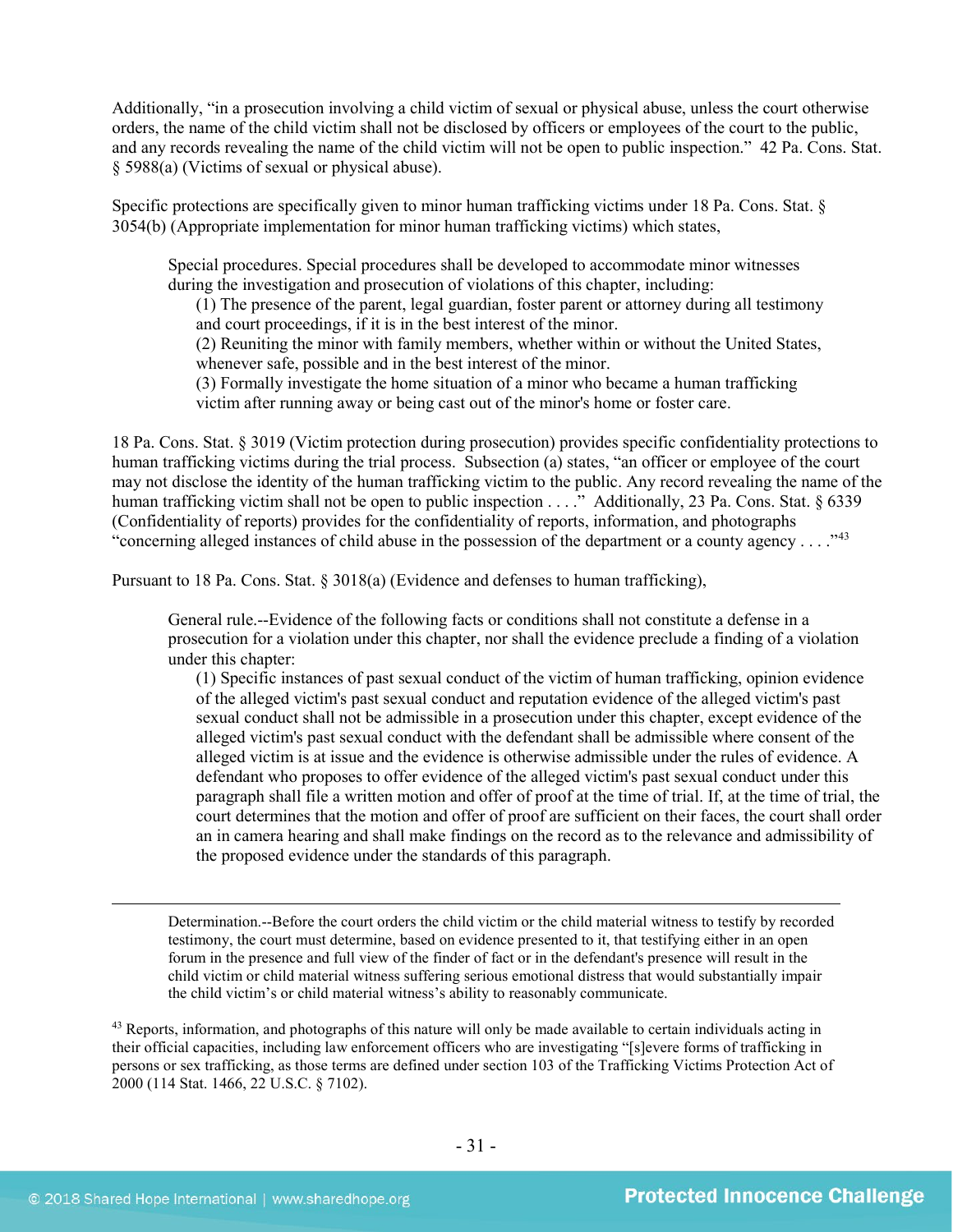(2) The age of the victim of human trafficking with respect to the age of consent to sex or legal age of marriage.

*5.9 Child sex trafficking victims may vacate delinquency adjudications and expunge related records for prostitution and other offenses arising from trafficking victimization, without a waiting period.*

Pennsylvania law does not provide a mechanism for minors to vacate delinquency adjudications related to trafficking victimization, and juvenile records may only be expunged after a waiting period.

Regarding record expungement, 18 Pa. Cons. Stat. § 9123(a) (Juvenile records) states,

Expungement of juvenile records.--Notwithstanding the provisions of section 9105 (relating to other criminal justice information) and except upon cause shown, expungement of records of juvenile delinquency cases wherever kept or retained shall occur after 30 days' notice to the district attorney, whenever the court upon its motion or upon the motion of a child or the parents or guardian finds:

(1) a complaint is filed which is not substantiated or the petition which is filed as a result of a complaint is dismissed by the court;

(2) six months have elapsed since the final discharge of the person from supervision under a consent decree and no proceeding seeking adjudication or conviction is pending;

(3) five years have elapsed since the final discharge of the person from commitment, placement, probation or any other disposition and referral and since such final discharge, the person has not been convicted of a felony, misdemeanor or adjudicated delinquent and no proceeding is pending seeking such conviction or adjudication; or

(4) the individual is 18 years of age or older, the attorney for the Commonwealth consents to the expungement and a court orders the expungement after giving consideration to the following factors:

(i) the type of offense;

(ii) the individual's age, history of employment, criminal activity and drug or alcohol problems;

- (iii) adverse consequences that the individual may suffer if the records are not expunged; and
- (iv) whether retention of the record is required for purposes of protection of the public safety.

Because 18 Pa. Cons. Stat. § 9123(a) mandates a waiting period, however, child sex trafficking victims may face collateral consequences associated with having accessible delinquency records during that time.

Regarding vacatur, 18 Pa. Cons. Stat. § 3019 (Victim protection during prosecution) states,

. . . .

(d) Motion to vacate conviction.

(1) An individual convicted under section 3503 (relating to criminal trespass), 5503 (relating to disorderly conduct), 5506 (relating to loitering and prowling at night time), 5507 (relating to obstructing highways and other public passages) or 5902 [relating to prostitution], or an offense for simple possession of a controlled substance committed as a direct result of being a victim of human trafficking may file a motion to vacate the conviction.

. . . . . . . .

(g) Conviction vacated.--If the motion under subsection (d) is granted, the court shall vacate the conviction, strike the adjudication of guilt and order the expungement of the record of the criminal proceedings. The court shall issue an order to expunge all records and files related to the moving party's arrest, citation, investigation, charge, adjudication of guilt, criminal proceedings and probation for the offense.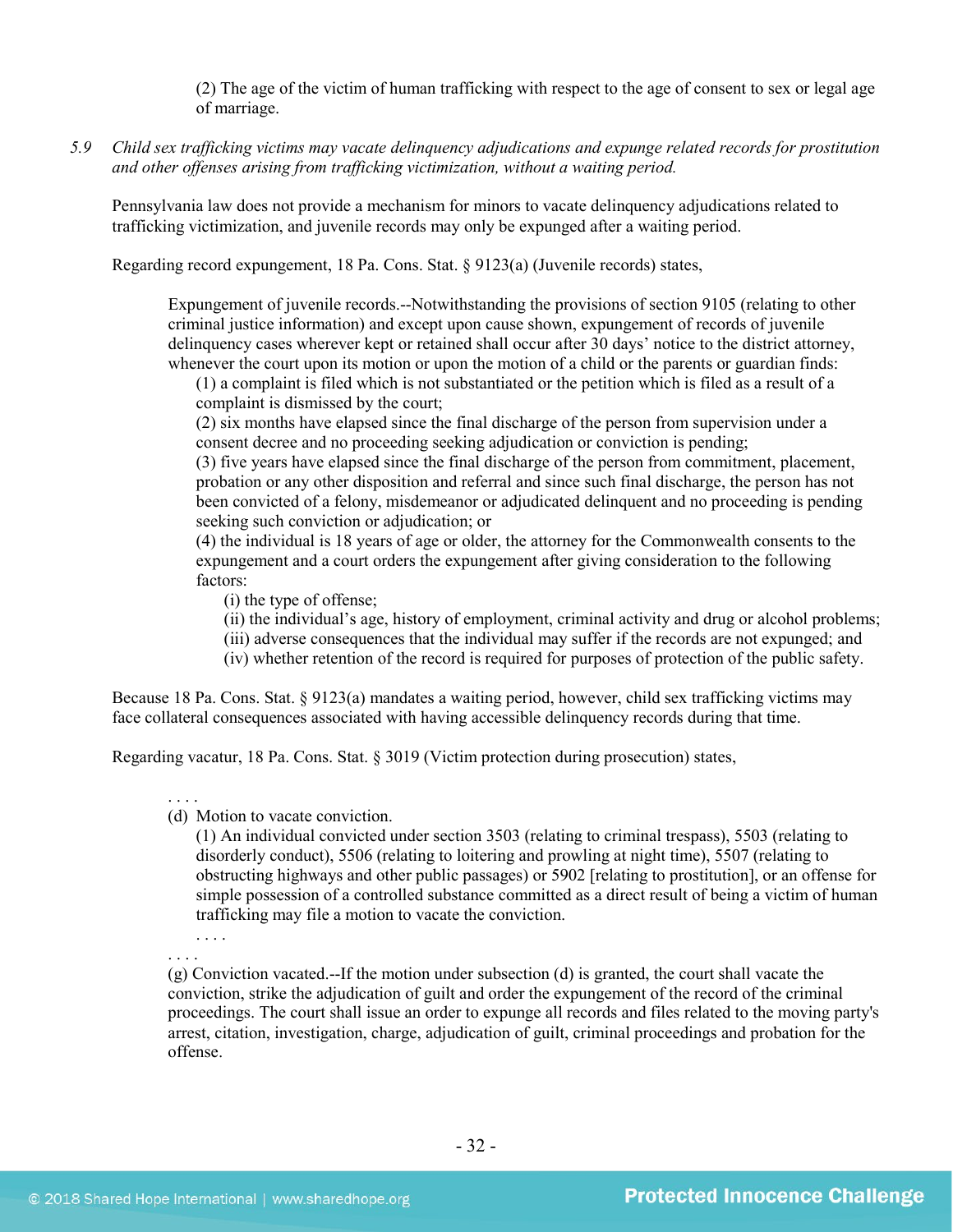However, 18 Pa. Cons. Stat. § 3019(d) applies specifically to "convictions," and 42 Pa. Cons. Stat. § 6354 (Effect of adjudication) states, "[a]n order of disposition or other adjudication in a proceeding under this chapter [Juvenile Matters] is not a conviction of crime . . . ." Accordingly, a delinquency adjudication cannot be vacated and related records cannot be expunged under 18 Pa. Cons. Stat. § 3019.

- 5.9.1 Recommendation: Amend 18 Pa. Cons. Stat. § 3019 (Victim protection during prosecution) to allow child sex trafficking victims to vacate delinquency adjudications and expunge related records for prostitution and other offenses arising from to trafficking victimization, without a waiting period.
- *5.10 Victim restitution and civil remedies for victims of domestic minor sex trafficking or commercial sexual exploitation of children (CSEC) are authorized by law.*

If the perpetrator is prosecuted as a trafficker under 18 Pa. Cons. Stat. § 3011 (Trafficking in individuals), the commercially sexually exploited victim will be entitled to restitution. 18 Pa. Cons. Stat. § 3020(2)(i) (Restitution) states,

For the period during which the victim of human trafficking was engaged in involuntary servitude, the greater of the following:

(A) The value of the victim's time during the period of involuntary servitude as guaranteed under the minimum wage and overtime provisions of the laws of this Commonwealth.

(B) The gross income or value to the defendant of the services of the victim.

(C) The amount the victim was promised or the amount an individual in the position of the victim would have reasonably expected to earn. This clause shall not apply to the amount an individual would have reasonably expected to earn in an illegal activity.

Additionally, a commercially sexually exploited child victim could receive restitution "for any crime wherein property has been stolen, converted or otherwise unlawfully obtained, or its value substantially decreased as a direct result of the crime, or wherein the victim<sup>[44](#page-32-0)</sup> suffered personal injury directly resulting from the crime." 18 Pa. Cons. Stat. § 1106(a) (Restitution for injuries to person or property). "Personal injury" is defined as "[a]ctual bodily harm, including pregnancy, directly resulting from the crime." 18 Pa. Cons. Stat. § 1106(h).

18 Pa. Cons. Stat. § 3023 (Cumulative remedies) states, "Any remedies under this chapter shall be in addition to any other criminal penalties or forfeitures authorized under the laws of this Commonwealth."

Domestic minor sex trafficking victims can also bring a claim for civil damages<sup>[45](#page-32-1)</sup> under 18 Pa. Cons. Stat. § 3051 (Civil causes of action) which states,

Nondefenses.--It shall not be a defense to an action under this section that the following occurred:

<span id="page-32-1"></span><span id="page-32-0"></span><sup>&</sup>lt;sup>44</sup> "Victim" is defined in the Crime Victim's Act, codified at 18 Pa. Cons. Stat. § 11.103. The definition of victim included in 18 Pa. Cons. Stat. § 1106(h) cites "section 479.1 of the act of April 9, 1929 (P.L. 177, No. 175), known as the Administrative Code of 1929." 18 Pa. Cons. Stat. § 1106(h). This statute has been repealed and replaced by the Crime Victim's Act, also known as "the act of November 24, 1998, P.L. 822, No. 111." *Restitution for injuries to person or property—18 Pa. Cons. Stat. § 1106*, ONECLE, http://law.onecle.com/pennsylvania/crimes-andoffenses/00.011.006.000.html (last visited July 14, 2011); 1998 Pa. Laws 111; 18 Pa. Cons. Stat. § 11.103. *See* Component 5.1 for a definition of "victim" as defined in the Crime Victim's Act. <sup>45</sup> Pursuant to 18 Pa. Cons. Stat. § 3051(j),

<sup>(1)</sup> The victim of the sex trade and the defendant had a consensual sexual relationship.

<sup>(2)</sup> The defendant is related to the victim of the sex trade by blood or marriage.

<sup>(3)</sup> The defendant has lived with the victim of the sex trade in any formal or informal household arrangement.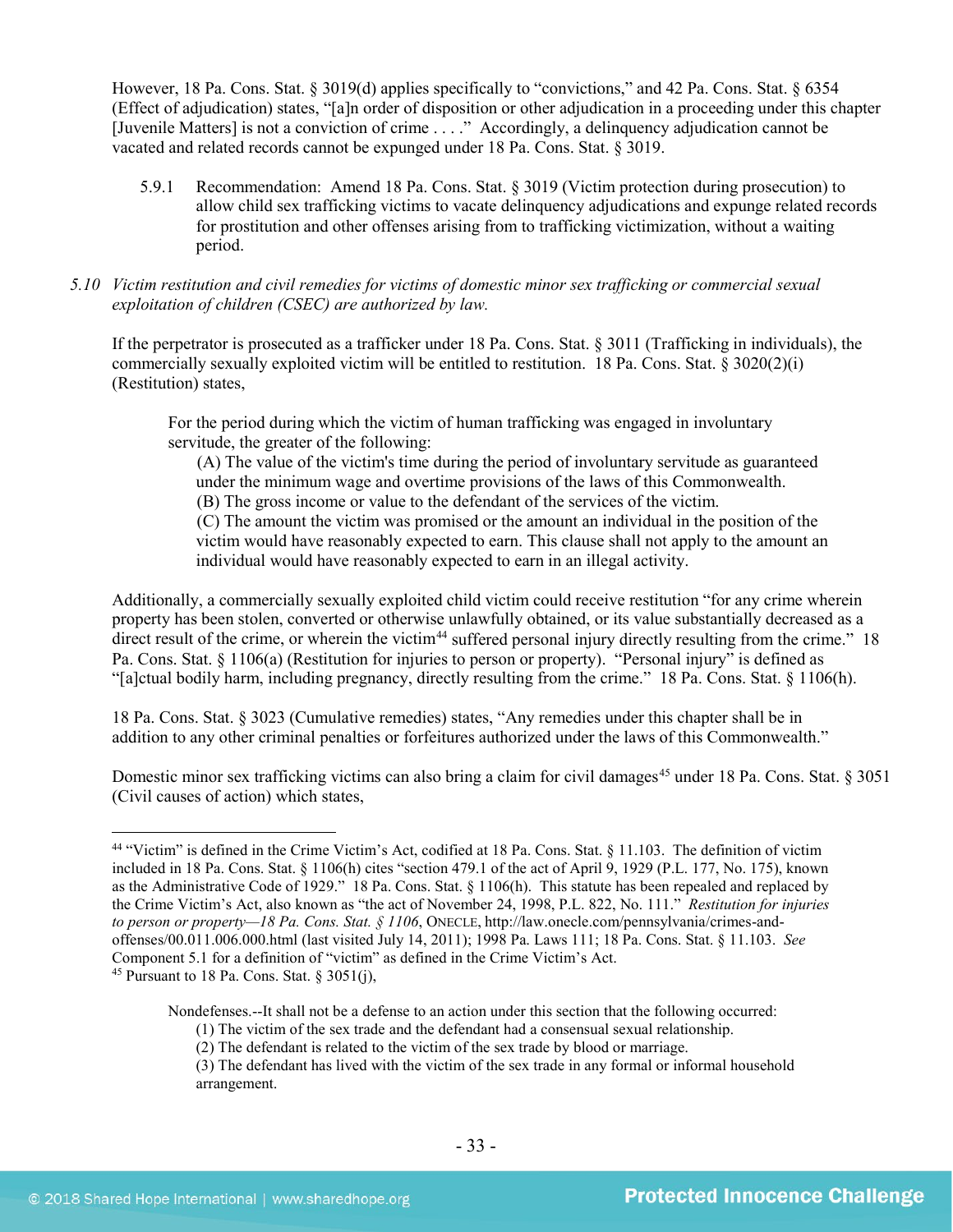(a) General rule.--

(1) An individual who is a victim of human trafficking may bring a civil action against any person that participated in the human trafficking of the individual in the court of common pleas of the county where the individual resides or where any of the alleged violations of this chapter occurred.

(2) An individual who is a victim of the sex trade may bring a civil action in the court of common pleas of the county where the individual resides against a person that:

(i) recruits, profits from or maintains the victim in any sex trade act;

(ii) abuses or causes bodily harm to the victim in any sex trade act; and

(iii) knowingly advertises or publishes advertisements for purposes of recruitment into sex trade activity.

. . . .

(c) Damages.--The court may award any of the following forms of relief:

(1) Actual damages.

(2) Compensatory damages.

(3) Punitive damages.

- (4) Injunctive relief.
- (5) Any other appropriate relief.

(d) Attorney fees and costs.--A prevailing plaintiff who is a victim of human trafficking shall be awarded reasonable attorney fees and costs.

(e) Treble damages.--Treble damages shall be awarded to a victim of human trafficking on proof of actual damages where the defendant's acts were willful and malicious.

*5.11 Statutes of limitations for civil and criminal actions for child sex trafficking or commercial sexual exploitation of children (CSEC) offenses are eliminated or lengthened to allow prosecutors and victims a realistic opportunity to pursue criminal action and legal remedies.*

18 Pa. Cons. Stat. § 3051(h)–(i) (Civil causes of action) extends the time for human trafficking victims to bring a civil action against an offender. § 3051(h)–(i) states,

(h) Statute of limitations.--

(1) An action may be brought under this section by an individual who was the victim of human trafficking while an adult within five years of the last act against that individual that constitutes an offense under this chapter.

(4) The victim of the sex trade was paid or otherwise compensated for sex trade activity.

(5) The victim of the sex trade engaged in sex trade activity prior to any involvement with the defendant.

(6) The victim of the sex trade continued to engage in sex trade activity following any involvement with the defendant.

(7) The victim of the sex trade made no attempt to escape, flee or otherwise terminate the contact with the defendant.

(8) The victim of the sex trade consented to engage in sex trade activity.

(9) The victim of the sex trade engaged in only a single incident of sex trade activity.

(10) There was no physical contact involved in the sex trade activity.

(11) As a condition of employment, the defendant required the victim of the sex trade to agree not to engage in prostitution.

(12) The defendant's place of business was posted with signs prohibiting prostitution or prostitutionrelated activities.

(13) The victim of the sex trade has been convicted or charged with prostitution or prostitution-related offenses.

(14) The victim of labor trafficking made no attempt to escape, flee or otherwise terminate the contact with the defendant.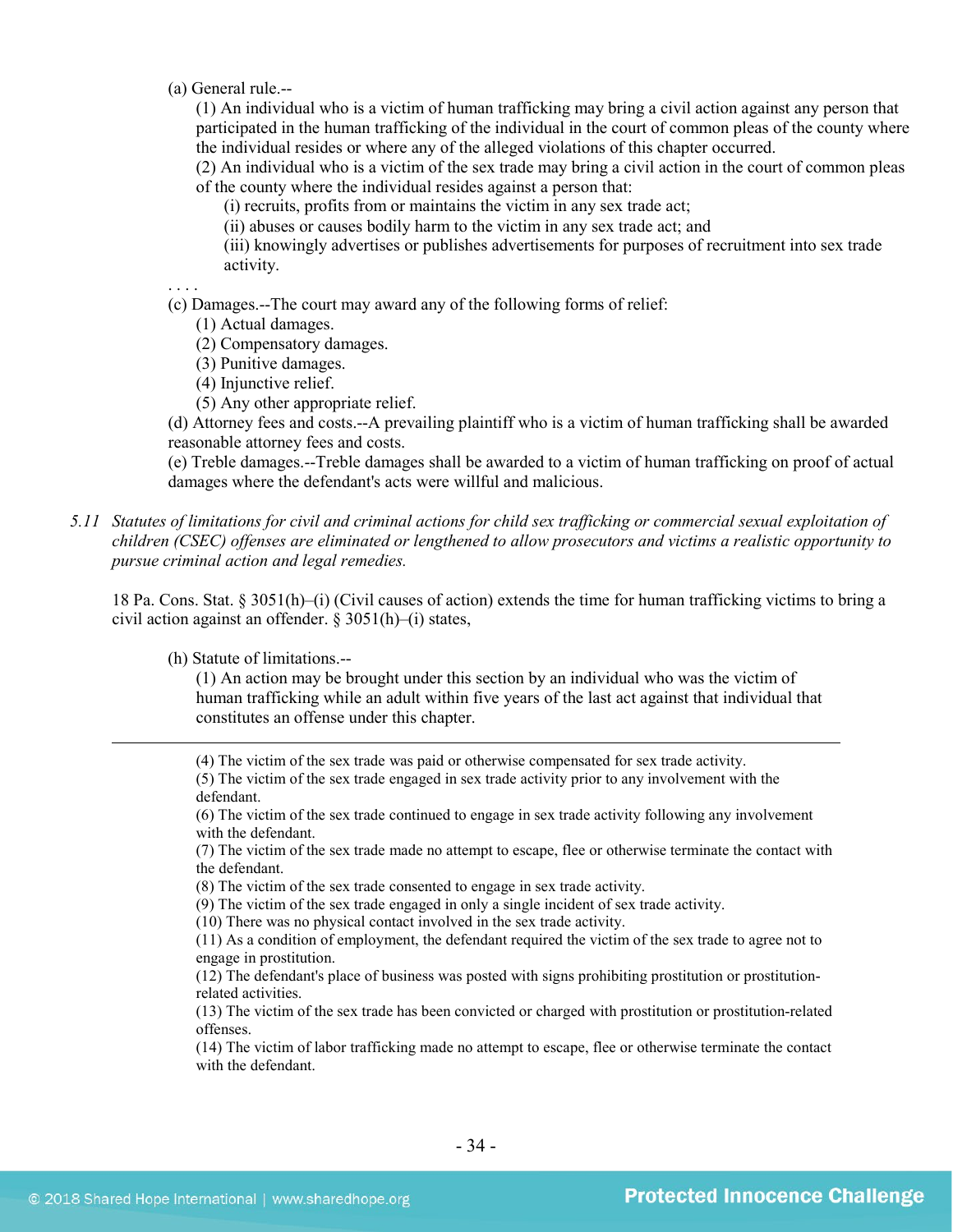(2) An action may be brought under this section by an individual who was a victim of human trafficking while a minor for any offense committed against the victim while the victim was under 18 years of age until that victim reaches 30 years of age.

(i) Estoppel.--A defendant is estopped from asserting a defense of the statute of limitations when the expiration of the statute is due to intentional conduct by the defendant knowingly inducing or coercing the plaintiff to delay the filing of the action.

For other civil actions, a commercially sexually exploited minor must bring the action against the offender in a definitive time, but that length of time could be extended under 42 Pa. Cons. Stat. § 5533(b) (Infancy, insanity, or imprisonment) in cases where force is involved. Specifically, 42 Pa. Cons. Stat. § 5533(b) states in part,

(1) (i) If an individual entitled to bring a civil action is an unemancipated minor at the time the cause of action accrues, the period of minority shall not be deemed a portion of the time period within which the action must be commenced. Such person shall have the same time for commencing an action after attaining majority as is allowed to others by the provisions of this subchapter.

(ii) As used in this paragraph, the term "minor" shall mean any individual who has not yet attained 18 years of age.

(2) (i) If an individual entitled to bring a civil action arising from childhood sexual abuse is under 18 years of age at the time the cause of action accrues, the individual shall have a period of 12 years after attaining 18 years of age in which to commence an action for damages regardless of whether the individual files a criminal complaint regarding the childhood sexual abuse.

(ii) For the purposes of this paragraph, the term "childhood sexual abuse" shall include, but not be limited to, the following sexual activities between a minor and an adult, provided that the individual bringing the civil action engaged in such activities as a result of forcible compulsion or by threat of forcible compulsion which would prevent resistance by a person of reasonable resolution:

(A) sexual intercourse, which includes penetration, however slight, of any body part or object into the sex organ of another;

(B) deviate sexual intercourse, which includes sexual intercourse per os or per anus; and

(C) indecent contact, which includes any touching of the sexual or other intimate parts of the person for the purpose of arousing or gratifying sexual desire in either person.<sup>[46](#page-34-0)</sup>

This cause of action requires "forcible compulsion;" however, that term is defined broadly.

With respect to criminal statutes of limitation, "major sexual offenses" have a statute of limitations of 12 years, and the list of offenses includes sexual abuse of children under 18 Pa. Cons. Stat. § 6312 (Sexual abuse of children) but does not include other commercial sexual exploitation offenses. 42 Pa. Cons. Stat. § 5552(B.1) (Other offenses). The general limit is two years. 42 Pa. Cons. Stat. § 5552(a). However, the time period for bringing criminal actions is extended for "[a]ny sexual offense committed against a minor who is less than 18 years of age any time up to the later of the period of limitation provided by law after the minor has reached 18 years of age or the date the minor reaches 50 years of age." 42 Pa. Cons. Stat. § 5552(c)(3). For purposes of this provision, "sexual offense" includes corruption of minors under 18 Pa. Cons. Stat. § 6301, sexual abuse of children under 18 Pa. Cons. Stat. § 6312(b), and sexual exploitation of children under 18 Pa. Cons. Stat. § 6320. Under subsection (b), the prosecution of "major offenses"

<span id="page-34-0"></span> <sup>46</sup> 18 Pa. Con. Stat. § 3101 (Relating to definitions) defines "forcible compulsion" for 42 Pa. Cons. Stat. § 5533(b) as "[c]ompulsion by use of physical, intellectual, moral, emotional or psychological force, either express or implied. The term includes, but is not limited to, compulsion resulting in another person's death, whether the death occurred before, during or after sexual intercourse."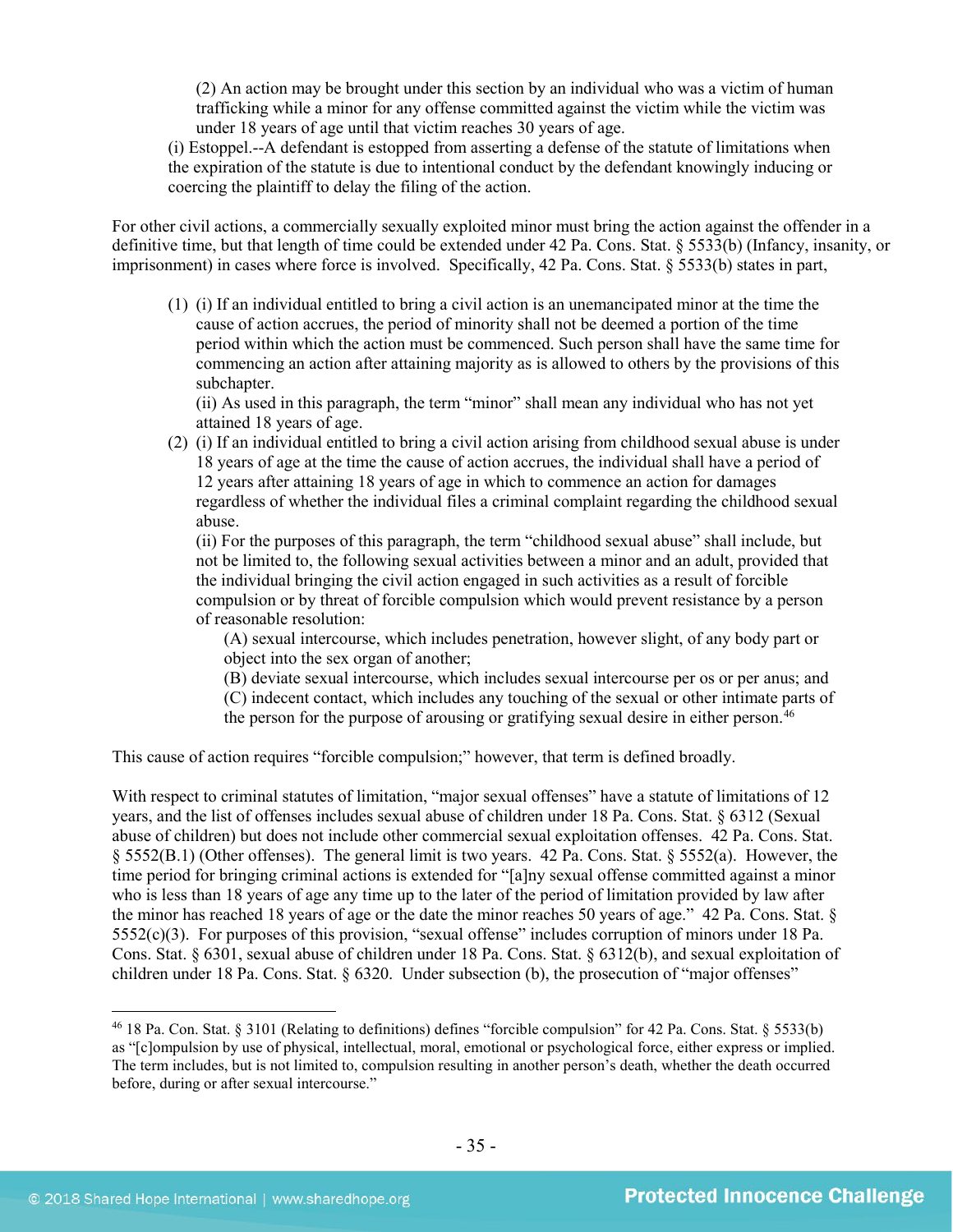"must be commenced within five years" from the time the crime was committed. For the purposes of this provision, "major offense" includes promoting prostitution of a minor under 18 Pa. Cons. Stat. § 5902(b.1), criminal attempt under 18 Pa. Cons. Stat. § 901, criminal solicitation under 18 Pa. Cons. Stat. § 902, and corrupt organizations under 18 Pa. Cons. Stat. § 911. While some commercial sexual exploitation offenses, such as sexual exploitation of a minor, are included in these lists, notably absent are the trafficking of persons statute codified at 18 Pa. Cons. Stat. § 3011 and the living off prostitutes and patronizing prostitution provisions codified at 18 Pa. Cons. Stat. § 5902(d), (e).

5.11.1 Recommendation: Amend 42 Pa. Cons. Stat. § 5552(B.1) (Other offenses) to eliminate the statute of limitations for commencing prosecutions of trafficking in persons and CSEC offenses.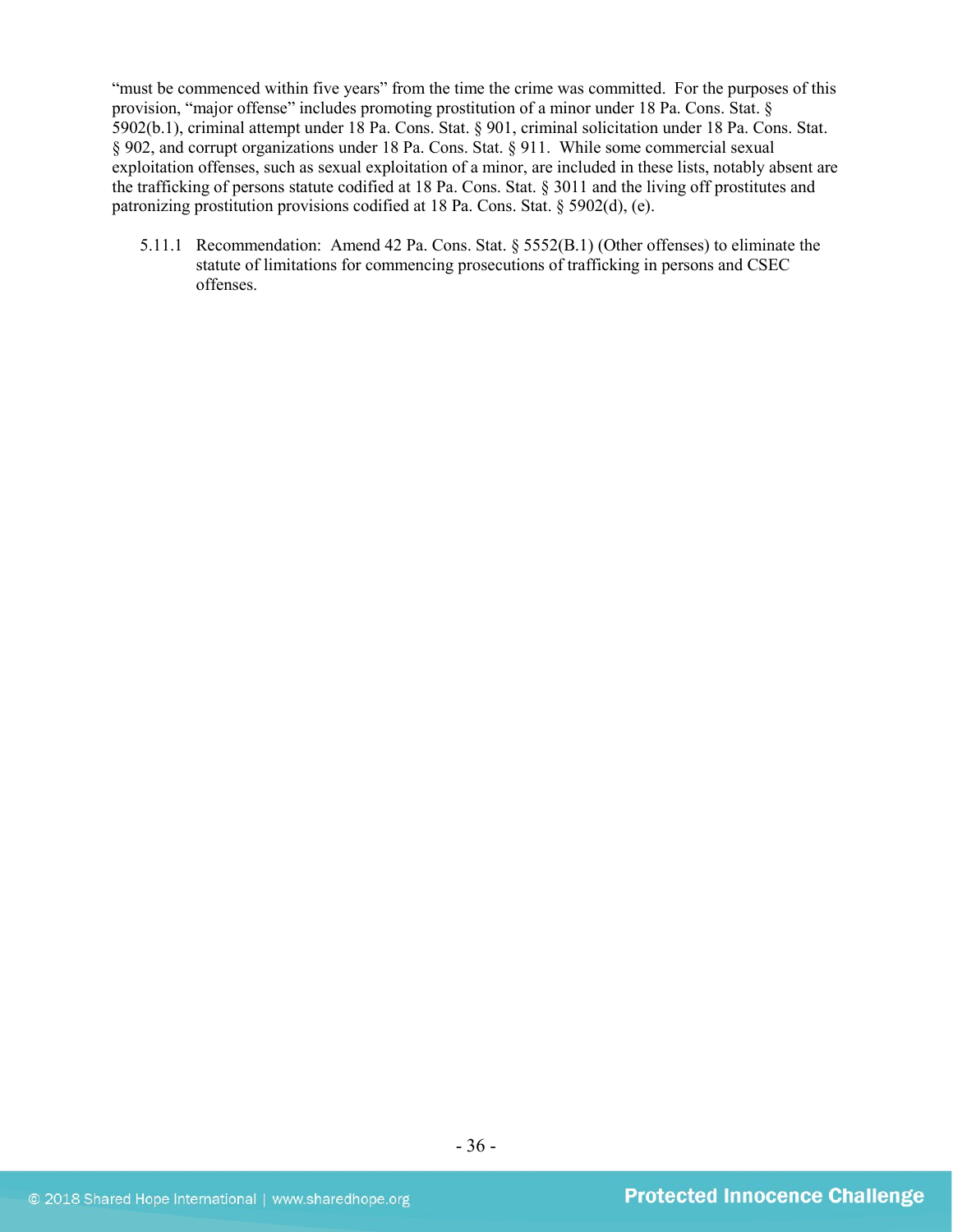#### **FRAMEWORK ISSUE 6: CRIMINAL JUSTICE TOOLS FOR INVESTIGATION AND PROSECUTION PROSE**

#### *Legal Components:*

- *6.1 Training on human trafficking and domestic minor sex trafficking for law enforcement is statutorily mandated or authorized.*
- *6.2 Single party consent to audiotaping is permitted in law enforcement investigations.*
- *6.3 Wiretapping is an available tool to investigate domestic minor sex trafficking and commercial sexual exploitation of children (CSEC).*
- *6.4 Using a law enforcement decoy to investigate buying or selling commercial sex is not a defense to soliciting, purchasing, or selling sex with a minor.*
- *6.5 Using the Internet or electronic communications to investigate buyers and traffickers is a permissible investigative technique.*
- *6.6 State law requires reporting of missing children and located missing children.*

# *Legal Analysis:*

*6.1 Training on human trafficking and domestic minor sex trafficking for law enforcement is statutorily mandated or authorized.*

*\_\_\_\_\_\_\_\_\_\_\_\_\_\_\_\_\_\_\_\_\_\_\_\_\_\_\_\_\_\_\_\_\_\_\_\_\_\_\_\_\_\_\_\_\_\_\_\_\_\_\_\_\_\_\_\_\_\_\_\_\_\_\_\_\_\_\_\_\_\_\_\_\_\_\_\_\_\_\_\_\_\_\_\_\_\_\_\_\_\_\_\_\_\_*

Pennsylvania law authorizes training on human trafficking under 18 Pa. Cons. Stat. § 3031(3) (Grants), which states,

Subject to the availability of funds, the commission shall make grants to State agencies, units of local government and nongovernmental agencies to:

. . . . (3) Ensure protection of victims of human trafficking, including training of first responders.

The term "first responders" is likely broad enough to include law enforcement officers.

Additionally, training on the sexual assault collection program pursuant to 35 Pa. Cons. Stat. § 10172.3 (Sexual assault evidence collection program), crime victims' compensation program pursuant to 18 Pa. Cons. Stat. § 11.212 (Responsibilities of state and local law enforcement agencies), and training on electronic surveillance techniques pursuant to 18 Pa. Cons. Stat. § 5724 (Training) are required and might include aspects related to domestic minor sex trafficking.

*6.2 Single party consent to audiotaping is permitted in law enforcement investigations.*

Pennsylvania law requires both parties to consent to audiotaping. Those who intentionally intercept wire, electronic, or oral communications are guilty of felonies of the third degree. 18 Pa. Cons. Stat. § 5703 (Interception, disclosure or use of wire, electronic or oral communications). An exception exists "where all parties to the communication have given prior consent to such interception." 18 Pa. Cons. Stat. § 5704(4) (Exceptions to prohibition of interception and disclosure of communications).

Notably, 18 Pa. Cons. Stat. § 5704 also provides an exception for offenses related to corrupt organizations under 18 Pa. Cons. Stat. § 911, trafficking in individuals under 18 Pa. Cons. Stat. § 3011, and unlawful contact with a minor under 18 Pa. Cons. Stat. § 6318. 18 Pa. Cons. Stat. §§ 5704(2), 5708(1). 18 Pa. Cons. Stat. § 5704(2) states,

It shall not be unlawful and no prior court approval shall be required under this chapter for:

. . . .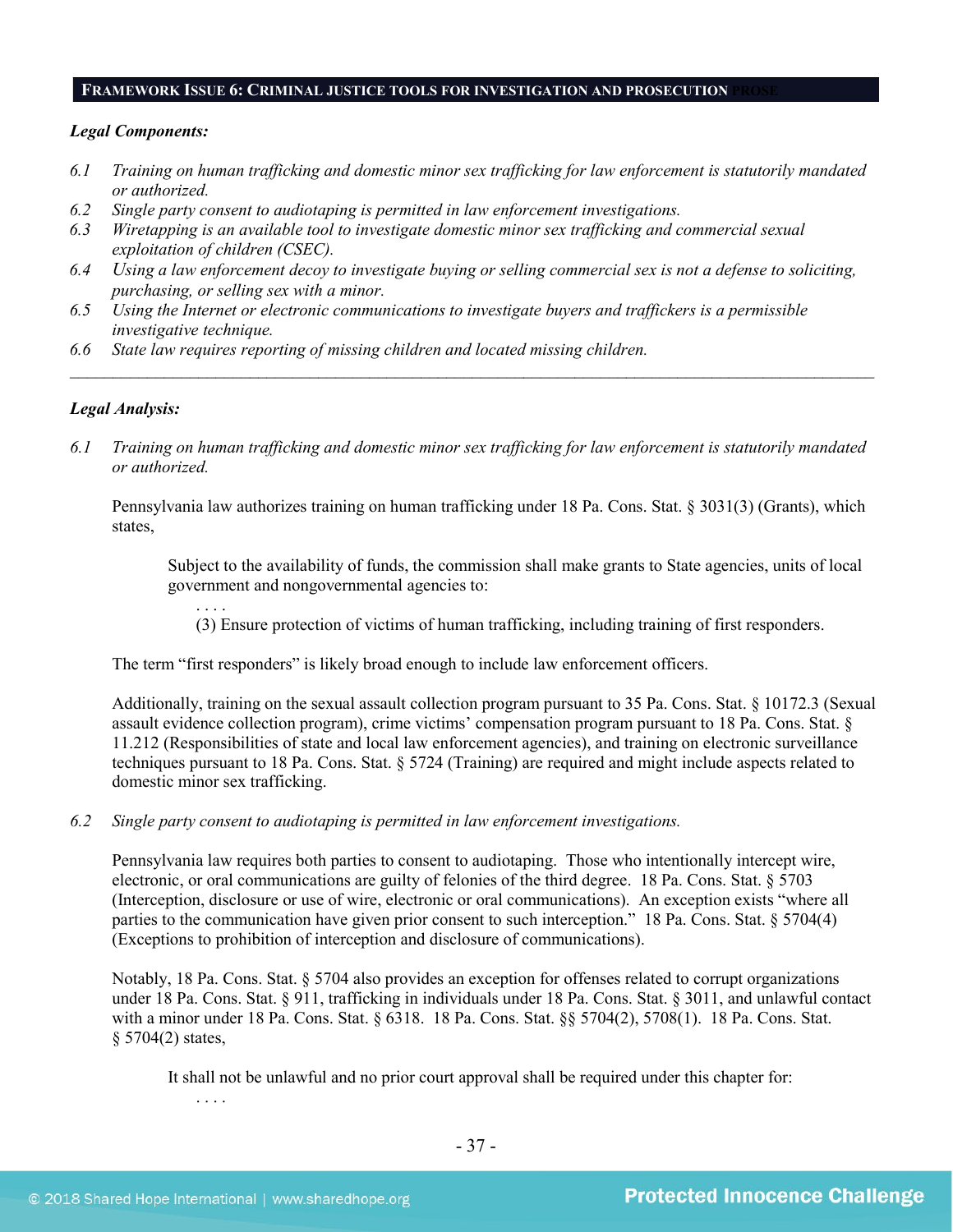(2) Any investigative or law enforcement officer or any person acting at the direction or request of an investigative or law enforcement officer to intercept a wire, electronic or oral communication involving suspected criminal activities, including, but not limited to, the crimes enumerated in section  $5708^{47}$  (relating to order authorizing interception of wire, electronic or oral communications), where:

(i) (Deleted by amendment).

(ii) one of the parties to the communication has given prior consent to such interception. However, no interception under this paragraph shall be made unless the Attorney General or a deputy attorney general designated in writing by the Attorney General, or the district attorney, or an assistant district attorney designated in writing by the district attorney, of the county wherein the interception is to be made, has reviewed the facts and is satisfied that the consent is voluntary and has given prior approval for the interception . . . ;

(iii) the investigative or law enforcement officer meets in person with a suspected felon and wears a concealed electronic or mechanical device capable of intercepting or recording oral communications. However, no interception under this subparagraph may be used in any criminal prosecution except for a prosecution involving harm done to the investigative or law enforcement officer. This subparagraph shall not be construed to limit the interception and disclosure authority provided for in this subchapter; or

(iv) the requirements of this subparagraph are met. If an oral interception otherwise authorized under this paragraph will take place in the home of a nonconsenting party, then, in addition to the requirements of subparagraph (ii), the interception shall not be conducted until an order is first obtained from the president judge, or his designee who shall also be a judge, of a court of common pleas, authorizing such in-home interception, based upon an affidavit by an investigative or law enforcement officer that establishes probable cause for the issuance of such an order. No such order or affidavit shall be required where probable cause and exigent circumstances exist. For the purposes of this paragraph, an oral interception shall be deemed to take place in the home of nonconsenting party only if both the consenting and nonconsenting parties are physically present in the home at the time of the interception.

# *6.3 Wiretapping is an available tool to investigate domestic minor sex trafficking and commercial sexual exploitation of children (CSEC).*

Certain specified law enforcement officers may make a written application for "an order authorizing the interception of a wire, electronic or oral communication by the investigative or law enforcement officers or agency having responsibility for an investigation involving suspected criminal activities when such interception may provide evidence of the commission of any of the following offenses, or may provide evidence aiding in the apprehension of the perpetrator or perpetrators of any of the following offenses," which includes 18 Pa. Cons. Stat. § 911 (Corrupt organizations), § 3011 (Trafficking in individuals), § 5902 (Prostitution and related offenses) ("where such offense is dangerous to life, limb or property and punishable by imprisonment for more than one year"), and  $\S$  6318 (Unlawful contact with minor). 18 Pa. Cons. Stat. § 5708(1), (2) (Order authorizing interception of wire, electronic or oral communications).

In emergency situations for the same offenses, 18 Pa. Cons. Stat. § 5713(a) (Emergency situations) would apply. 18 Pa. Cons. Stat. § 5713(a) states,

<span id="page-37-0"></span> <sup>47</sup> Crimes falling under 18 Pa. Cons. Stat. § 5708 include 18 Pa. Cons. Stat. § 911 (Corrupt organizations), § 3011 (Trafficking in individuals), § 5902 (Prostitution and related offenses) ("where such offense is dangerous to life, limb or property and punishable by imprisonment for more than one year"), and § 6318 (Unlawful contact with minor). 18 Pa. Cons. Stat. § 5708(1), (2).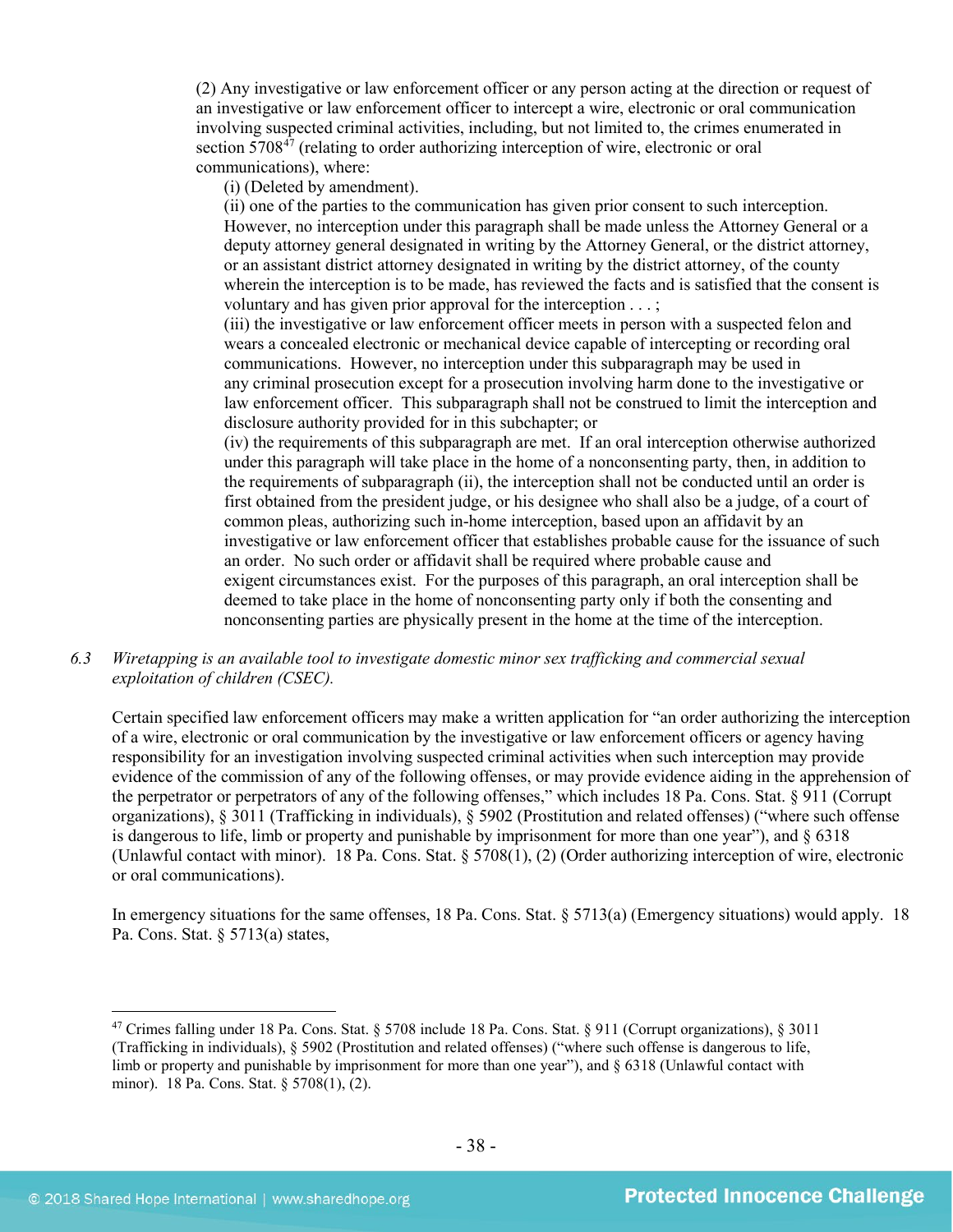Whenever, upon informal application by the Attorney General or a designated deputy attorney general authorized in writing by the Attorney General or a district attorney or an assistant district attorney authorized in writing by the district attorney of a county wherein the suspected criminal activity has been, is or is about to occur, a judge determines there are grounds upon which an order could be issued pursuant to this chapter, and that an emergency situation exists with respect to the investigation of an offense designated in section 5708 (relating to order authorizing interception of wire, electronic or oral communications), and involving conspiratorial activities characteristic of organized crime or a substantial danger to life or limb, dictating authorization for immediate interception of wire, electronic or oral communications before an application for an order could with due diligence be submitted to him and acted upon, the judge may grant oral approval for such interception without an order, conditioned upon the filing with him, within 48 hours thereafter, of an application for an order which, if granted, shall recite the oral approval and be retroactive to the time of such oral approval. Such interception shall immediately terminate when the communication sought is obtained or when the application for an order is denied, whichever is earlier. In the event no application for an order is made, the content of any wire, electronic or oral communication intercepted shall be treated as having been obtained in violation of this subchapter.

*6.4 Using a law enforcement decoy to investigate buying or selling commercial sex is not a defense to soliciting, purchasing, or selling sex with a minor.*

Pursuant to 18 Pa. Cons. Stat. § 6318 (Unlawful contact with minor), a defendant would not be able to assert a defense to prosecution based on the use of a law enforcement decoy posing as a minor. 18 Pa. Cons. Stat. §  $6318(a)$  states,

A person commits an offense if he is intentionally in contact with a minor, or a law enforcement officer acting in the performance of his duties who has assumed the identity of a minor, for the purpose of engaging in an activity prohibited under any of the following, and either the person initiating the contact or the person being contacted is within this Commonwealth:

. . . . (3) Prostitution as defined in section 5902 (relating to prostitution and related offenses). (4) Obscene and other sexual materials and performances as defined in section 5903 (relating to obscene and other sexual materials and performances)

. . . . (6) Sexual exploitation of children as defined in section 6320 (relating to sexual exploitation of children).

# *6.5 Using the Internet or electronic communications to investigate buyers and traffickers is a permissible investigative technique.*

Pennsylvania's statutes allow using the Internet or electronic communications for investigations in certain offenses related to human trafficking under 18 Pa. Cons. Stat. § 6318 (Unlawful contact with minor). This statute gives concurrent jurisdiction to the attorney general and district attorney to prosecute when "any crime arising out of the activity prohibited by this section when the person charged with a violation of this section contacts a minor through the use of a computer, computer system or computer network." 18 Pa. Cons. Stat. § 6318(B.1). Under 18 Pa. Cons. Stat. § 6318(a),

A person commits an offense if he is intentionally in contact with a minor, or a law enforcement officer acting in the performance of his duties who has assumed the identity of a minor, for the purpose of engaging in an activity prohibited under any of the following, and either the person initiating the contact or the person being contacted is within this Commonwealth:

. . . . (3) Prostitution as defined in section 5902 (relating to prostitution and related offenses).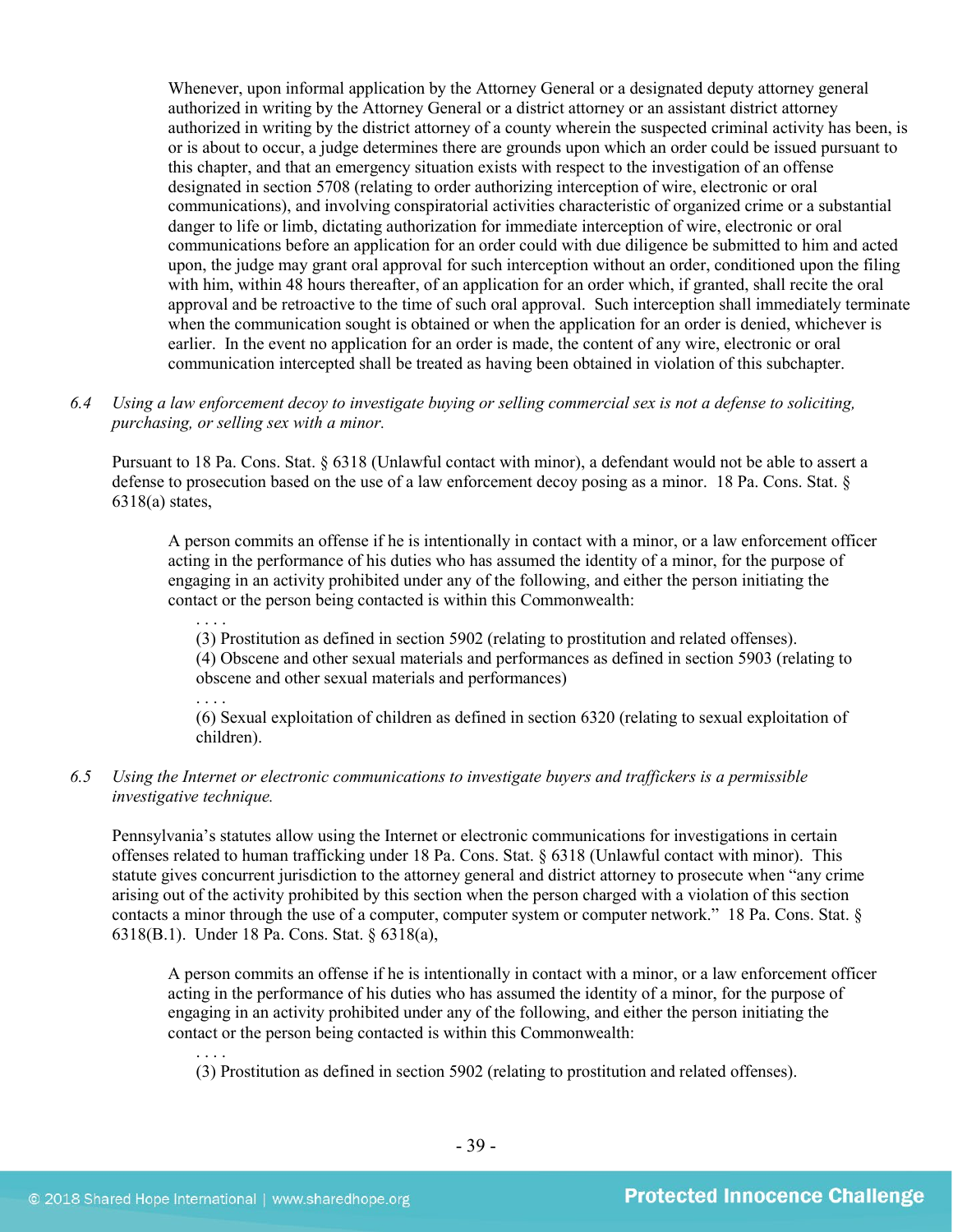(4) Obscene and other sexual materials and performances as defined in section 5903 (relating to obscene and other sexual materials and performances)

. . . . (6) Sexual exploitation of children as defined in section 6320 (relating to sexual exploitation of children).

Therefore, because 18 Pa. Cons. Stat. § 6318(B.1) allows prosecution by various levels of state government, this section allows undercover officers to use computers for investigations. Pursuant to 18 Pa. Cons. Stat. § 6318(c) defines "contacts" as:

Direct or indirect contact or communication by any means, method or device, including contact or communication in person or through an agent or agency, through any print medium, the mails, a common carrier or communication common carrier, any electronic communication system and any telecommunications, wire, computer or radio communications device or system.

#### *6.6 State law requires reporting of missing children and located missing children.*

Law enforcement and county agencies must report missing or abducted children. Pursuant to 23 Pa. Cons. Stat. § 5702(b) (County responsibilities): "A county agency shall report to law enforcement and to the National Center for Missing and Exploited Children as soon as practicable but no later than 24 hours after receiving information about a child<sup>[48](#page-39-0)</sup> who is missing from the child's residence or is abducted." Upon receiving the report, "law enforcement shall enter the information into the National Crime Information Center database." 23 Pa. Cons. Stat. § 5703 (Law enforcement responsibilities).

Law enforcement officers are also required "[t]o make an entry into the Missing Persons File through the Commonwealth Law Enforcement Assistance Network (CLEAN) in accord with Pennsylvania State Police policy and procedures immediately upon receipt of sufficient identification information on the missing child." 18 Pa. Cons. Stat. § 2908(a)(3) (Missing children). Subsection (a)(1) also requires that law enforcement agencies "investigate a report of a missing child immediately upon receipt of the report regardless of the age of the missing child or the circumstances surrounding the disappearance of the child. In no case shall law enforcement agencies impose a mandatory waiting period prior to commencing the investigation of a missing child." Under subsection (a)(4), law enforcement shall, "insure timely cancellation of any entry made pursuant to this section where the missing child has returned or is located."

Additionally, county agencies must report instances of suspected or confirmed child sex trafficking. Pursuant to 23 Pa. Cons. Stat. § 5702(a):

A county agency shall report to law enforcement as soon as practicable, but in no case later than 24 hours after receiving information about a child who:

(1) The county agency has reasonable cause to suspect of being at risk of being a sex trafficking victim; or

(2) The county agency identifies as being a sex trafficking victim.

(3) The county agency is providing services to the child.

<span id="page-39-0"></span><sup>&</sup>lt;sup>48</sup> For the purpose of this chapter only, 23 Pa. Cons. Stat. Stat.  $§$  5701 defines "child" as:

An individual who is under 21 years of age and meets one of the following:

<sup>(1)</sup> The county agency is conducting an assessment of the need for services.

<sup>(2)</sup> The county agency is conducting an investigation of suspected child abuse of the child under

chapter 63 (relating to child protective services).